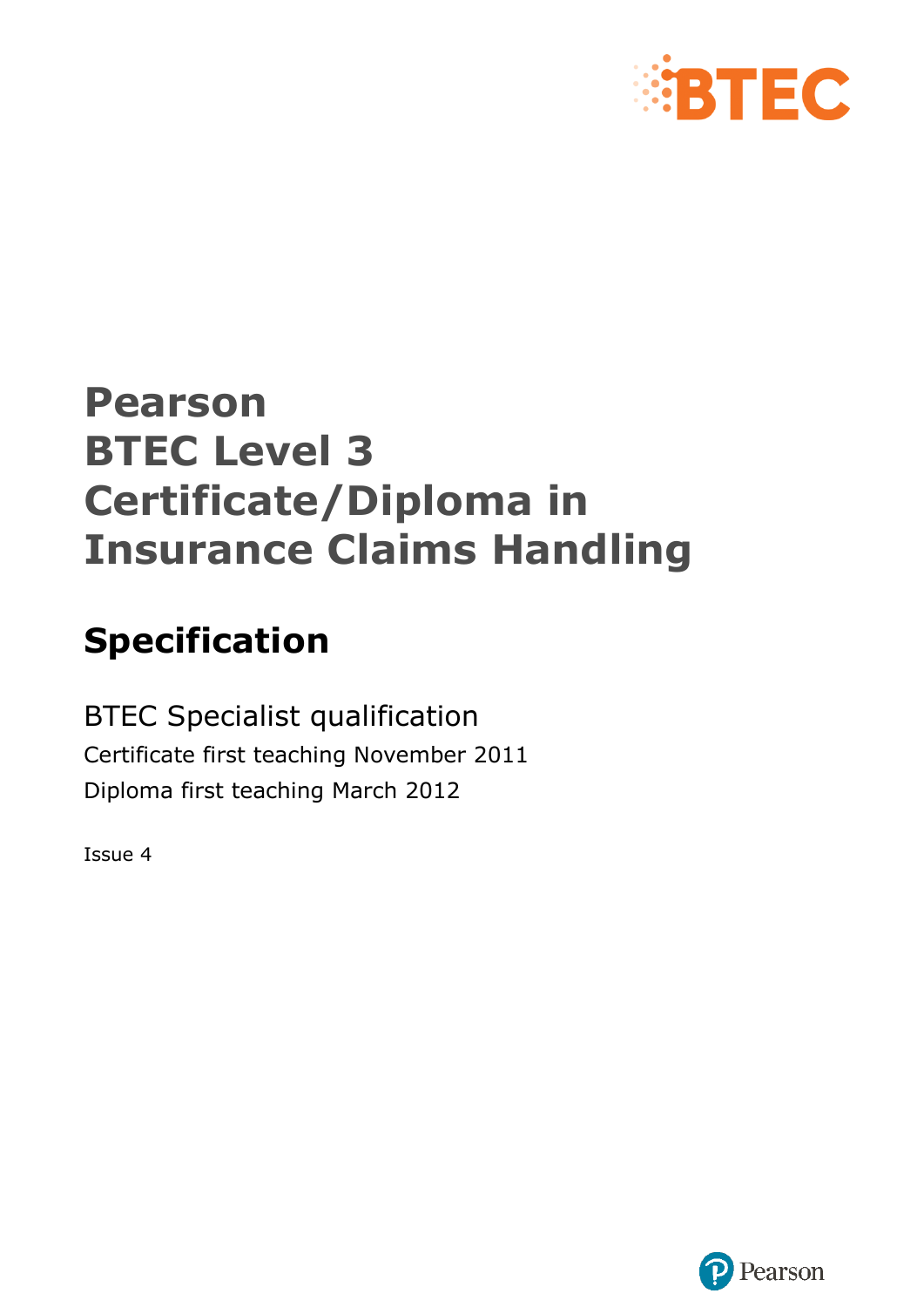#### **Edexcel, BTEC and LCCI qualifications**

Edexcel, BTEC and LCCI qualifications are awarded by Pearson, the UK's largest awarding body offering academic and vocational qualifications that are globally recognised and benchmarked. For further information, please visit our qualifications website at qualifications.pearson.com. Alternatively, you can get in touch with us using the details on our contact us page at qualifications.pearson.com/contactus

#### **About Pearson**

Pearson is the world's leading learning company, with 35,000 employees in more than 70 countries working to help people of all ages to make measurable progress in their lives through learning. We put the learner at the centre of everything we do, because wherever learning flourishes, so do people. Find out more about how we can help you and your learners at qualifications.pearson.com

This specification is Issue 4. Key changes are listed in the summary table on the next page. We will inform centres of any changes to this issue. The latest issue can be found on the Pearson website: qualifications.pearson.com

This qualification was previously known as:

Pearson BTEC Level 3 Certificate/Diploma in Insurance Claims Handling (QCF)

The QN remains the same.

*References to third party material made in this specification are made in good faith. Pearson does not endorse, approve or accept responsibility for the content of materials, which may be subject to change, or any opinions expressed therein. (Material may include textbooks, journals, magazines and other publications and websites.)*

*All information in this specification is correct at time of publication.*

ISBN 978 1 446 94750 0

All the material in this publication is copyright © Pearson Education Limited 2017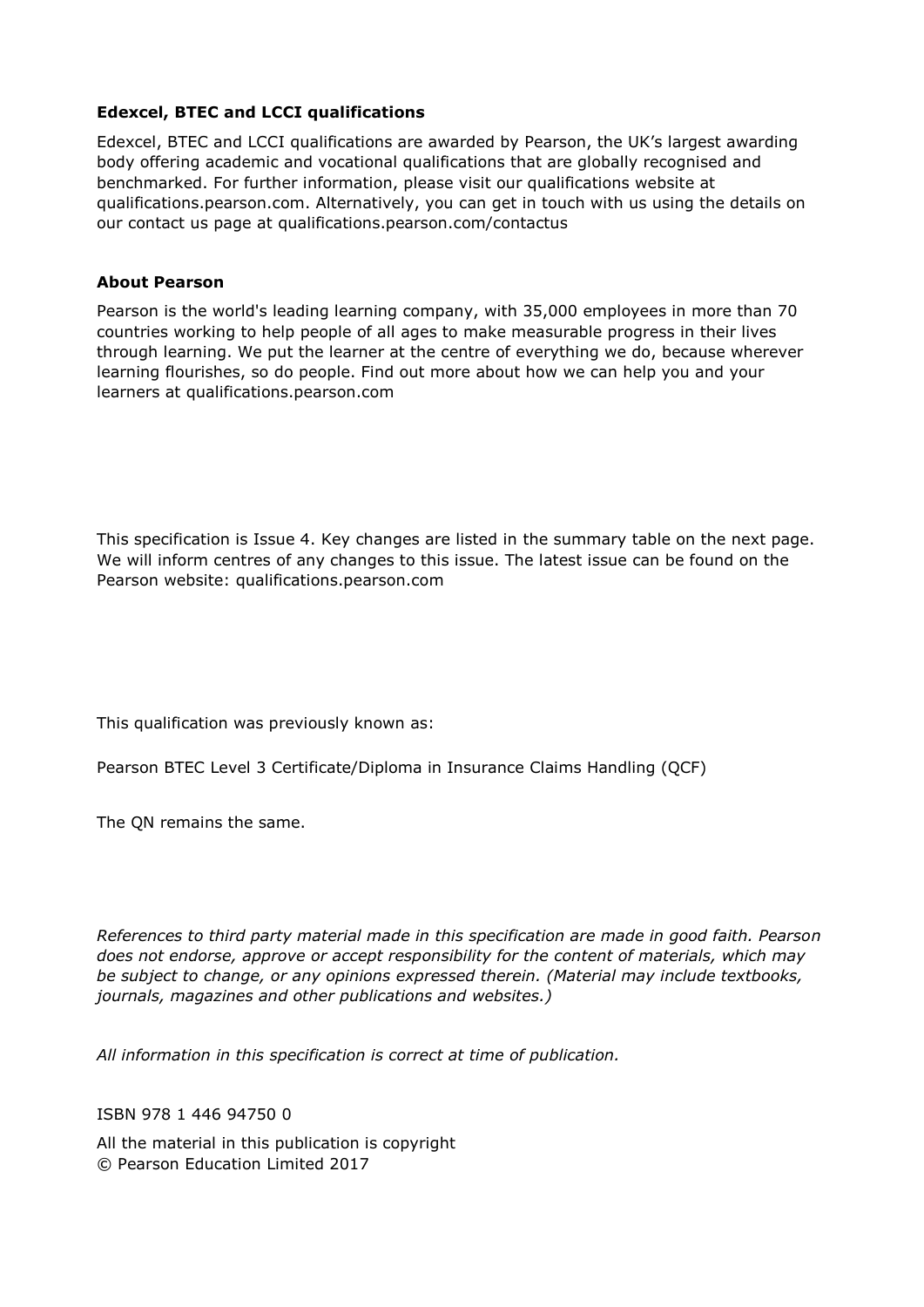# **Summary of specification Issue 4 changes**

| Summary of changes made between previous issue and this<br>current issue | Page/section<br>number |
|--------------------------------------------------------------------------|------------------------|
| All references to QCF have been removed throughout the specification     |                        |
| Definition of TQT added                                                  | Section 1              |
| Definition of sizes of qualifications aligned to TQT                     | Section 1              |
| Credit value range removed and replaced with lowest credit value for     | Section 2              |
| the shortest route through the qualification                             |                        |
| TOT value added                                                          | Section 2              |
| GLH range removed and replaced with lowest GLH value for the             | Section 2              |
| shortest route through the qualification                                 |                        |
| Reference to credit transfer within the QCF removed                      | Section 5              |
| QCF references removed from unit titles and unit levels in all units     | Section 12             |
| Guided learning definition updated                                       | Section 12             |

Earlier issue(s) show(s) previous changes.

If you need further information on these changes or what they mean, contact us via our website at: qualifications.pearson.com/en/support/contact-us.html.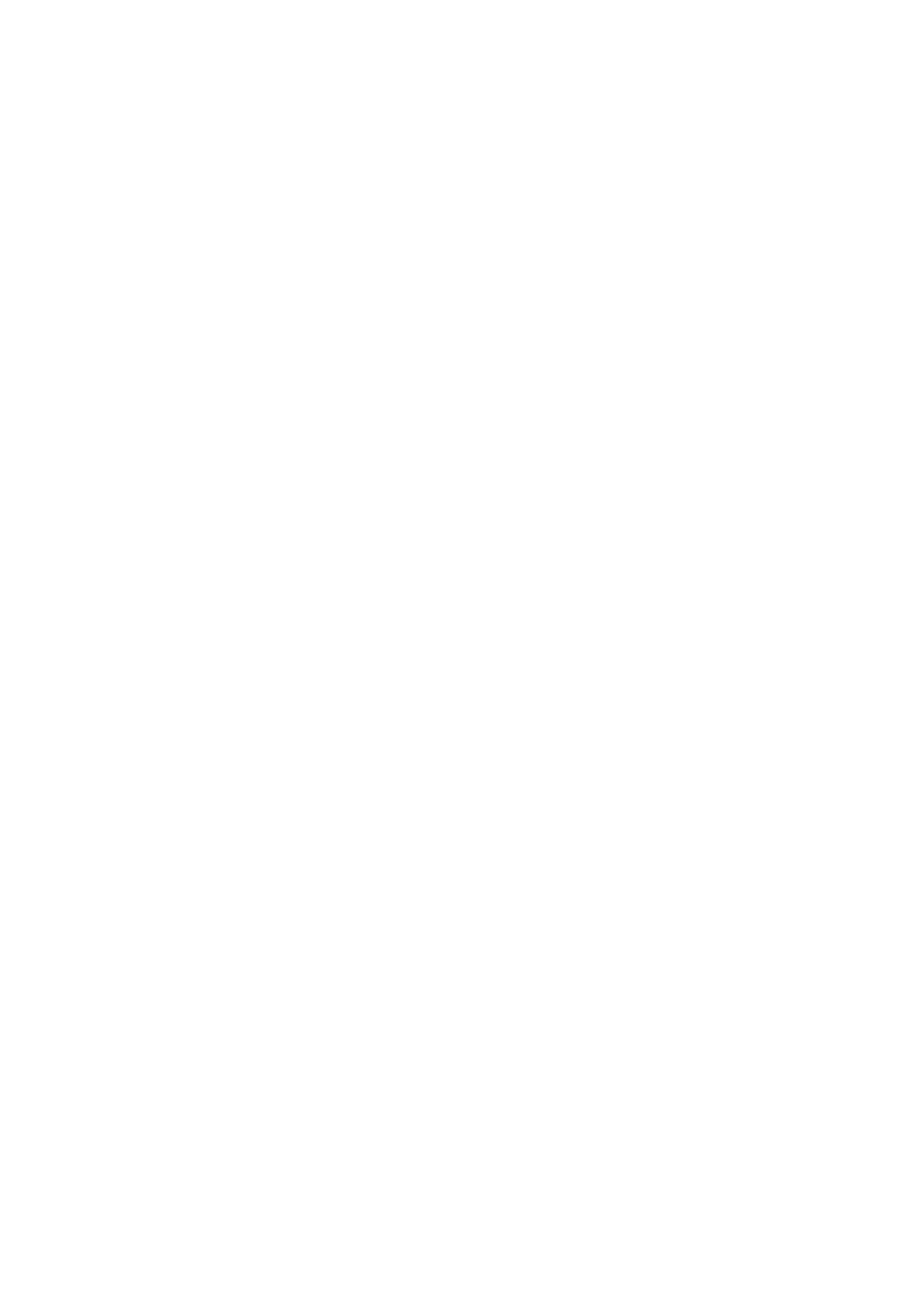# **Contents**

|                | <b>Purpose of this specification</b>                                         | 1  |
|----------------|------------------------------------------------------------------------------|----|
| 1              | <b>Introducing BTEC Specialist qualifications</b>                            | 3  |
|                | What are BTEC Specialist qualifications?                                     | 3  |
|                | Sizes of Specialist qualifications                                           | 3  |
| $\overline{2}$ | <b>Qualification summary and key information</b>                             | 4  |
|                | Qualification Number and qualification title                                 | 6  |
|                | Qualification objective                                                      | 6  |
|                | Progression opportunities through Pearson qualifications                     | 6  |
|                | Industry support and recognition                                             | 6  |
|                | Relationship with National Occupational Standards                            | 6  |
| 3              | <b>Qualification structures</b>                                              | 8  |
|                | Pearson BTEC Level 3 Certificate in Insurance Claims Handling                | 8  |
|                | Pearson BTEC Level 3 Diploma in Insurance Claims Handling                    | 8  |
| 4              | <b>Assessment</b>                                                            | 9  |
|                | Appeals                                                                      | 10 |
|                | Dealing with malpractice in assessment                                       | 10 |
|                | Reasonable adjustments to assessments                                        | 12 |
|                | Special consideration                                                        | 13 |
| 5              | <b>Recognising prior learning and achievement</b>                            | 14 |
|                | Recognition of Prior Learning                                                | 14 |
| 6              | <b>Centre resource requirements</b>                                          | 15 |
|                | General resource requirements                                                | 15 |
| 7              | Centre recognition and approval centre recognition                           | 16 |
|                | Approvals agreement                                                          | 16 |
| 8              | <b>Quality assurance of centres</b>                                          | 17 |
| 9              | <b>Programme delivery</b>                                                    | 18 |
|                | 10 Access and recruitment                                                    | 19 |
| 11             | Access to qualifications for learners with disabilities<br>or specific needs | 20 |
|                | 12 Units                                                                     | 21 |
|                | Unit title                                                                   | 21 |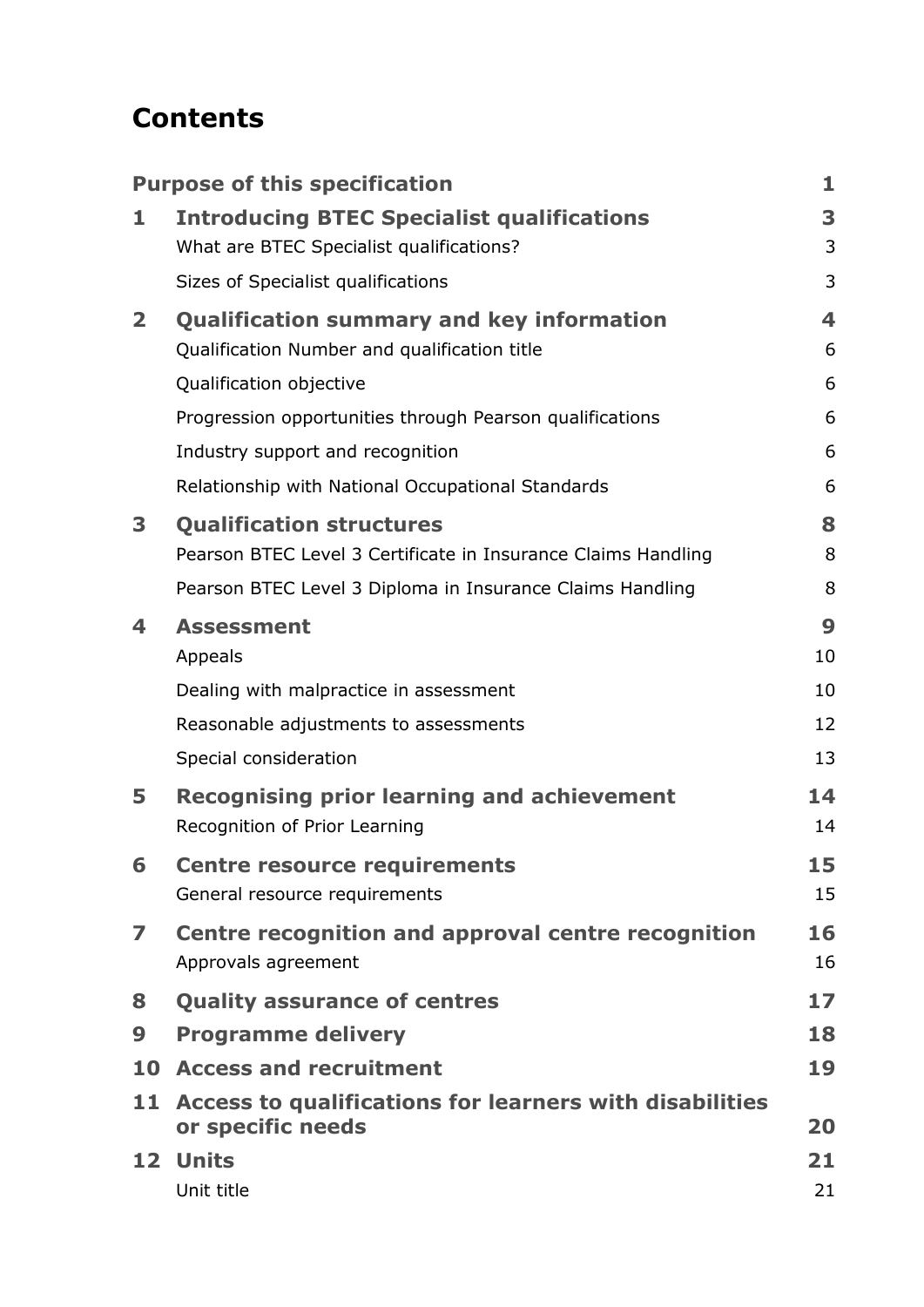| 14 |              | <b>Professional development and training</b>                                                       | 75 |
|----|--------------|----------------------------------------------------------------------------------------------------|----|
| 13 |              | <b>Further information and useful publications</b>                                                 | 74 |
|    | Unit 8:      | Principles of Managing Information and Producing<br>Documents in a Business Environment            | 66 |
|    | Unit 7:      | Principles of Personal Responsibilities and How to develop<br>and Evaluate Own Performance at Work | 56 |
|    | Unit 6:      | Planning for Self-development in Customer Service                                                  | 50 |
|    | Unit 5:      | Delivering Effective Customer Service                                                              | 43 |
|    | Unit 4:      | Understanding Good Customer Service                                                                | 35 |
|    | Unit 3:      | Handling Claims for Specific Losses                                                                | 31 |
|    | Unit $2:$    | Claims Handling                                                                                    | 27 |
|    | Unit $1$ :   | Introduction to the Insurance Industry                                                             | 23 |
|    |              | Essential information for tutors                                                                   | 22 |
|    |              | Unit content (Units 4-8 only)                                                                      | 22 |
|    |              | Assessment criteria                                                                                | 22 |
|    |              | Learning outcomes                                                                                  | 22 |
|    |              | <b>Essential resources</b>                                                                         | 21 |
|    |              | Unit introduction (Units 4-8 only)                                                                 | 21 |
|    | Unit aim     |                                                                                                    | 21 |
|    |              | Guided learning hours                                                                              | 21 |
|    | Credit value |                                                                                                    | 21 |
|    | Level        |                                                                                                    | 21 |
|    |              | Unit reference number                                                                              | 21 |
|    | certificate. |                                                                                                    | 21 |
|    |              | This is the formal title of the unit that will appear on the learner's                             |    |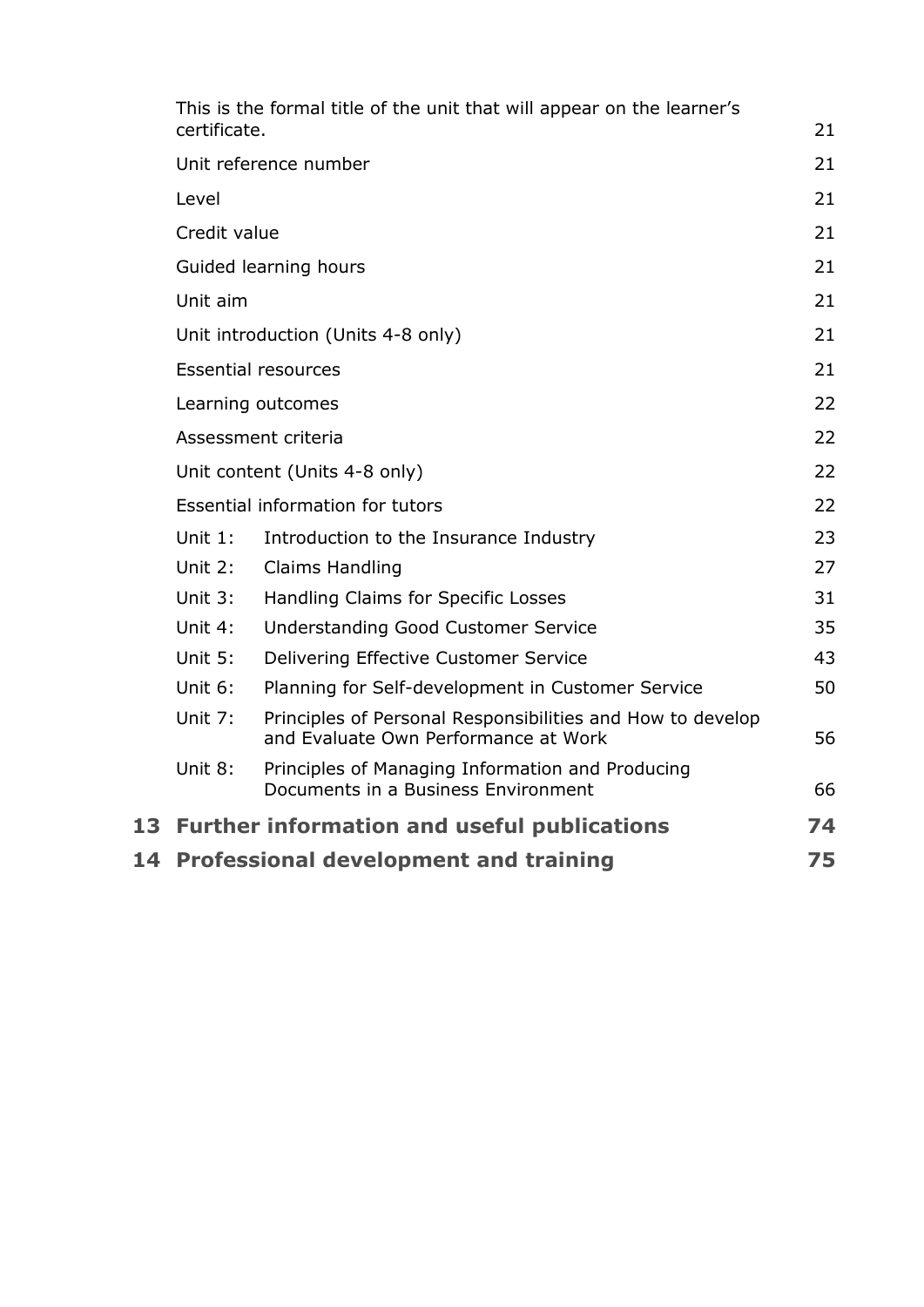# <span id="page-6-0"></span>**Purpose of this specification**

The purpose of a specification as defined by Ofqual is to set out:

- the qualification's objective
- any other qualification that a learner must have completed before taking the qualification
- any prior knowledge, skills or understanding that the learner is required to have before taking the qualification
- units that a learner must have completed before the qualification will be awarded and any optional routes
- any other requirements that a learner must have satisfied before they will be assessed or before the qualification will be awarded
- the knowledge, skills and understanding that will be assessed as part of the qualification (giving a clear indication of their coverage and depth)
- the method of any assessment and any associated requirements relating to it
- the criteria against which the learner's level of attainment will be measured (such as assessment criteria)
- any specimen materials
- any specified levels of attainment.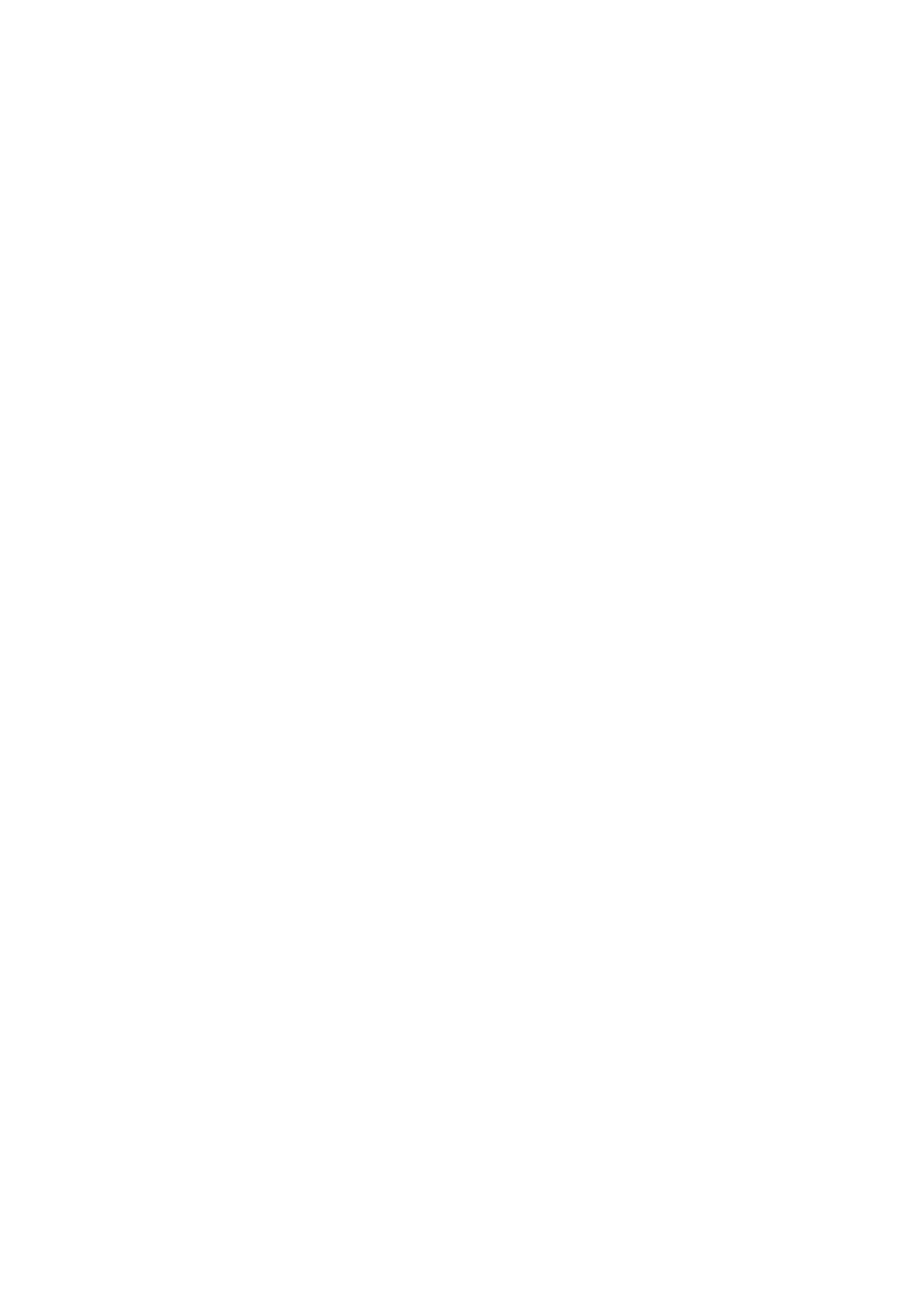# <span id="page-8-0"></span>**1 Introducing BTEC Specialist qualifications**

### <span id="page-8-1"></span>**What are BTEC Specialist qualifications?**

BTEC Specialist qualifications are work-related qualifications available from Entry to Level 3 in a range of sectors. They give learners the knowledge, understanding and skills they need to prepare for employment in a specific occupational area. The qualifications also provide career development opportunities for those already in work. The qualifications may be offered as full-time or part-time courses in schools or colleges. Training centres and employers may also offer these qualifications.

#### <span id="page-8-2"></span>**Sizes of Specialist qualifications**

For all regulated qualifications, we specify a total number of hours that learners are expected to undertake in order to complete and show achievement for the qualification – this is the Total Qualification Time (TQT). The TQT value indicates the size of a qualification.

Within the TQT, we identify the number of Guided Learning Hours (GLH) that a centre delivering the qualification needs to provide. Guided learning means activities that directly or immediately involve tutors and assessors in teaching, supervising, and invigilating learners, for example lectures, tutorials, online instruction and supervised study.

As well as guided learning, there may be other required learning that is directed by tutors or assessors. This includes, for example, private study, preparation for assessment and undertaking assessment when not under supervision, such as preparatory reading, revision and independent research.

As well as TQT and GLH, qualifications can also have a credit value – equal to one tenth of TQT, rounded to the nearest whole number.

TQT and credit values are assigned after consultation with users of the qualifications.

BTEC Specialist qualifications are available in the following sizes:

- Award a qualification with a TQT value of 120 or less (equivalent to a range of 1–12 credits)
- Certificate a qualification with a TQT value in the range of 121–369 (equivalent to a range of 13–36 credits)
- Diploma a qualification with a TQT value of 370 or more (equivalent to 37 credits and above).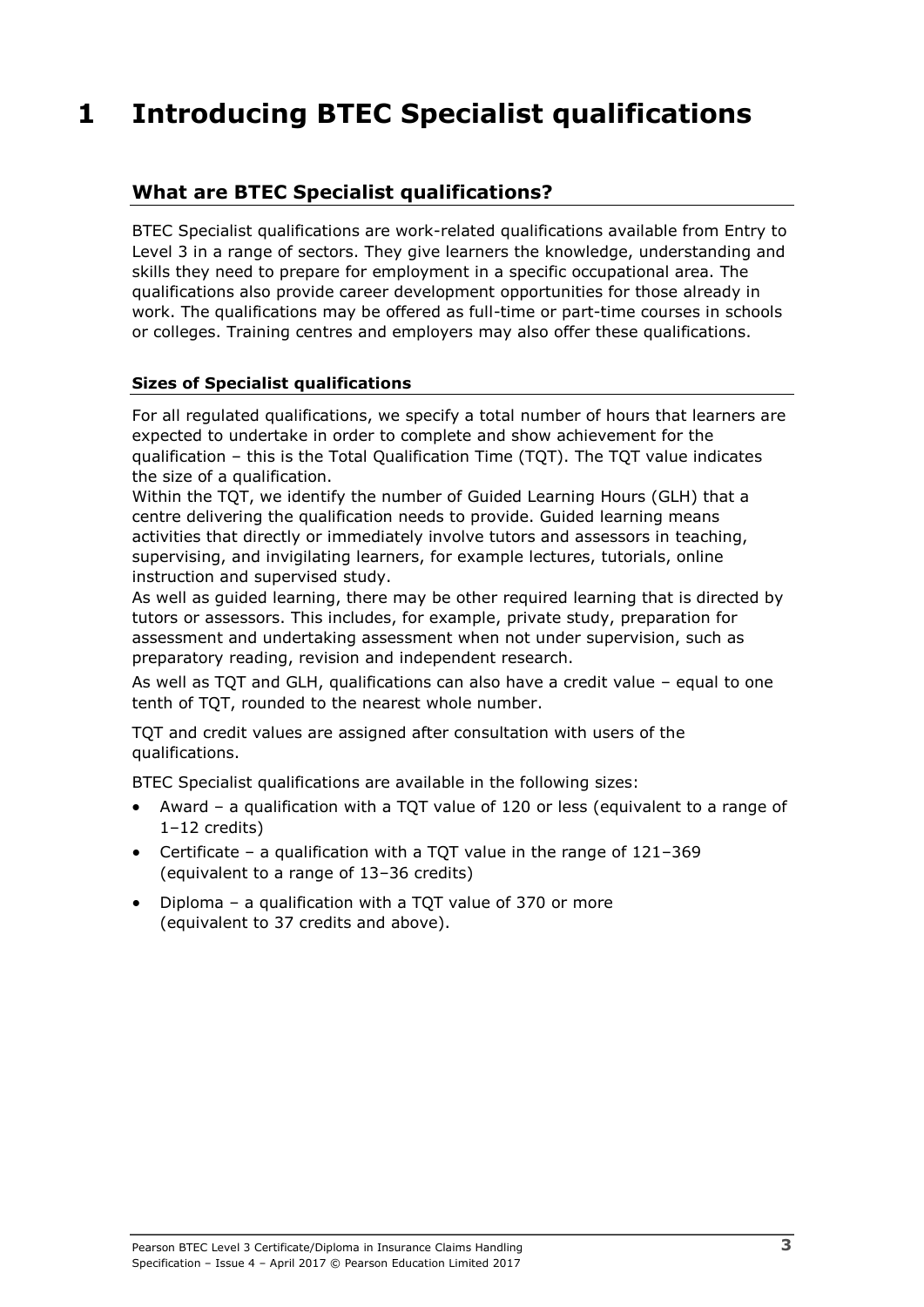# <span id="page-9-0"></span>**2 Qualification summary and key information**

| <b>Qualification title</b>      | <b>Pearson BTEC Level 3 Certificate in</b><br><b>Insurance Claims Handling</b>                                                                                                                                                                |
|---------------------------------|-----------------------------------------------------------------------------------------------------------------------------------------------------------------------------------------------------------------------------------------------|
| Qualification Number (QN)       | 600/3504/3                                                                                                                                                                                                                                    |
| Date registrations can be made  | 01/11/2011                                                                                                                                                                                                                                    |
| Age range that qualification is | $16 - 18$                                                                                                                                                                                                                                     |
| approved for                    | $19+$                                                                                                                                                                                                                                         |
| Credit value                    | 18                                                                                                                                                                                                                                            |
| Assessment                      | Centre-devised assessment (internal<br>assessment)                                                                                                                                                                                            |
| Total Qualification Time (TQT)  | 180                                                                                                                                                                                                                                           |
| Guided learning hours           | 72                                                                                                                                                                                                                                            |
| Grading information             | The qualification/units are awarded at pass<br>grade.                                                                                                                                                                                         |
| Entry requirements              | No prior knowledge, understanding, skills or<br>qualifications are required before learners<br>register for this qualification. However, centres<br>must follow our access and recruitment policy<br>(see Section 10 Access and recruitment). |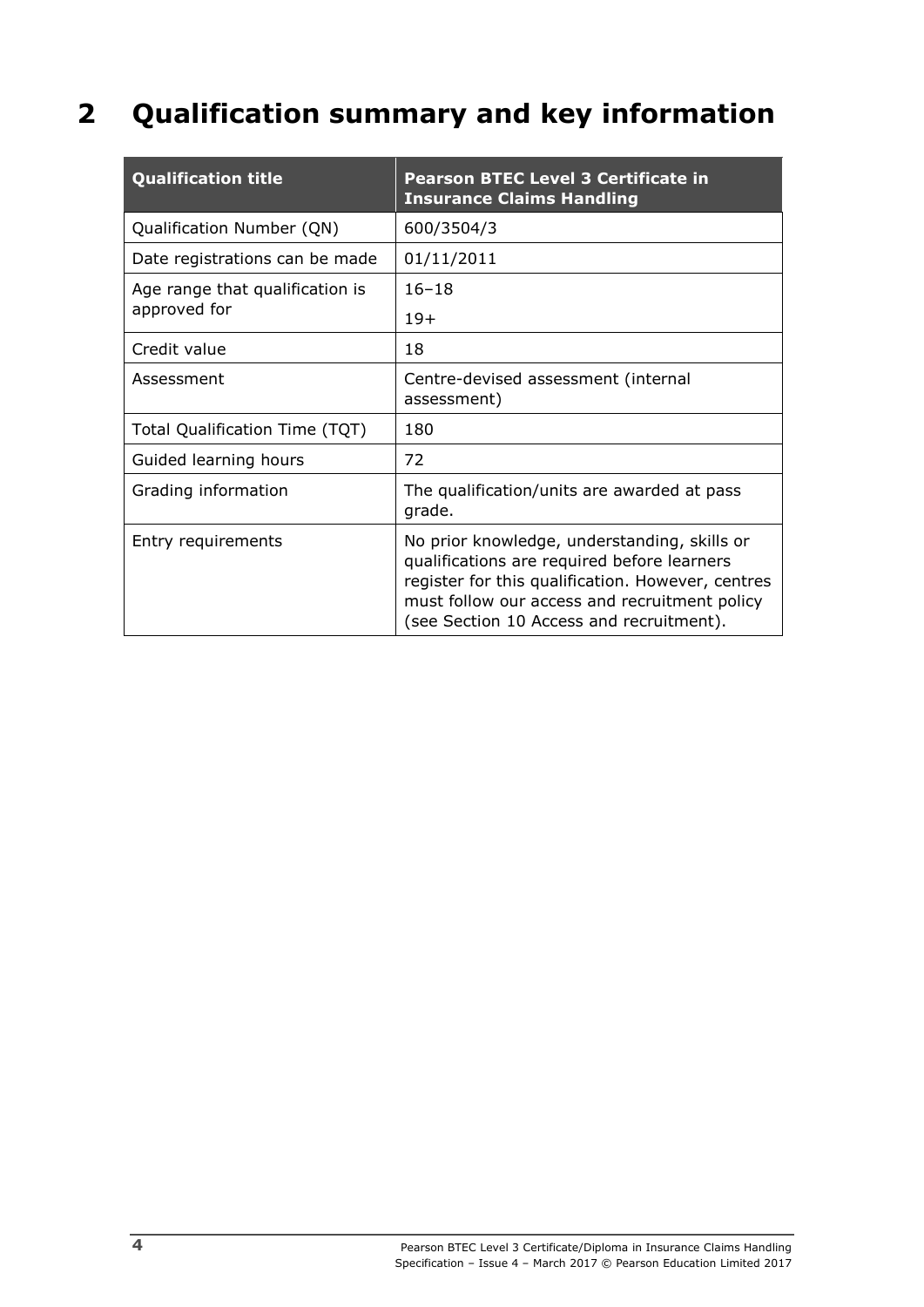| <b>Qualification title</b>      | Pearson BTEC Level 3 Diploma in<br><b>Insurance Claims Handling</b>                                                                                                                                                                           |
|---------------------------------|-----------------------------------------------------------------------------------------------------------------------------------------------------------------------------------------------------------------------------------------------|
| Qualification Number (QN)       | 600/4490/1                                                                                                                                                                                                                                    |
| Date registrations can be made  | 1 March 2012                                                                                                                                                                                                                                  |
| Age range that qualification is | $16 - 18$                                                                                                                                                                                                                                     |
| approved for                    | $19+$                                                                                                                                                                                                                                         |
| Credit value                    | 39                                                                                                                                                                                                                                            |
| Assessment                      | Centre-devised assessment (internal<br>assessment) and Pearson-devised assessment<br>(onscreen testing).                                                                                                                                      |
| Total Qualification Time (TQT)  | 390                                                                                                                                                                                                                                           |
| Guided learning hours           | 221                                                                                                                                                                                                                                           |
| Grading information             | The qualification/units are awarded at pass<br>grade.                                                                                                                                                                                         |
| Entry requirements              | No prior knowledge, understanding, skills or<br>qualifications are required before learners<br>register for this qualification. However, centres<br>must follow our access and recruitment policy<br>(see Section 10 Access and recruitment). |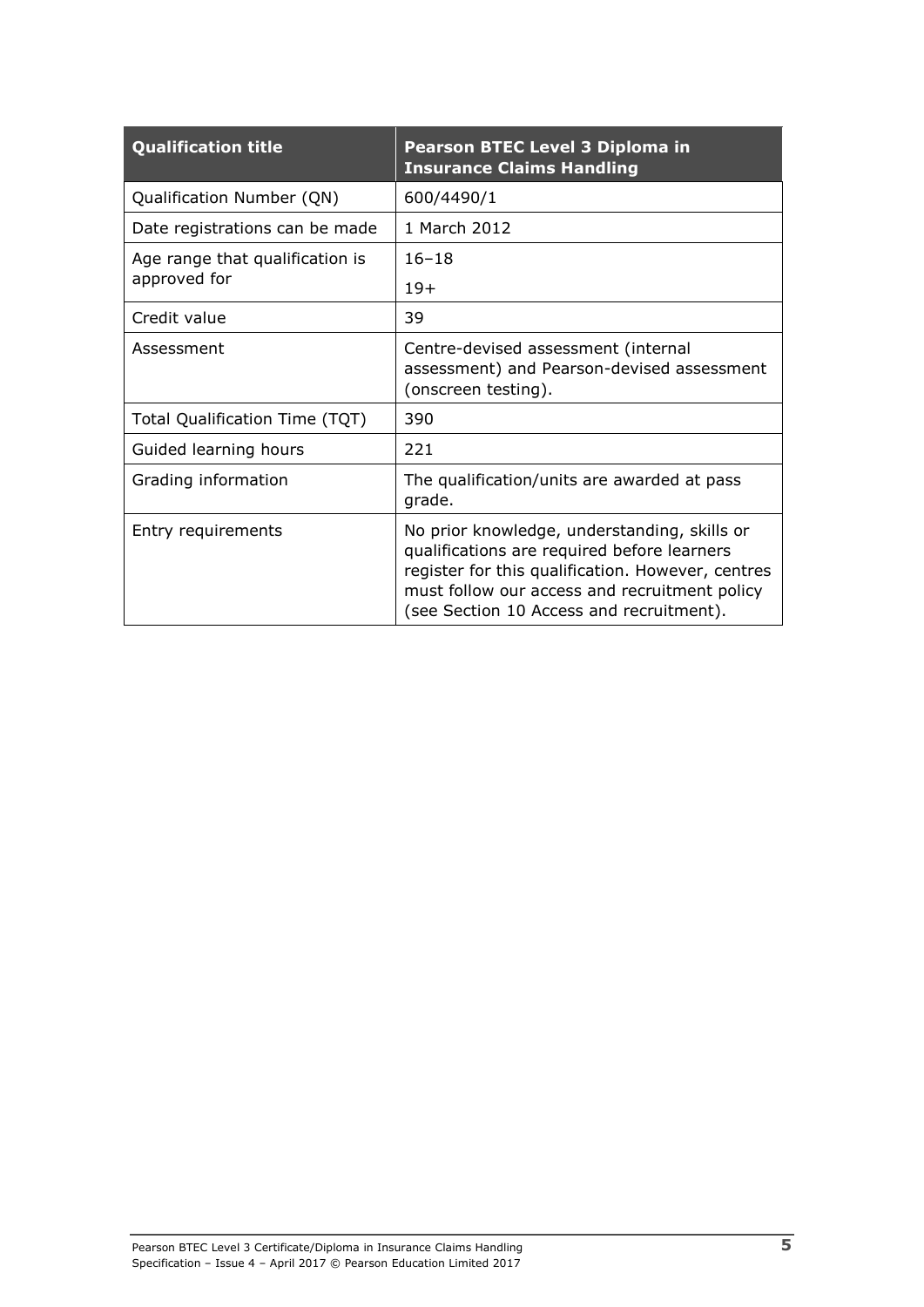# <span id="page-11-0"></span>**Qualification Number and qualification title**

Centres will need to use the Qualification Number (QN) when they seek public funding for their learners. The qualification title, unit titles and QN are given on each learner's final certificate. You should tell your learners this when your centre recruits them and registers them with us. There is more information about certification in our *UK Information Manual,* available on our website, qualifications.pearson.com

### <span id="page-11-1"></span>**Qualification objective**

The Pearson BTEC Level 3 Certificate and Diploma in Insurance Claims Handling are for learners who work as, or want to work as, a Loss Adjuster or Insurance Claims Handler in an Insurer or an Intermediary.

The Certificate gives learners an introduction to the insurance industry, which includes:

- the nature of the insurance industry
- the legal and regulatory framework in which the insurance industry operates
- the key principles of insurance.

It also gives learners the opportunity to learn about claims handling in more depth, for example:

- insurance policies, terms and conditions
- the principles of claims handling, including validation, negotiation and repudiation
- how to handle claims for specific losses in different circumstances, including personal injury, building structures and catastrophe situations.

The Diploma broadens the scope of what is studied in the Certificate by including aspects of administration and customer service that are important to the role of Insurance Claims Handlers.

#### <span id="page-11-2"></span>**Progression opportunities through Pearson qualifications**

Learners who have achieved the Pearson BTEC Level 3 Certificate in Insurance Claims Handling can progress on to the Pearson BTEC Level 3 Diploma in Insurance Claims Handling. Learners can also go on to take competence-based qualifications, such as the Pearson Edexcel Level 3 Certificate in Providing Financial Services.

#### <span id="page-11-3"></span>**Industry support and recognition**

These qualifications are supported by the Financial Skills Partnership, the SSC for Financial Skills and Services industry. They are also supported by the Chartered Institute of Loss Adjusters.

#### <span id="page-11-4"></span>**Relationship with National Occupational Standards**

These qualifications relate to the NOS for General Insurance. The Diploma also relates to the NOS for Customer Service and Business Administration.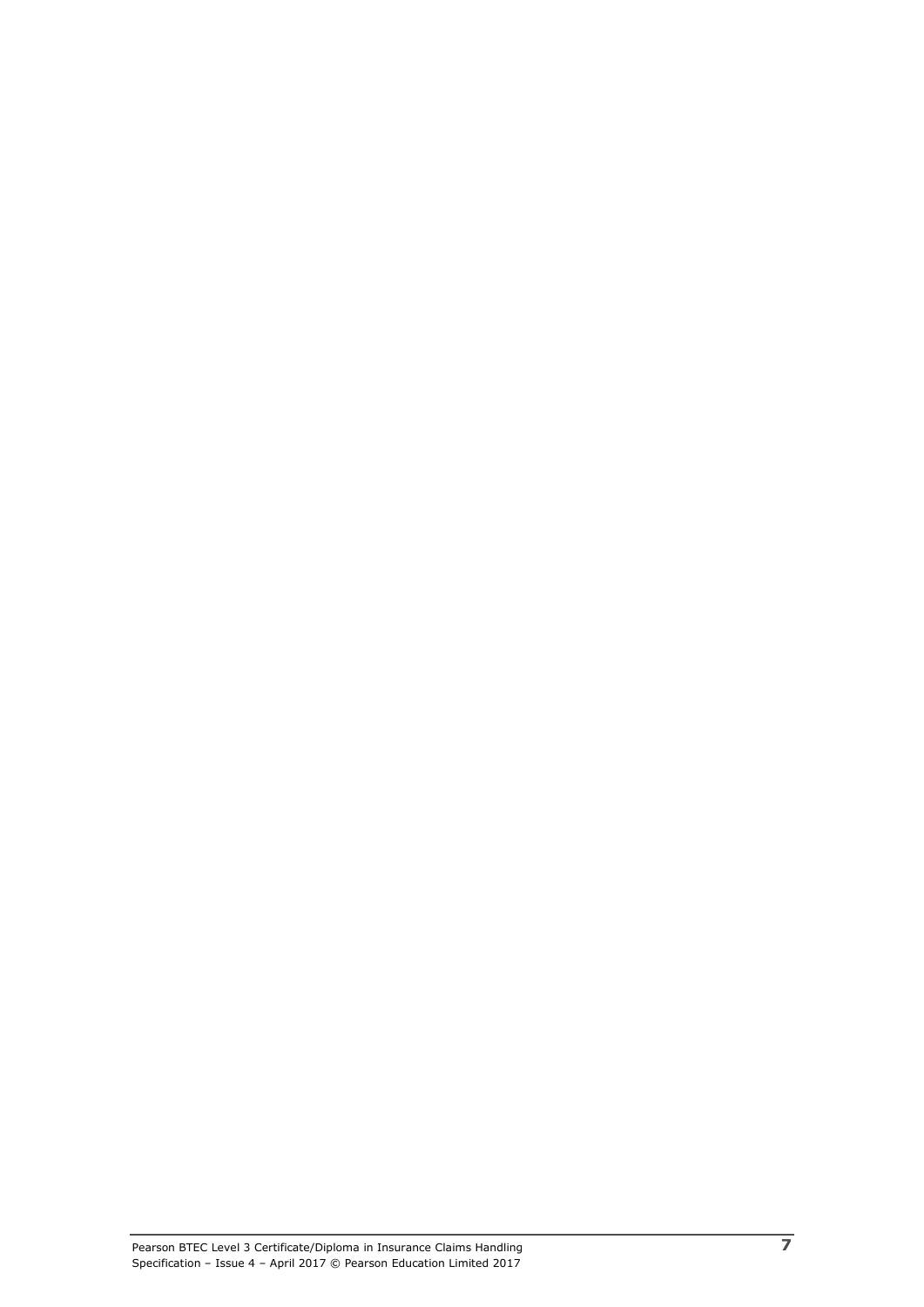# <span id="page-13-0"></span>**3 Qualification structures**

### <span id="page-13-1"></span>**Pearson BTEC Level 3 Certificate in Insurance Claims Handling**

The learner will need to meet the requirements outlined in the table below before Pearson can award the qualification.

| <b>Unit</b> | <b>URN</b> | <b>Group A: mandatory units</b>           | Level | Credit   GLH |    |
|-------------|------------|-------------------------------------------|-------|--------------|----|
|             | K/503/5568 | Introduction to the Insurance<br>Industry |       | b            | 24 |
|             | M/503/5569 | Claims Handling                           |       |              | 24 |
| -3          | H/503/5570 | Handling Claims for Specific Losses       | 3     |              | 24 |

### <span id="page-13-2"></span>**Pearson BTEC Level 3 Diploma in Insurance Claims Handling**

Learners must achieve all 18 credits from the three mandatory units in Group A. They must also achieve all 21 credits from the five mandatory units from Group B for a combined total of 39 credits.

| Unit          | <b>URN</b> | <b>Group A: mandatory specialist</b><br>insurance claims units                                           | <b>Level</b>   | <b>Credit</b>  | <b>GLH</b> |
|---------------|------------|----------------------------------------------------------------------------------------------------------|----------------|----------------|------------|
| $\mathbf{1}$  | K/503/5568 | Introduction to the Insurance<br>Industry                                                                | $\overline{2}$ | 6              | 24         |
| $\mathcal{L}$ | M/503/5569 | Claims Handling                                                                                          | 3              | 6              | 24         |
| 3             | H/503/5570 | Handling Claims for Specific Losses                                                                      | 3              | 6              | 24         |
| <b>Unit</b>   | <b>URN</b> | <b>Group B: mandatory customer</b><br>service and business<br>administration units                       | <b>Level</b>   | <b>Credit</b>  | <b>GLH</b> |
| 4             | Y/602/1353 | <b>Understanding Good Customer</b><br>Service                                                            | $\overline{2}$ | 6              | 40         |
| 5             | A/602/1359 | Delivering Effective Customer<br>Service                                                                 | $\overline{2}$ | $\overline{4}$ | 25         |
| 6             | T/602/1361 | Planning for Self-development in<br><b>Customer Service</b>                                              | $\overline{2}$ | $\overline{3}$ | 20         |
| 7             | D/601/7644 | Principles of Personal<br>Responsibilities and How to<br>Develop and Evaluate Own<br>Performance at Work | 3              | $\overline{4}$ | 32         |
| 8             | M/601/7647 | Principles of Managing Information<br>and Producing Documents in a<br><b>Business Environment</b>        | 3              | $\overline{4}$ | 32         |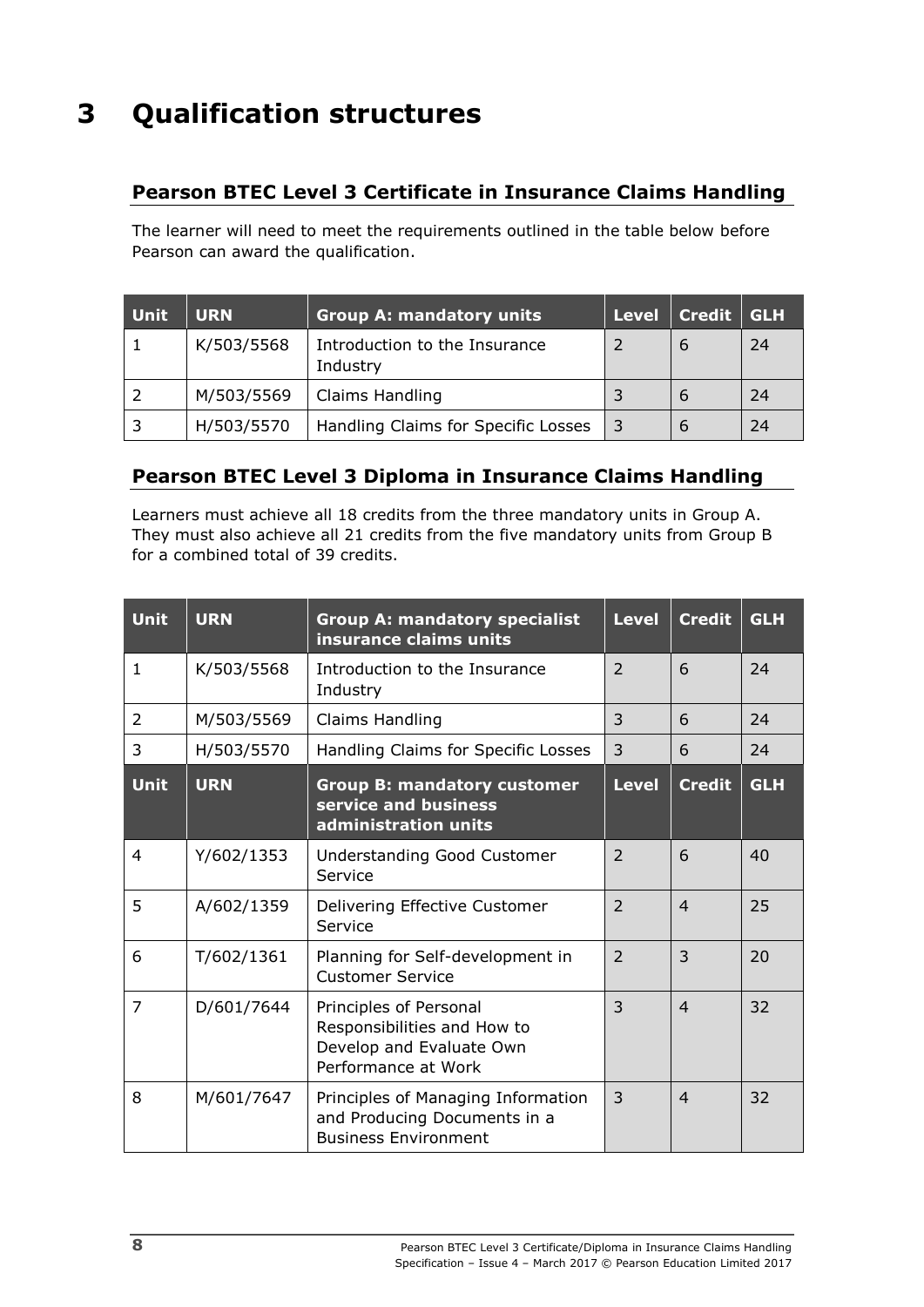# <span id="page-14-0"></span>**4 Assessment**

The table below gives a summary of the assessment methods used in the qualifications.

#### **Pearson BTEC Level 3 Certificate in Insurance Claims Handling**

| ' Units   | <b>Assessment method</b>                        |  |
|-----------|-------------------------------------------------|--|
| All units | Centre-devised assessment (internal assessment) |  |

#### **Pearson BTEC Level 3 Diploma in Insurance Claims Handling**

| Units        | <b>Assessment method</b>                        |  |
|--------------|-------------------------------------------------|--|
| Units 1 to 3 | Centre-devised assessment (internal assessment) |  |
| Units 4 to 8 | Pearson-devised assessment: onscreen test       |  |

#### **Centre-devised assessment (internal assessment)**

Each unit has specified learning outcomes and assessment criteria. To pass an internally-assessed unit, learners must:

- achieve **all** the specified learning outcomes
- meet the standard determined by the assessment criteria by providing sufficient and valid evidence
- prove that the evidence is their own.

Centres need to produce assignment briefs for learners to show what evidence is required. Assignment briefs should indicate clearly which assessment criteria are being targeted. All assignment briefs created by centres should be fit for purpose and should be based on the unit assessment criteria.

Assignment briefs and evidence produced by learners must meet any additional requirements given in the *Information for tutors* section of each unit.

Assessment tasks and activities must enable learners to produce valid, sufficient, authentic and appropriate evidence that relates directly to the learning outcomes and assessment criteria within the context of the *Unit amplification*. When devising the assessments, centres need to look closely at the verb used for each assessment criterion to ensure that learners can provide evidence with sufficient breadth and depth to meet the requirements.

Unless otherwise indicated in *Information for tutors*, the centre can decide the form of assessment evidence (for example performance observation, presentations, projects, tests, written tasks or reports, reflective journals) as long as the methods chosen allow learners to produce valid, sufficient and reliable evidence to satisfy the assessment criteria.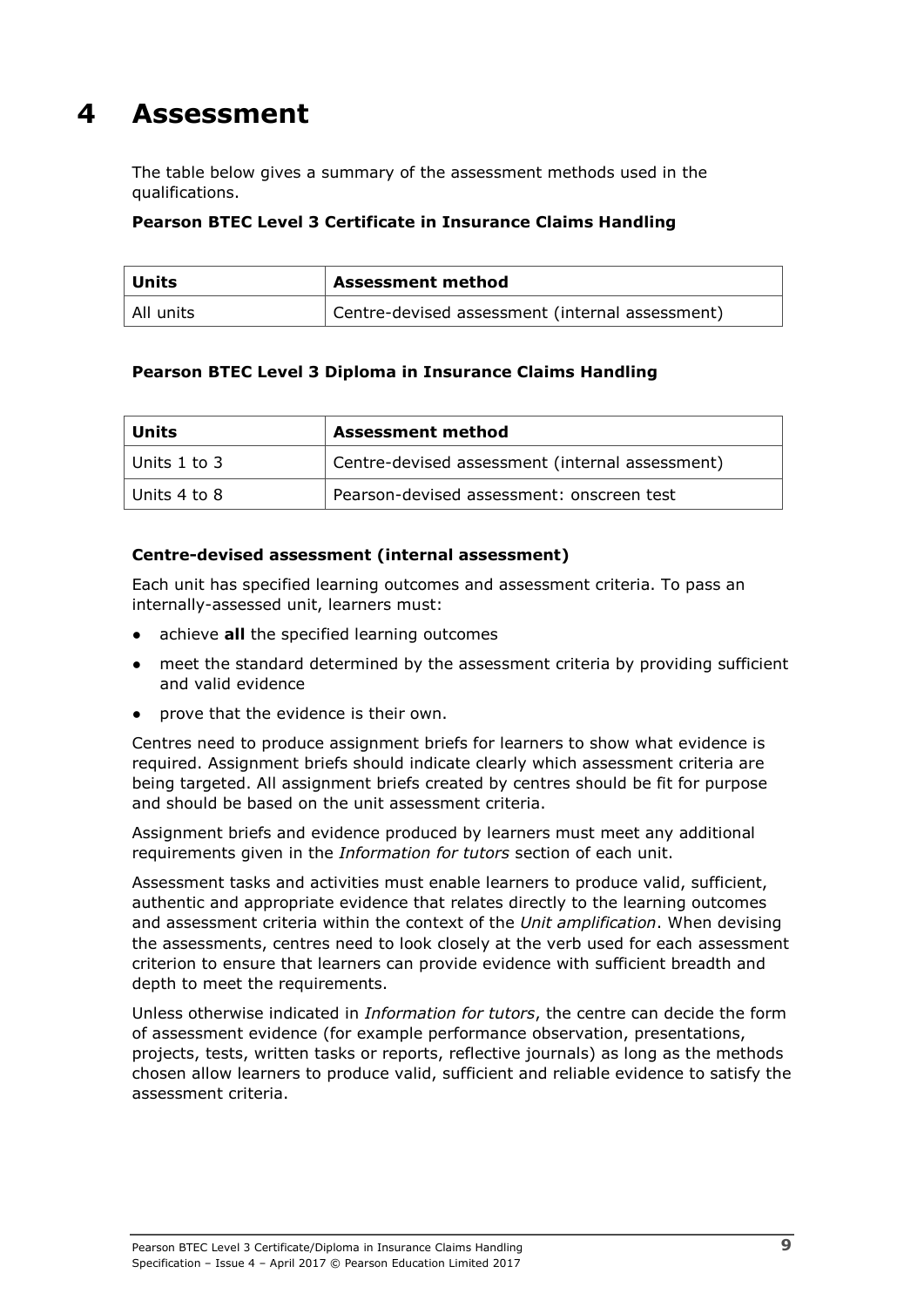Centres are encouraged to give learners realistic scenarios and to maximise the use of practical activities in delivery and assessment. Centres may find it helpful if learners index and reference their evidence to the relevant learning outcomes and assessment criteria.

To avoid over-assessment, centres are encouraged to link delivery and assessment across units.

There is more guidance about internal assessment on our website. For details please see *Section 13 Further information and useful publications*.

#### **Pearson-devised assessment (external assessment**)

To pass an externally assessed unit, learners must pass an onscreen test. Pearson sets and marks the test. The test writer will use the *Unit amplification* section in the unit as a guide when writing questions for the external assessments.

Further information, including details of test duration and question types, is available on the webpage for these qualifications.

#### <span id="page-15-0"></span>**Appeals**

Centres must have a policy for dealing with appeals from learners. Appeals may relate to incorrect assessment decisions or unfairly conducted assessment. The first step in such a policy is a consideration of the evidence by a Lead Internal Verifier or other member of the programme team. The assessment plan should allow time for potential appeals after learners have been given assessment decisions.

Centres must document all learners' appeals and their resolutions. Further information on the appeals process can be found in the document *Enquiries and appeals about Pearson vocational qualifications policy,* which is available on our website, qualifications.pearson.com

#### <span id="page-15-1"></span>**Dealing with malpractice in assessment**

Malpractice means acts that undermine the integrity and validity of assessment, the certification of qualifications and/or may damage the authority of those responsible for delivering the assessment and certification.

Pearson does not tolerate actions (or attempted actions) of malpractice by learners, centre staff or centres in connection with Pearson qualifications. Pearson may impose penalties and/or sanctions on learners, centre staff or centres where incidents (or attempted incidents) of malpractice have been proven.

Malpractice may arise or be suspected in relation to any unit or type of assessment within the qualification. For further details on malpractice and advice on preventing malpractice by learners please see *Pearson's Centre Guidance: Dealing with Malpractice*, available on our website.

The procedures we ask you to adopt vary between units that are internally assessed and those that are externally assessed.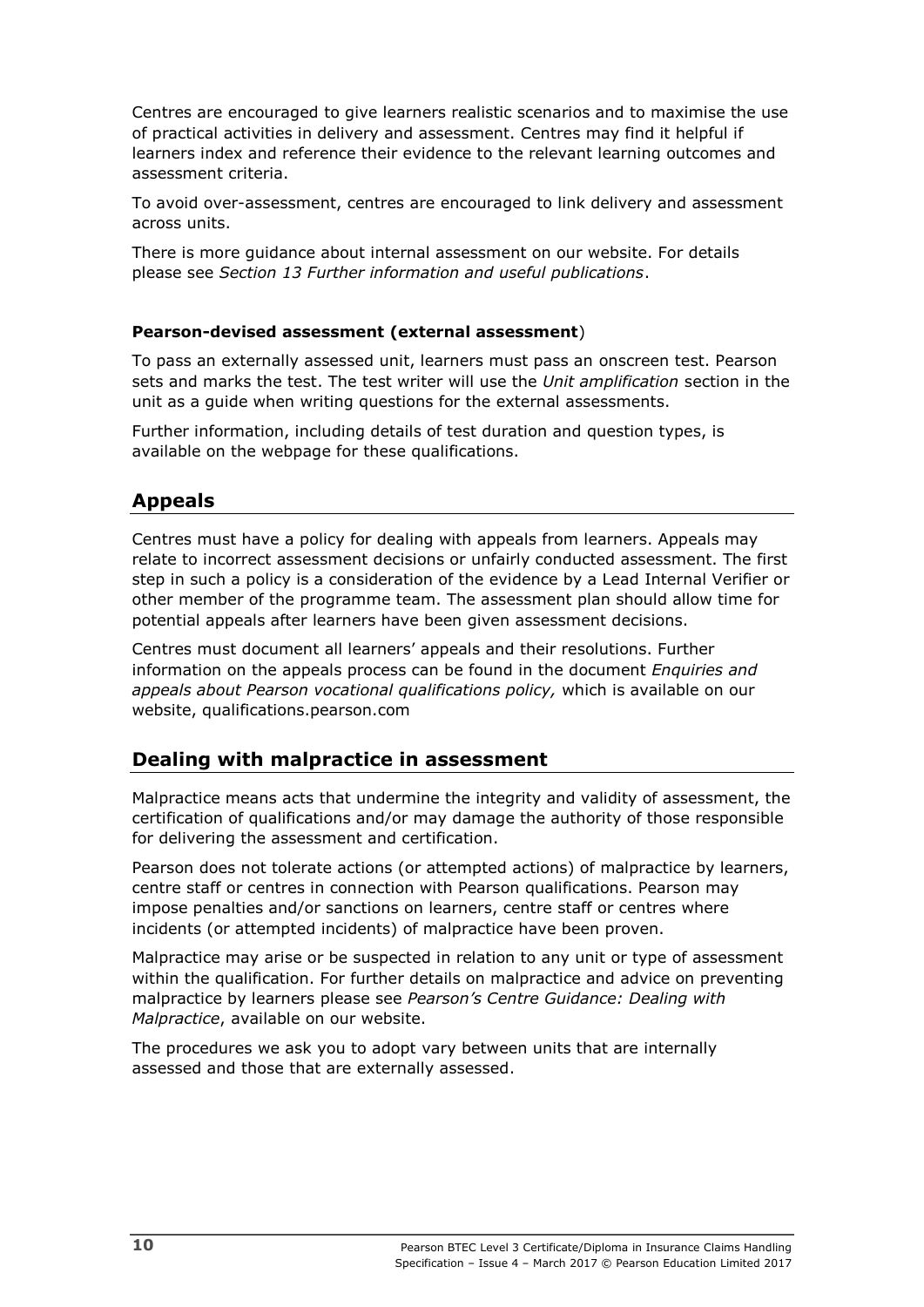#### **Internal assessment**

Centres are required to take steps to prevent malpractice and to investigate instances of suspected malpractice. Learners must be given information that explains what malpractice is for internal assessment and how suspected incidents will be dealt with by the centre. The *Centre Guidance: Dealing with Mal*practice document gives full information on the actions we expect you to take.

Pearson may conduct investigations if we believe that a centre is failing to conduct internal assessment according to our policies. The above document gives further information and examples, and details the penalties and sanctions that may be imposed.

In the interests of learners and centre staff, centres need to respond effectively and openly to all requests relating to an investigation into an incident of suspected malpractice.

#### **External assessment**

External assessment means all aspects of units that are designated as external in this specification, including preparation for tasks and performance. For these assessments, centres must follow the JCQ procedures set out in the latest version of the document *JCQ Suspected Malpractice in Examinations and Assessments Policies and Procedures* (available on the JCQ website, www.jcq.org.uk).

In the interests of learners and centre staff, centres need to respond effectively and openly to all requests relating to an investigation into an incident of suspected malpractice.

#### **Learner malpractice**

The head of centre is required to report incidents of suspected learner malpractice that occur during Pearson examinations. We ask centres to complete JCQ Form M1 (www.jcq.org.uk/malpractice) and email it with any accompanying documents (signed statements from the learner, invigilator, copies of evidence, etc) to the Investigations Team at pqsmalpractice@pearson.com. The responsibility for determining appropriate sanctions or penalties to be imposed on learners lies with Pearson.

Learners must be informed at the earliest opportunity of the specific allegation and the centre's malpractice policy, including the right of appeal. Learners found guilty of malpractice may be disqualified from the qualification for which they have been entered with Pearson.

#### **Teacher/centre malpractice**

The head of centre is required to inform Pearson's Investigations Team of any incident of suspected malpractice by centre staff, before any investigation is undertaken. The head of centre is requested to inform the Investigations Team by submitting a JCQ M2(a) form (downloadable from www.jcq.org.uk/malpractice) with supporting documentation to pqsmalpractice@pearson.com. Where Pearson receives allegations of malpractice from other sources (for example Pearson staff, anonymous informants), the Investigations Team will conduct the investigation directly or may ask the head of centre to assist.

Incidents of maladministration (accidental errors in the delivery of Pearson qualifications that may affect the assessment of learners) should also be reported to the Investigations Team using the same method.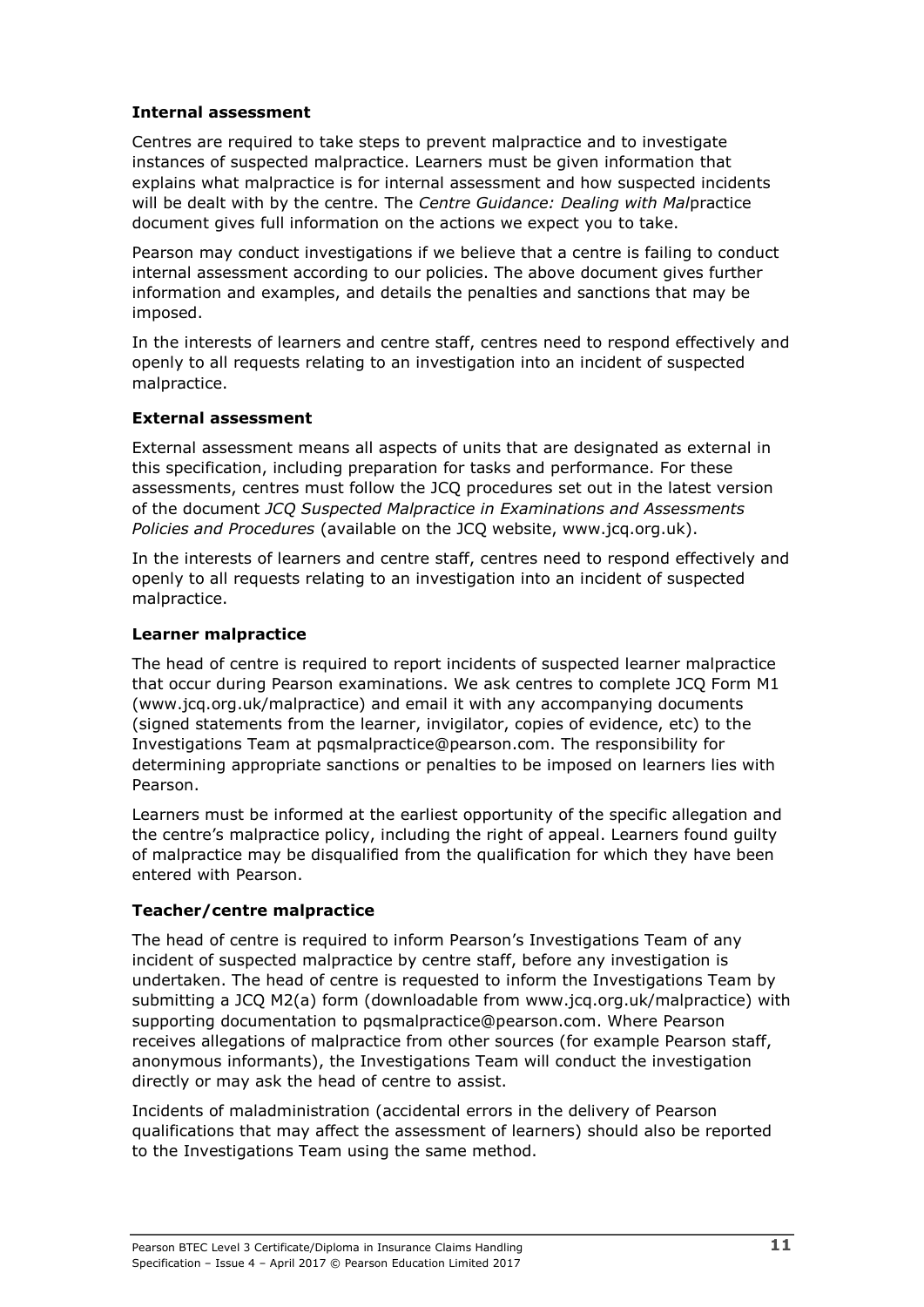Heads of Centres/Principals/Chief Executive Officers or their nominees are required to inform learners and centre staff suspected of malpractice of their responsibilities and rights, please see *6.15 of JCQ Suspected Malpractice in Examinations and Assessments Policies and Procedures*.

Pearson reserves the right in cases of suspected malpractice to withhold the issuing of results/certificates while an investigation is in progress. Depending on the outcome of the investigation, results and/or certificates may not be released or they may be withheld.

We reserve the right to withhold certification when undertaking investigations, audits and quality assurances processes. You will be notified within a reasonable period of time if this occurs.

#### **Sanctions and appeals**

Where malpractice is proven, we may impose sanctions or penalties.

Where learner malpractice is evidenced, penalties may be imposed such as:

- mark reduction for affected external assessments
- disqualification from the qualification
- debarment from registration for Pearson qualifications for a period of time.

If we are concerned about your centre's quality procedures we may impose sanctions such as:

- working with you to create an improvement action plan
- requiring staff members to receive further training
- placing temporary blocks on your certificates
- placing temporary blocks on registration of learners
- debarring staff members or the centre from delivering Pearson qualifications
- suspending or withdrawing centre approval status.

The centre will be notified if any of these apply.

Pearson has established procedures for centres that are considering appeals against penalties and sanctions arising from malpractice. Appeals against a decision made by Pearson will normally be accepted only from the head of centres (on behalf of learners and/or members or staff) and from individual members (in respect of a decision taken against them personally). Further information on appeals can be found in our Enquiries and Appeals policy, on our website. In the initial stage of any aspect of malpractice, please notify the Investigations Team (via pqsmalpractice@pearson.com) who will inform you of the next steps.

#### <span id="page-17-0"></span>**Reasonable adjustments to assessments**

Centres are able to make adjustments to assessments to take account of the needs of individual learners, in line with the guidance given in the Pearson document *Supplementary guidance for reasonable adjustment and special consideration in vocational internally assessed units*. In most instances, adjustments can be achieved by following the guidance, for example allowing the use of assistive technology or adjusting the format of the evidence. We can advise you if you are uncertain as to whether an adjustment is fair and reasonable. Any reasonable adjustment must reflect the normal learning or working practice of a learner in a centre or working within the occupational area.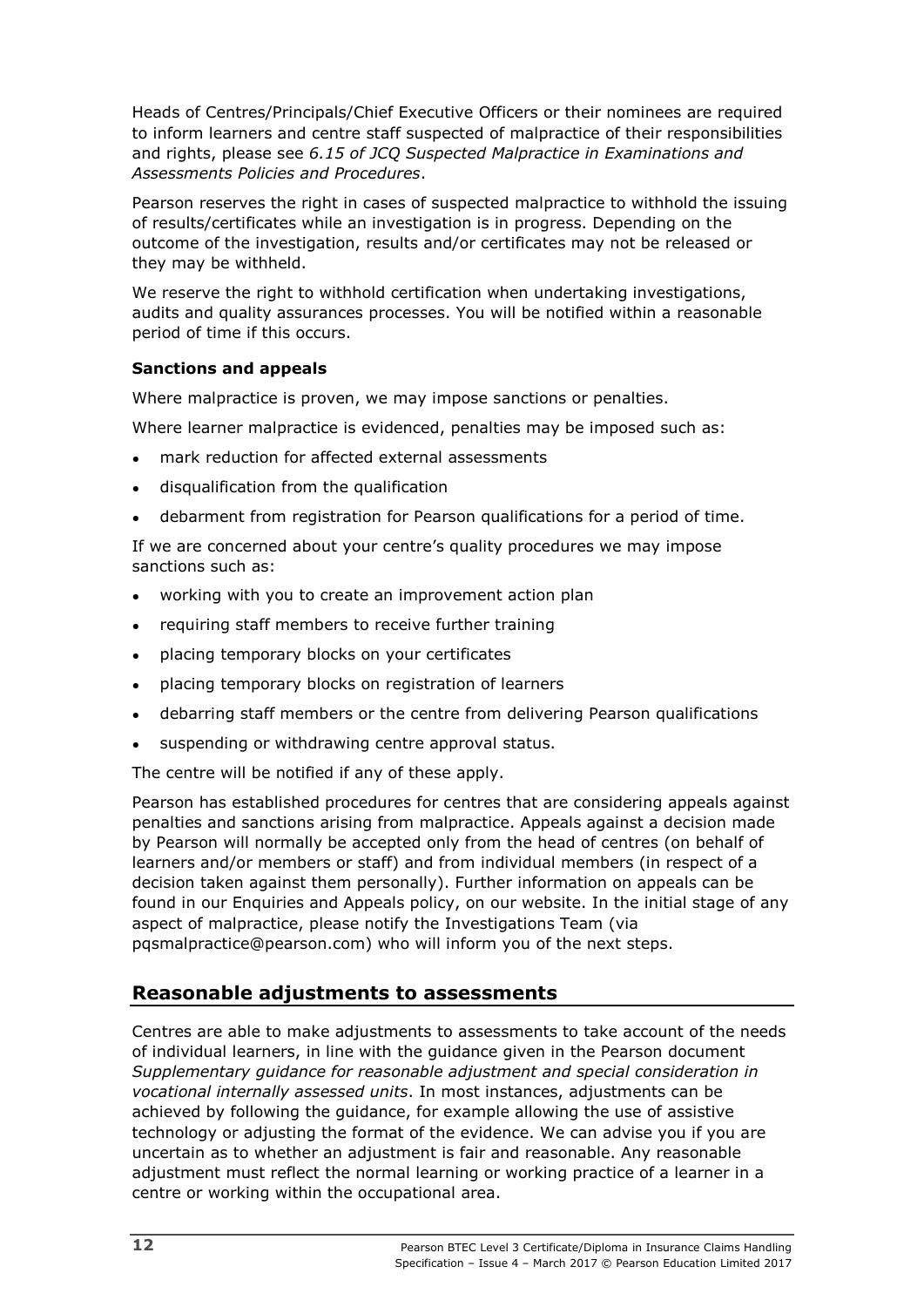Further information on access arrangements can be found in the Joint Council for Qualifications (JCQ) document *Adjustments for candidates with disabilities and learning difficulties, Access Arrangements, Reasonable Adjustments and Special Consideration for General and Vocational qualifications.*

Both documents are on our website, qualifications.pearson.com

### <span id="page-18-0"></span>**Special consideration**

Centres must operate special consideration in line with the guidance given in the Pearson document *Supplementary guidance for reasonable adjustment and special consideration in vocational internally assessed units*. Special consideration may not be applicable in instances where:

- assessment requires the demonstration of practical competence
- criteria have to be met fully
- units/qualifications confer licence to practice.

Centres cannot apply their own special consideration; applications for special consideration must be made to Pearson and can be made on a case-by-case basis only. A separate application must be made for each learner. Certification claims must not be made until the outcome of the application has been received.

Further information on special consideration can be found in the Joint Council for Qualifications (JCQ) document *Adjustments for candidates with disabilities and learning difficulties, Access Arrangements, Reasonable Adjustments and Special Consideration for General and Vocational qualifications*.

Both of the documents mentioned above are on our website, qualifications.pearson.com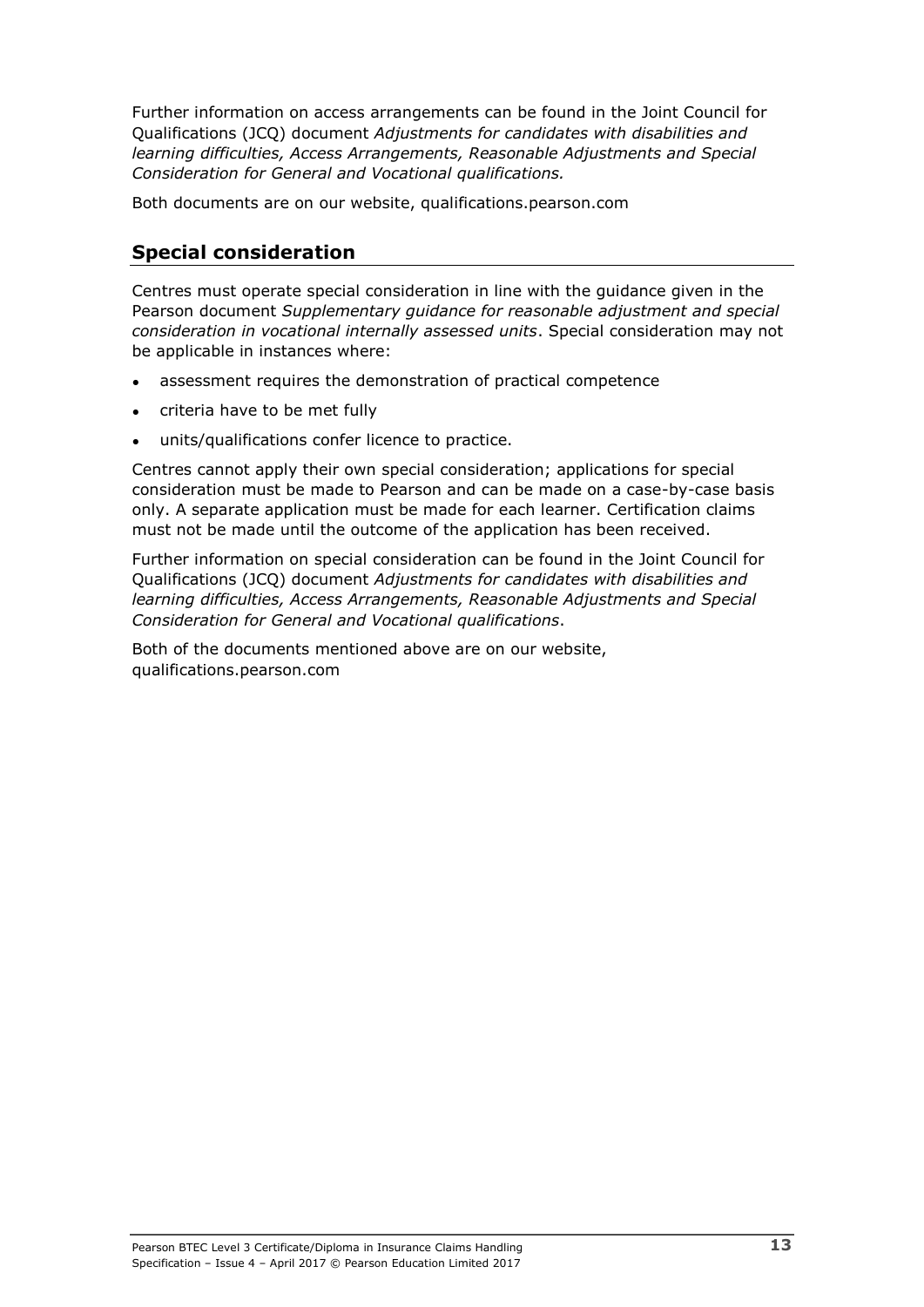# <span id="page-19-0"></span>**5 Recognising prior learning and achievement**

### <span id="page-19-1"></span>**Recognition of Prior Learning**

Recognition of Prior Learning (RPL) is a method of assessment (leading to the award of credit) that considers whether a learner can demonstrate that they can meet the assessment requirements for a unit through knowledge, understanding or skills they already possess and so do not need to develop through a course of learning.

Pearson encourages centres to recognise learners' previous achievements and experiences in and outside the workplace, as well as in the classroom. RPL provides a route for the recognition of the achievements resulting from continuous learning.

RPL enables recognition of achievement from a range of activities using any valid assessment methodology. If the assessment requirements of a given unit or qualification have been met, the use of RPL is acceptable for accrediting a unit, units or a whole qualification. Evidence of learning must be sufficient, reliable and valid.

Further guidance is available in our policy document *Recognition of Prior Learning Policy and Process*, available on our website, qualifications.pearson.com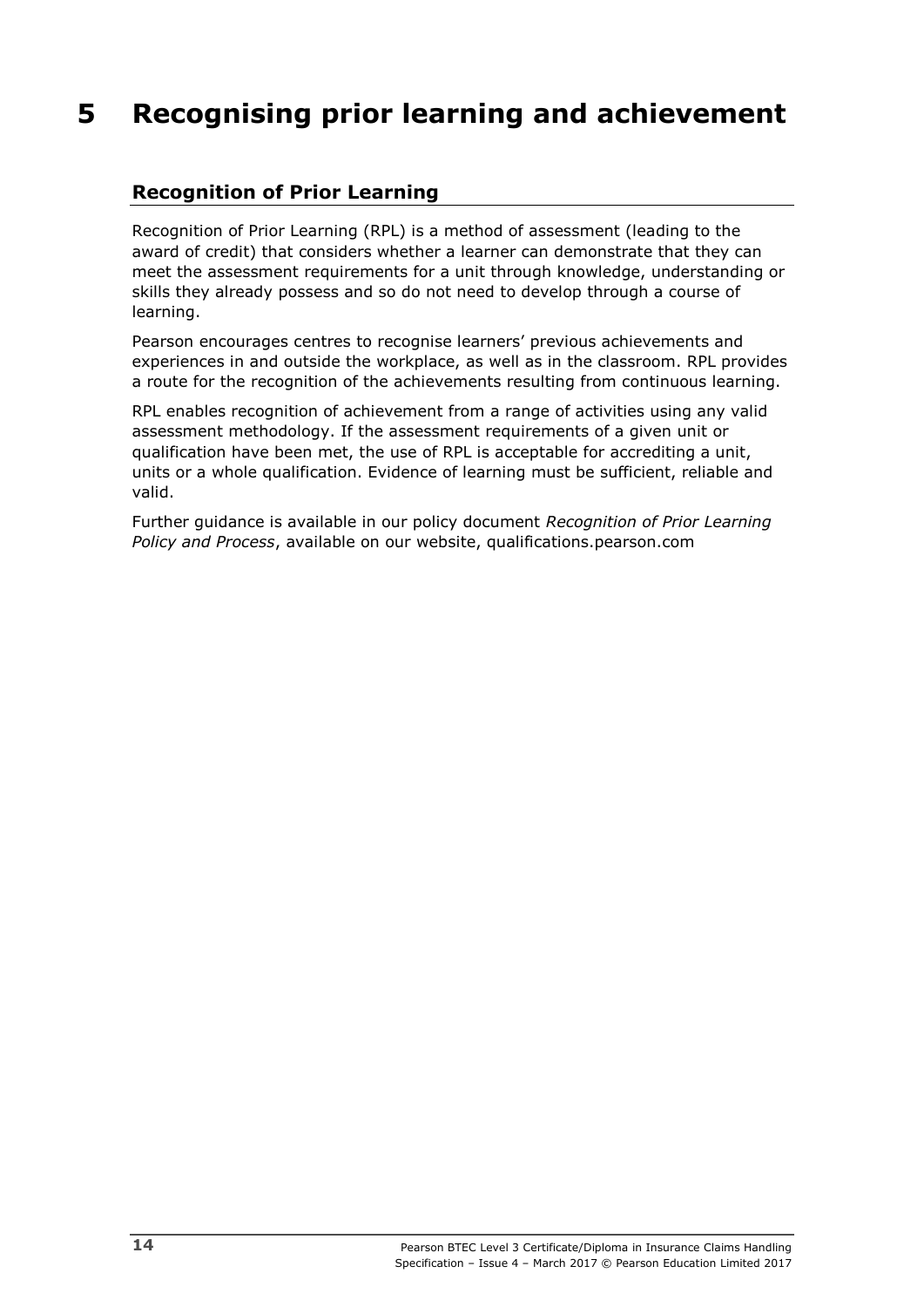# <span id="page-20-0"></span>**6 Centre resource requirements**

As part of the approval process, centres must make sure that the resource requirements below are in place before offering the qualification.

#### <span id="page-20-1"></span>**General resource requirements**

- Centres must have appropriate physical resources (for example IT, learning materials, teaching rooms) to support delivery and assessment.
- Staff involved in the assessment process must have relevant expertise and occupational experience.
- There must be systems in place that ensure continuing professional development (CPD) for staff delivering the qualifications.
- Centres must have in place appropriate health and safety policies relating to the use of equipment by learners.
- Centres must deliver the qualifications in accordance with current equality legislation. For further details on Pearson's commitment to the Equality Act 2010, please see *Section 10 Access and recruitment* and *Section 11 Access to qualifications for learners with disabilities or specific needs*. For full details of the Equality Act 2010, please go to www.legislation.gov.uk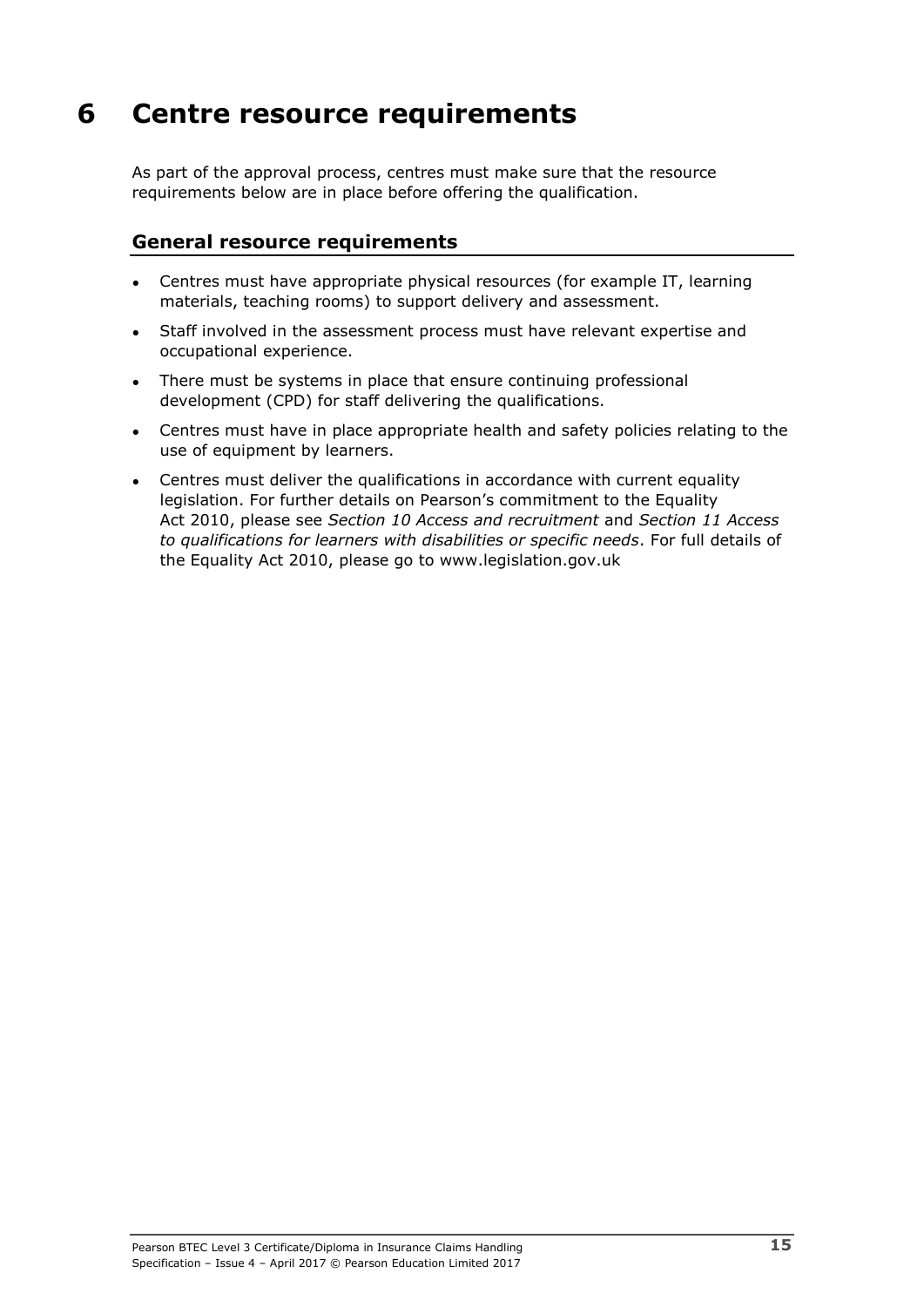# <span id="page-21-0"></span>**7 Centre recognition and approval centre recognition**

Centres that have not previously offered Pearson qualifications need to apply for, and be granted, centre recognition as part of the process for approval to offer individual qualifications.

Existing centres will be given 'automatic approval' for a new qualification if they are already approved for a qualification that is being replaced by a new qualification and the conditions for automatic approval are met.

Guidance on seeking approval to deliver BTEC qualifications is given on our website, qualifications.pearson.com

#### <span id="page-21-1"></span>**Approvals agreement**

All centres are required to enter into an approval agreement that is a formal commitment by the head or principal of a centre to meet all the requirements of the specification and any associated codes, conditions or regulations.

Pearson will act to protect the integrity of the awarding of qualifications. If centres do not comply with the agreement, this could result in the suspension of certification or withdrawal of approval.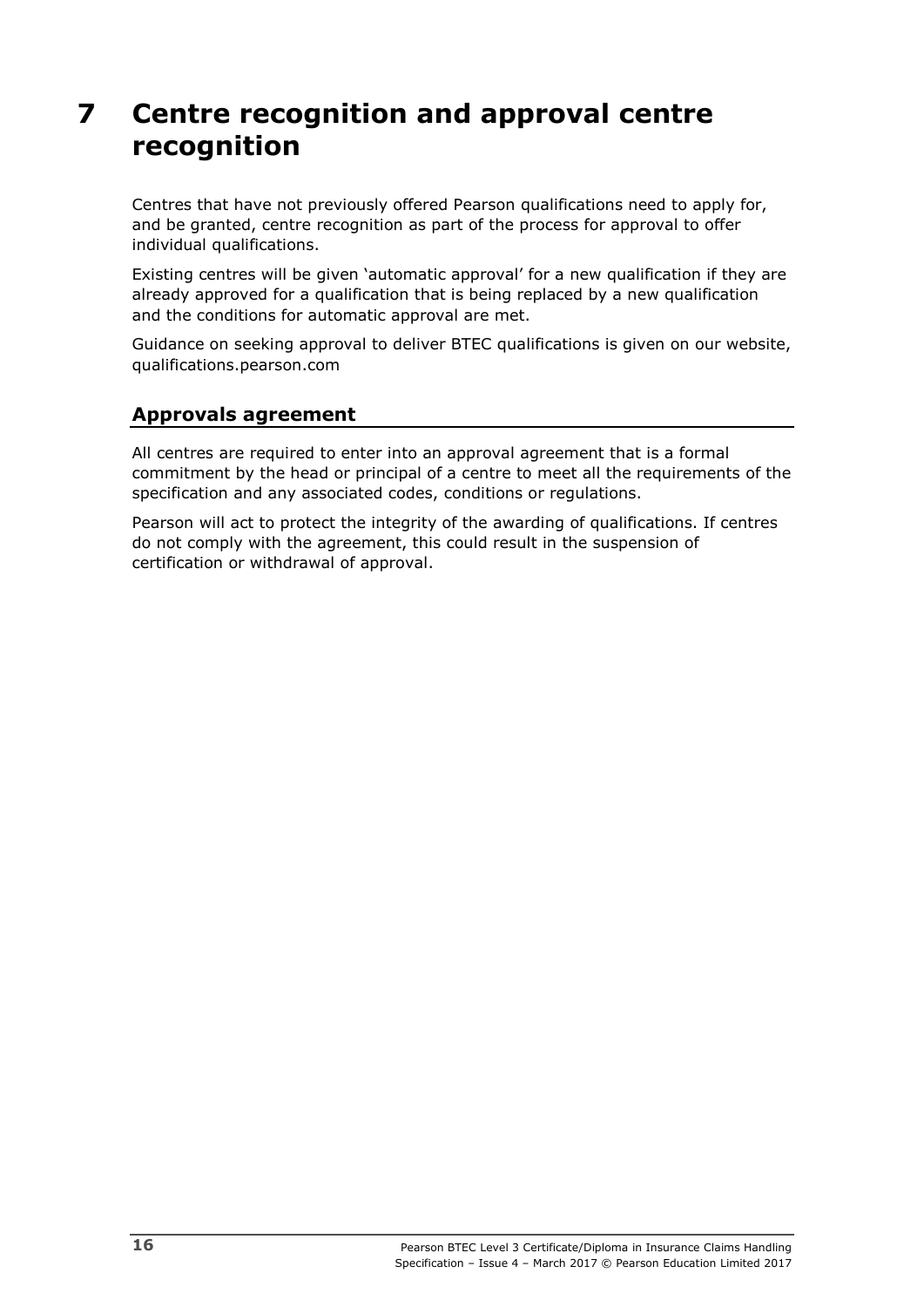# <span id="page-22-0"></span>**8 Quality assurance of centres**

Quality assurance is at the heart of vocational qualifications. The centre assesses BTEC qualifications. The centre will use quality assurance to make sure that their managers, internal verifiers and assessors are standardised and supported. Pearson use quality assurance to check that all centres are working to national standards. It gives us the opportunity to identify and provide support, if needed, to safeguard certification. It also allows us to recognise and support good practice.

For the qualifications in this specification, the Pearson quality assurance model will follow one of the processes listed below.

- 1 Delivery of the qualification as part of a BTEC Apprenticeship ('single click' registration):
	- an annual visit by a Standards Verifier to review centre-wide quality assurance systems and sampling of internal verification and assessor decisions.
- 2 Delivery of the qualification outside the Apprenticeship:
	- an annual visit to the centre by a Centre Quality Reviewer to review centre-wide quality assurance systems
	- Lead Internal Verifier accreditation this involves online training and standardisation of Lead Internal Verifiers using our OSCA platform, accessed via Pearson Online. Please note that not all qualifications will include Lead Internal Verifier accreditation. Where this is the case, each year we will allocate a Standards Verifier to conduct postal sampling of internal verification and assessor decisions for the Principal Subject Area.

For further details please see the *UK Vocational Quality Assurance Handbook* [on](http://www.edexcel.com/quals/BTEC/quality/Pages/documents.aspx) our website, qualifications.pearson.com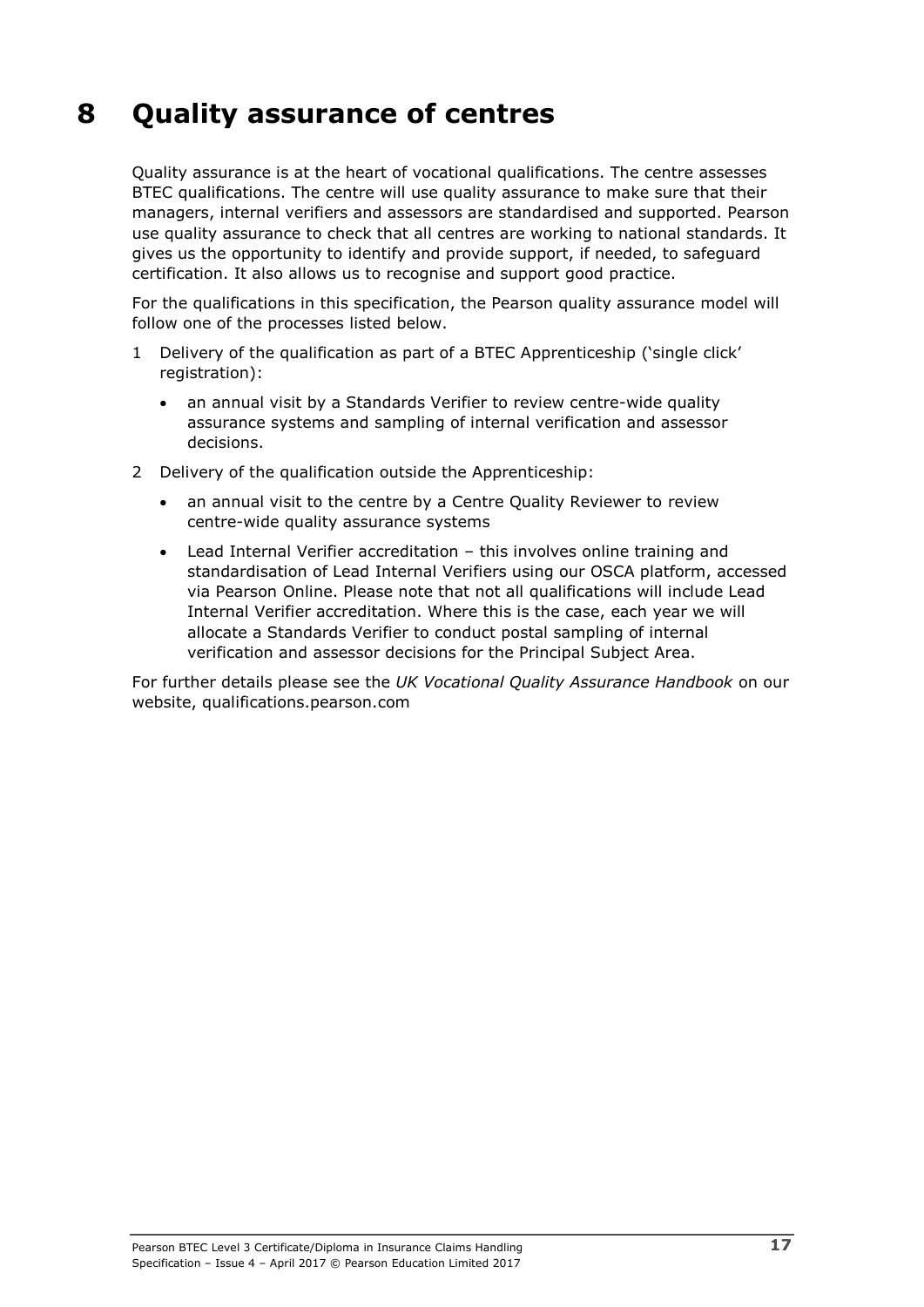# <span id="page-23-0"></span>**9 Programme delivery**

Centres are free to offer these qualifications using any mode of delivery (for example full-time, part-time, evening only, distance learning) that meets their learners' needs. Whichever mode of delivery is used, centres must make sure that learners have access to the resources identified in the specification and to the subject specialists delivering the units.

Those planning the programme should aim to enhance the vocational nature of the qualification by:

- liaising with employers to make sure that a course is relevant to learners' specific needs
- accessing and using non-confidential data and documents from learners' workplaces
- developing up-to-date and relevant teaching materials that make use of scenarios that are relevant to the sector
- giving learners the opportunity to apply their learning in practical activities
- including sponsoring employers in the delivery of the programme and, where appropriate, in assessment
- making full use of the variety of experience of work and life that learners bring to the programme.

Where a unit is externally assessed, it is essential that learners have covered all of the *Unit amplification* before they are tested.

Where legislation is taught, centres must ensure that it is current and up to date.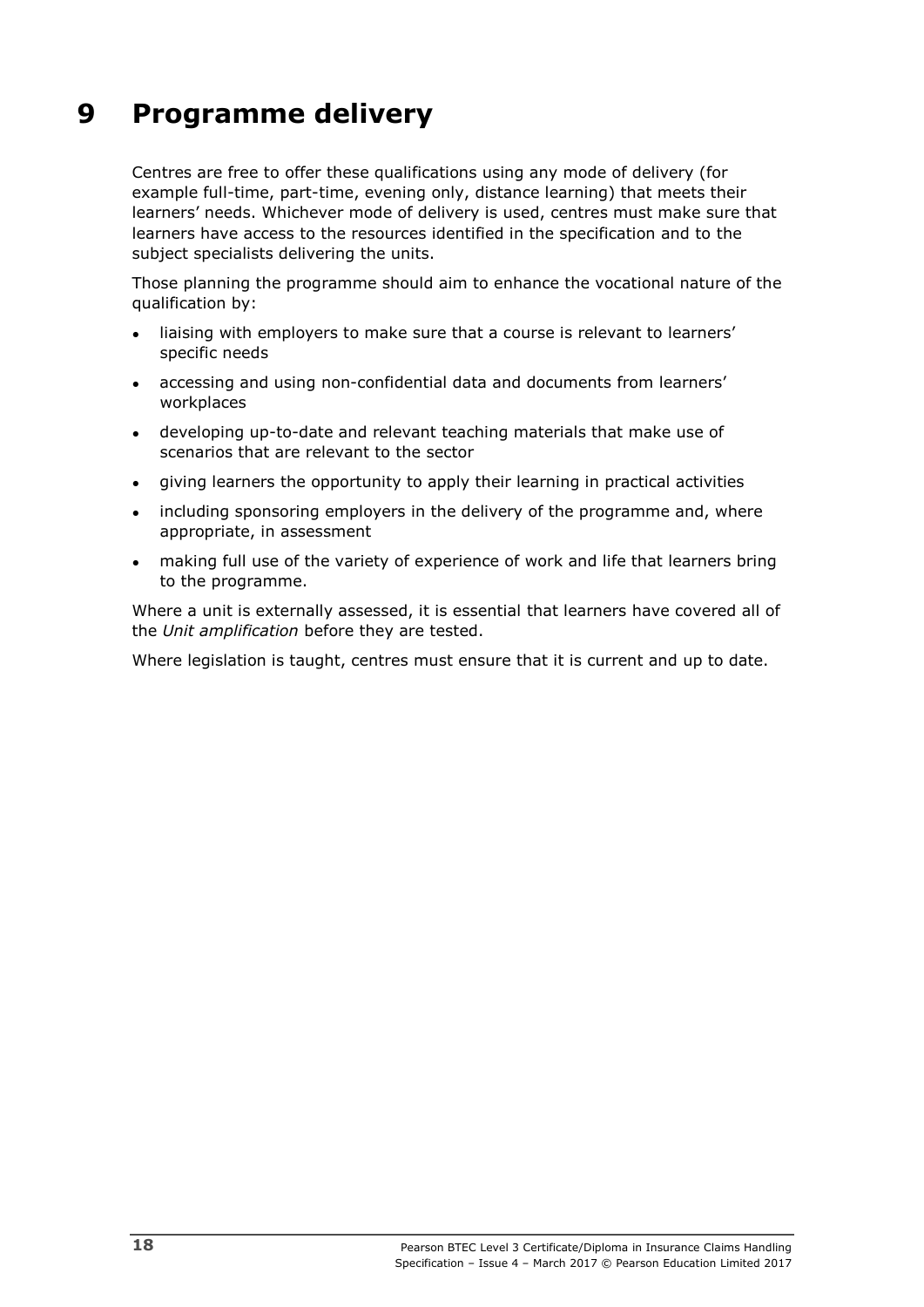# <span id="page-24-0"></span>**10 Access and recruitment**

Pearson's policy regarding access to our qualifications is that:

- they should be available to everyone who is capable of reaching the required standards
- they should be free from any barriers that restrict access and progression
- there should be equal opportunities for all those wishing to access the qualifications.

Centres are required to recruit learners to BTEC Specialist qualifications with integrity.

Applicants will need relevant information and advice about the qualification to make sure it meets their needs.

Centres should review the applicant's prior qualifications and/or experience, considering whether this profile shows that they have the potential to achieve the qualification.

For learners with disabilities and specific needs, this review will need to take account of the support available to the learner during teaching and assessment of the qualification. The review must take account of the information and guidance in *Section 11 Access to qualifications for learners with disabilities or specific needs*.

Learners may be aged between 14 and 16 and therefore potentially vulnerable. Where learners are required to spend time and be assessed in work settings, it is the centre's responsibility to ensure that the work environment they go into is safe.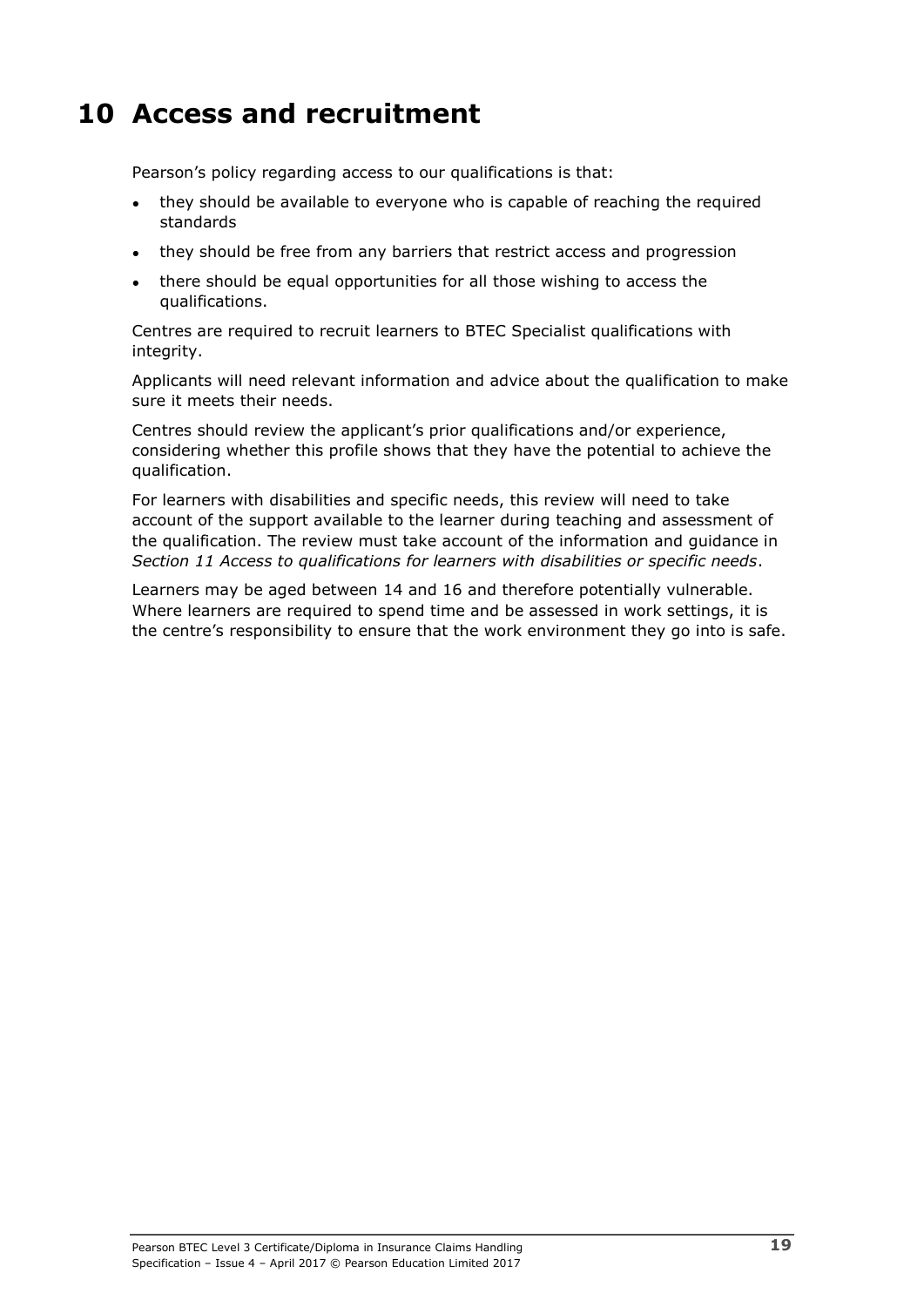# <span id="page-25-0"></span>**11 Access to qualifications for learners with disabilities or specific needs**

Equality and fairness are central to our work. Pearson's Equality Policy requires all learners to have equal opportunity to access our qualifications and assessments and that our qualifications are awarded in a way that is fair to every learner.

We are committed to making sure that:

- learners with a protected characteristic (as defined by the Equality Act 2010) are not, when they are undertaking one of our qualifications, disadvantaged in comparison to learners who do not share that characteristic
- all learners achieve the recognition they deserve from undertaking a qualification and that this achievement can be compared fairly to the achievement of their peers.

For learners with disabilities and specific needs, the assessment of their potential to achieve the qualification must identify, where appropriate, the support that will be made available to them during delivery and assessment of the qualification. Please see the information on reasonable adjustments and special consideration in *Section 4, Assessment.*

Learners taking a qualification may be assessed in British sign language or Irish sign language where it is permitted for the purpose of reasonable adjustments.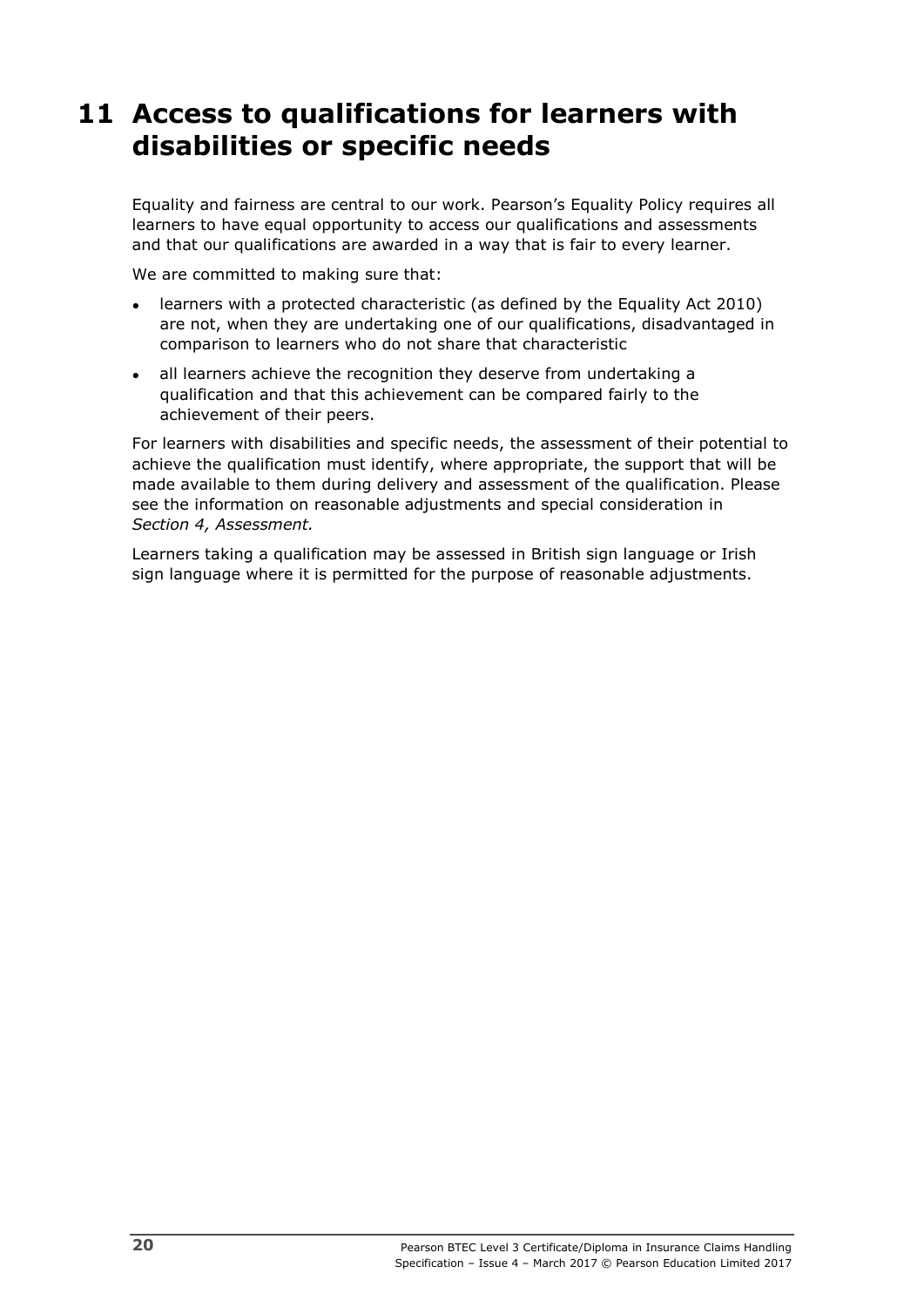# <span id="page-26-0"></span>**12 Units**

Units have the following sections.

## <span id="page-26-1"></span>**Unit title**

<span id="page-26-2"></span>This is the formal title of the unit that will appear on the learner's certificate.

### <span id="page-26-3"></span>**Unit reference number**

Each unit is assigned a unit reference number that appears with the unit title on the Register of Regulated Qualifications.

#### <span id="page-26-4"></span>**Level**

All units and qualifications have a level assigned to them. The level assigned is informed by the level descriptors defined by Ofqual, the qualifications regulator.

### <span id="page-26-5"></span>**Credit value**

<span id="page-26-6"></span>When a learner achieves a unit, they gain the specified number of credits.

### **Guided learning hours**

Guided Learning Hours (GLH) is the number of hours that a centre delivering the qualification needs to provide. Guided learning means activities that directly or immediately involve tutors and assessors in teaching, supervising, and invigilating learners, for example lectures, tutorials, online instruction and supervised study.

### <span id="page-26-7"></span>**Unit aim**

<span id="page-26-8"></span>This gives a summary of what the unit aims to do.

# **Unit introduction (Units 4-8 only)**

The unit introduction gives the reader an appreciation of the unit in the vocational setting of the qualification, as well as highlighting the focus of the unit. It gives the reader a snapshot of the unit and the key knowledge, skills and understanding gained while studying the unit. The unit introduction also highlights any links to the appropriate vocational sector by describing how the unit relates to that sector.

#### <span id="page-26-9"></span>**Essential resources**

This section lists any specialist resources needed to deliver the unit. The centre will be asked to make sure that these resources are in place when it seeks approval from Pearson to offer the qualification.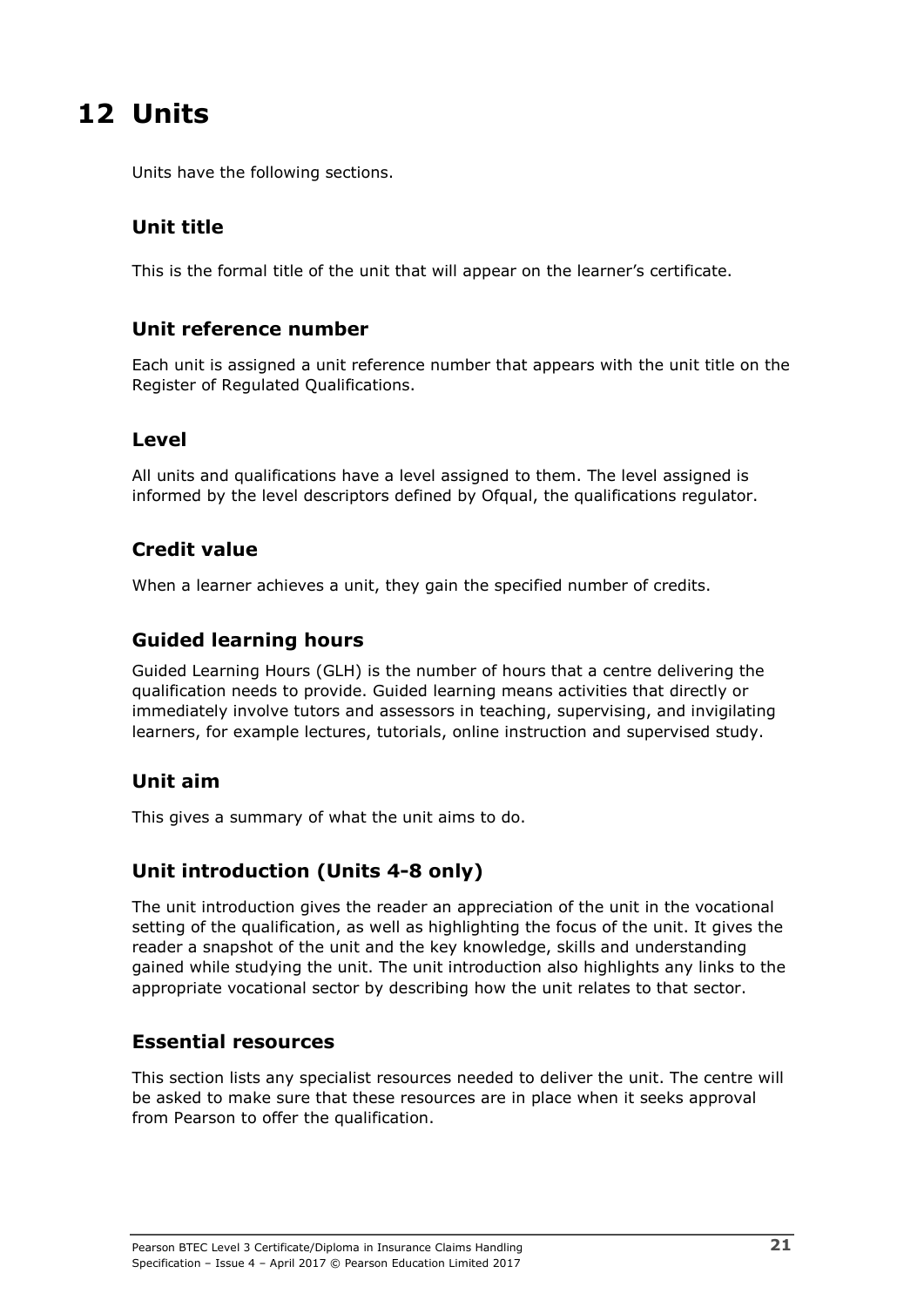### <span id="page-27-0"></span>**Learning outcomes**

The learning outcomes of a unit set out what a learner knows, understands or is able to do as the result of a process of learning.

#### <span id="page-27-1"></span>**Assessment criteria**

Assessment criteria specify the standard required by the learner to achieve each learning outcome.

## <span id="page-27-2"></span>**Unit content (Units 4-8 only)**

The information below shows how the unit content is structured and gives the terminology used to explain the different components within the content.

- Learning outcome: this is shown in bold at the beginning of each section of content.
- Italicised sub-heading: it contains a key phrase or concept. This is content which must be covered in the delivery of the unit. Colons mark the end of an italicised sub-heading.
- Elements of content: the elements are in plain text and amplify the subheading. The elements must be covered in the delivery of the unit. Semi-colons mark the end of an element.
- Brackets contain amplification of content which must be covered in the delivery of the unit.
- 'e.g.' is a list of examples, used for indicative amplification of an element (that is, the content specified in this amplification could be covered or could be replaced by other, similar material).

#### **Legislation**

Legislation cited in the units is current at time of publication. The most recent legislation should be taught and assessed internally.

### <span id="page-27-3"></span>**Essential information for tutors**

This section gives tutors information on delivery and assessment. It contains the following subsections.

- *Delivery* (Units 4–8 only) gives further information about delivery. This section should be read in conjunction with the assessment criteria.
- Assessment gives amplification about the nature and type of evidence that learners need to produce in order to achieve the unit. This section should be read in conjunction with the assessment criteria.
- *Essential resources* identifies any specialist resources needed to allow learners to generate the evidence required for each unit. The centre will be asked to ensure that any requirements are in place when it seeks approval from Pearson to offer the qualification.
- *Indicative resource materials* (Units 4–8 only) gives a list of learner resource material.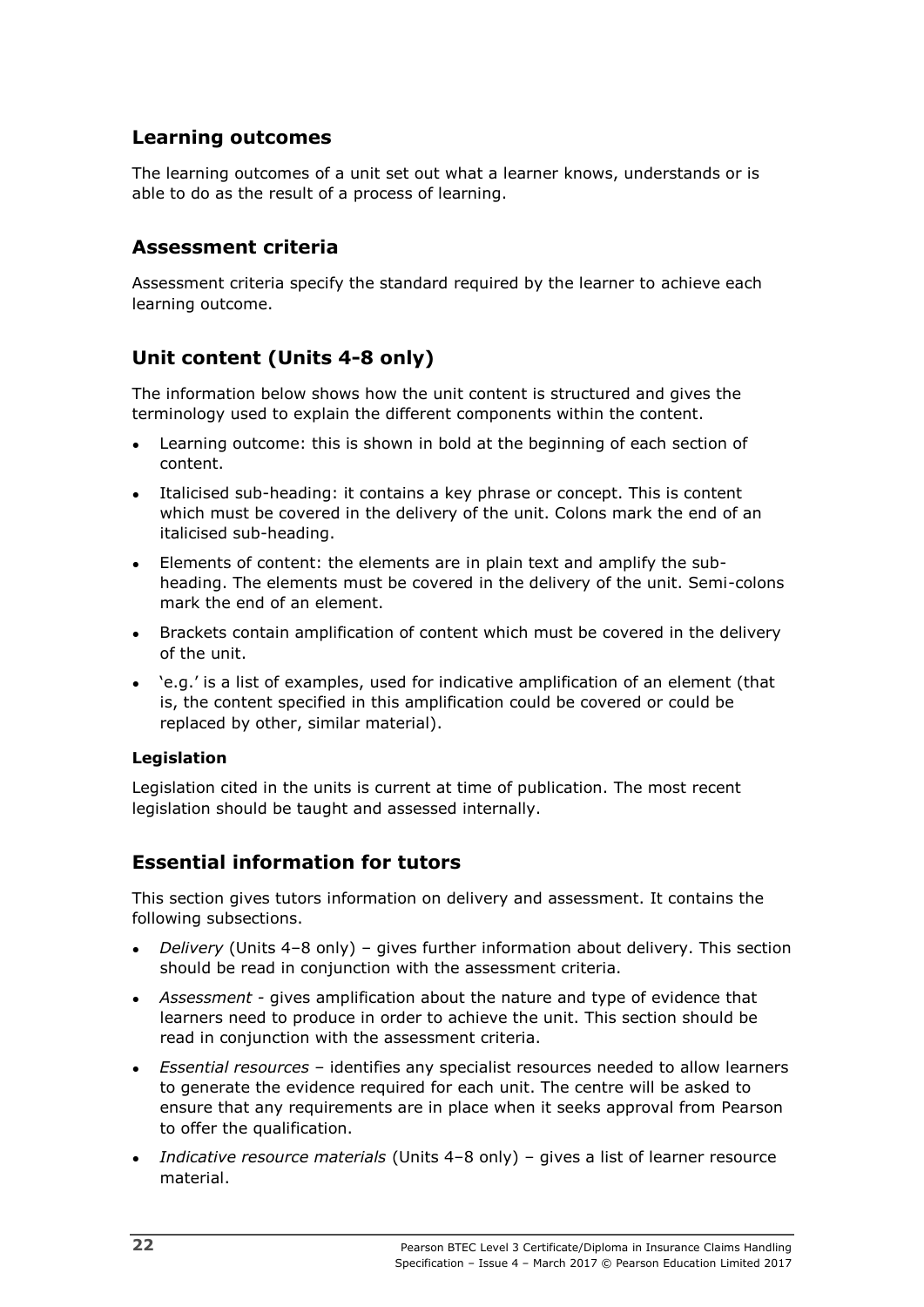# <span id="page-28-0"></span>**Unit 1: Introduction to the Insurance Industry**

| Unit reference number: K/503/5568 |                  |
|-----------------------------------|------------------|
| Level:                            | $\boldsymbol{z}$ |
| <b>Credit value:</b>              | 6                |
| <b>Guided learning hours: 24</b>  |                  |

### **Unit aim**

The unit gives learners an introduction to the insurance industry, including its purpose and nature, the legal and regulatory framework in which it operates, and the key principles of insurance.

### **Essential resources**

There are no special resources needed for this unit.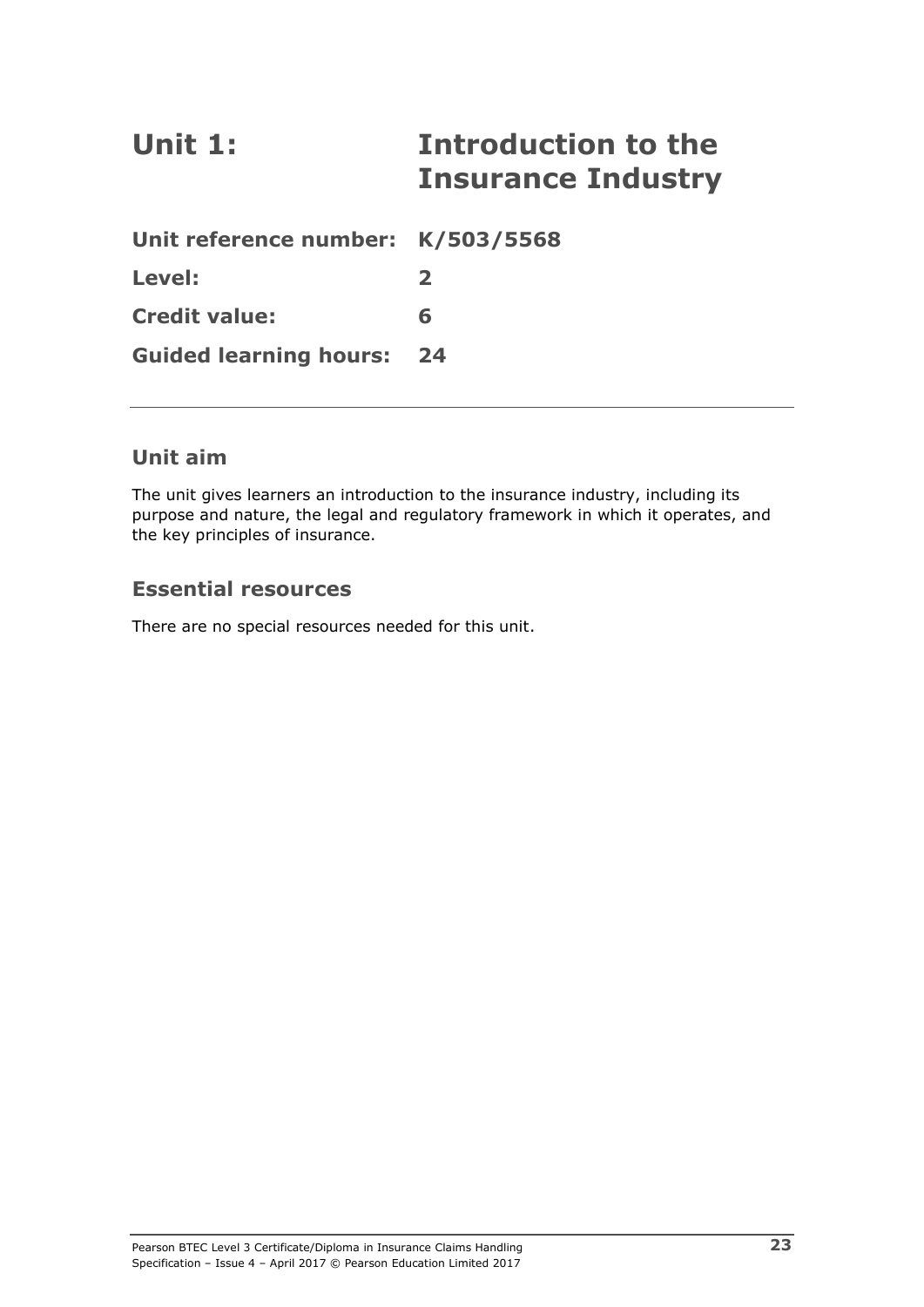# **Learning outcomes and assessment criteria**

To pass this unit, the learner needs to demonstrate that they can meet all the learning outcomes for the unit. The assessment criteria determine the standard required to achieve the unit.

| <b>Learning outcomes</b> |                                                                        | <b>Assessment criteria</b> |                                                                                                                             |  |
|--------------------------|------------------------------------------------------------------------|----------------------------|-----------------------------------------------------------------------------------------------------------------------------|--|
| 1                        | Know the purpose and nature of<br>the insurance industry               |                            | 1.1 Outline the concept of the transfer of<br>risk                                                                          |  |
|                          |                                                                        |                            | 1.2 Describe the roles played by the<br>various parties involved in the<br>insurance industry                               |  |
|                          |                                                                        |                            | 1.3 Identify the roles played by the<br>insurance market associations and<br>professional organisations within<br>insurance |  |
| 2                        | Understand the general<br>principles of contract law                   |                            | 2.1 Explain the essential requirements<br>concerning contract law                                                           |  |
|                          |                                                                        |                            | 2.2 Outline the concept of privity of<br>contract                                                                           |  |
|                          |                                                                        |                            | 2.3 Differentiate between expressed and<br>implied conditions of a contract                                                 |  |
|                          |                                                                        |                            | 2.4 Outline the effects of legislation, case<br>law and regulations concerning unfair<br>contracts                          |  |
|                          |                                                                        |                            | 2.5 Identify factors that may make<br>contracts void and/or voidable                                                        |  |
|                          |                                                                        |                            | 2.6 Outline the rules of interpretation<br>when there are ambiguous terms<br>within a contract                              |  |
| 3                        | Know the regulatory<br>requirements in the insurance                   |                            | 3.1 Describe the current structure of<br>regulation                                                                         |  |
|                          | industry                                                               |                            | 3.2 Identify the requirements of the<br>regulator                                                                           |  |
| 4                        | Understand the principles of                                           |                            | 4.1 Describe the principles of insurance                                                                                    |  |
|                          | insurance                                                              |                            | 4.2 Apply the principles of insurance to<br>given situations                                                                |  |
| 5                        | Understand the importance of<br>customer service in claims<br>handling |                            | 5.1 Explain the importance of customer<br>service for ensuring customer<br>retention in a competitive insurance<br>industry |  |
|                          |                                                                        |                            | 5.2 Outline why good communication is<br>important in claims handling                                                       |  |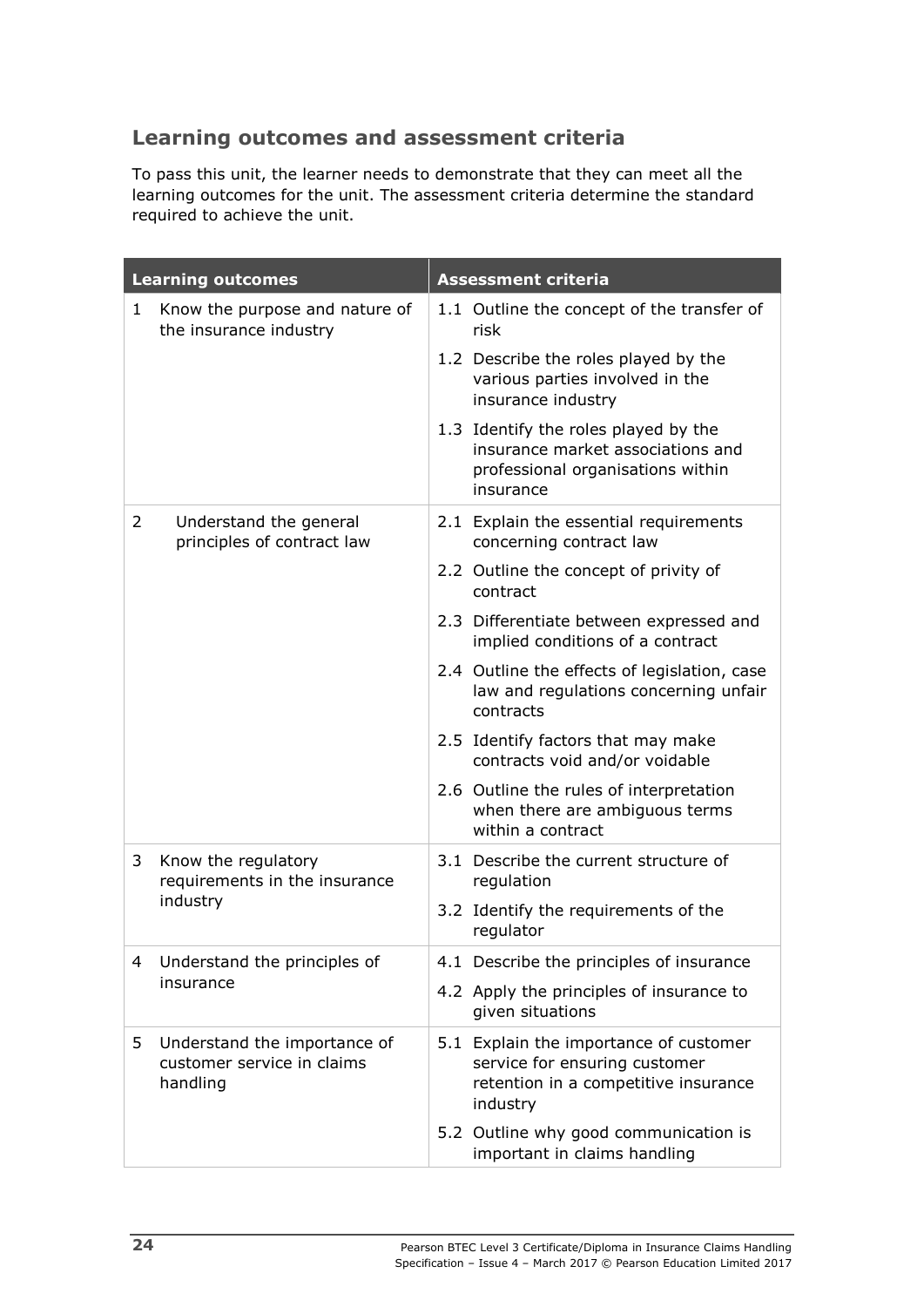|   | <b>Learning outcomes</b>                                  | <b>Assessment criteria</b>                                                    |  |
|---|-----------------------------------------------------------|-------------------------------------------------------------------------------|--|
| 6 | Know the requirements relating<br>to data protection      | 6.1 Outline the extent and purpose of<br>data protection laws and regulations |  |
|   | Understand the rights of<br>recovery arising out of legal | 7.1 Outline how liability may arise<br>generally under the law of torts       |  |
|   | liability                                                 | 7.2 Explain how liability may arise<br>specifically in the tort of negligence |  |
|   |                                                           | 7.3 Explain how liability may arise<br>specifically in the tort of nuisance   |  |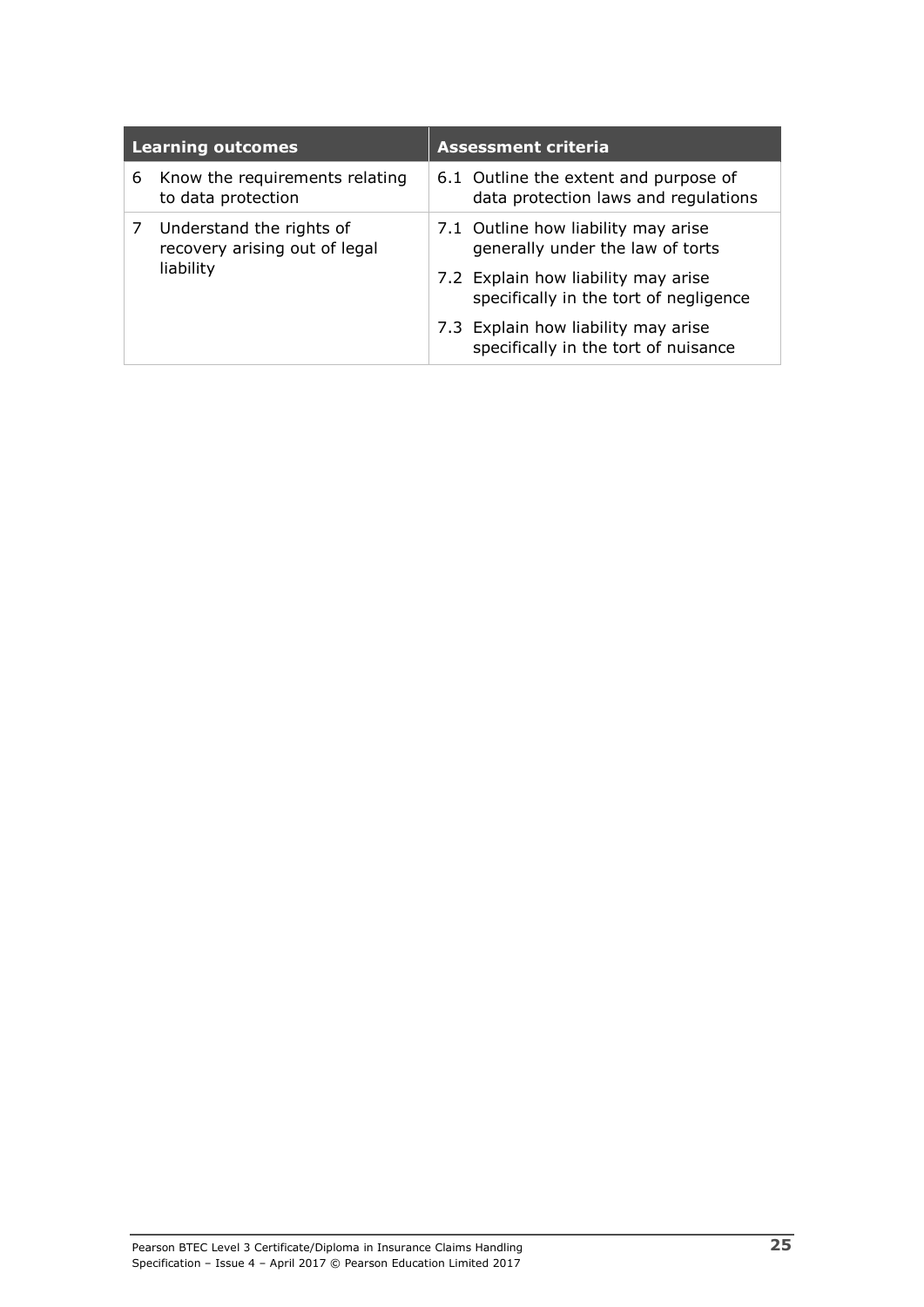#### **Assessment**

The centre will devise and mark the assessment for this unit. Learners must meet all assessment criteria to pass the unit.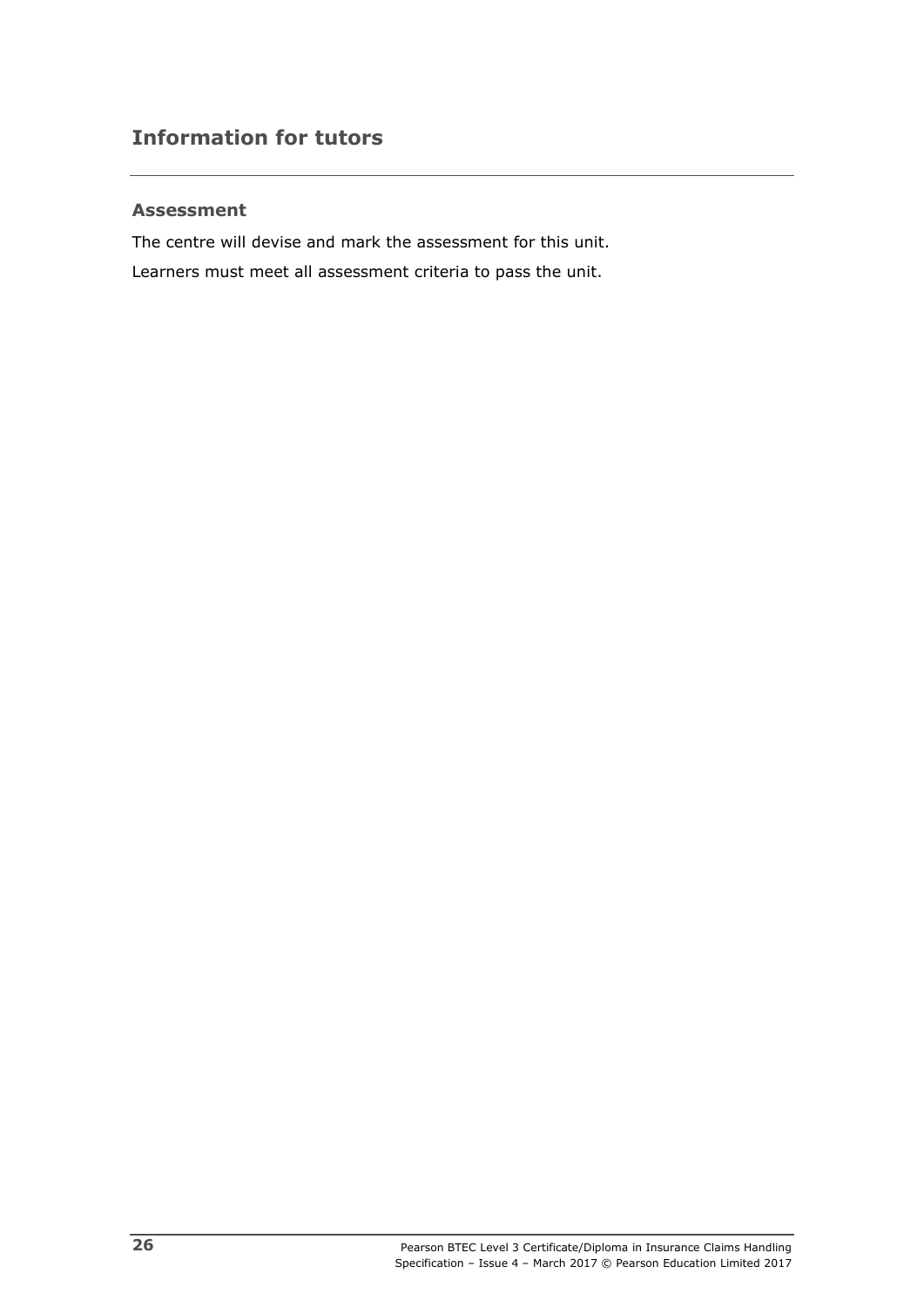# <span id="page-32-0"></span>**Unit 2: Claims Handling**

| Unit reference number: K/503/5569 |   |
|-----------------------------------|---|
| Level:                            | З |
| <b>Credit value:</b>              | 6 |
| <b>Guided learning hours: 24</b>  |   |

### **Unit aim**

This unit is aimed at people who work in claims handling within the insurance industry. It introduces learners to essential aspects of handling general insurance claims, including being aware of and detecting fraud indicators and other financial crimes associated with claims, and how to negotiate and settle claims.

### **Essential resources**

There are no special resources needed for this unit.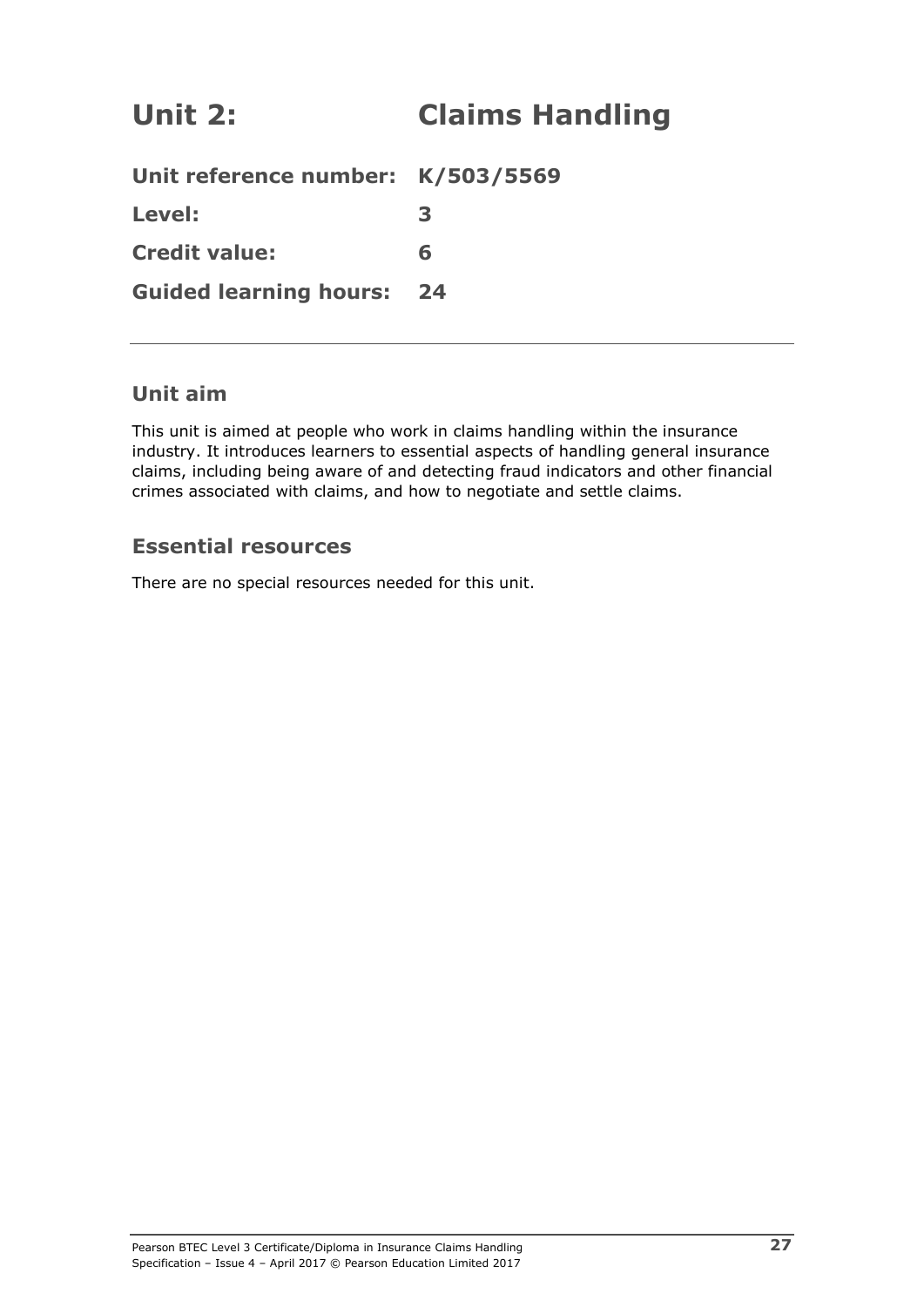# **Learning outcomes and assessment criteria**

To pass this unit, the learner needs to demonstrate that they can meet all the learning outcomes for the unit. The assessment criteria determine the standard required to achieve the unit.

|   | <b>Learning outcomes</b>                                                   |     | <b>Assessment criteria</b>                                                                                   |
|---|----------------------------------------------------------------------------|-----|--------------------------------------------------------------------------------------------------------------|
| 1 | Understand requirements<br>relating to financial crime                     |     | 1.1 Explain the legal and regulatory<br>requirements with regard to money<br>laundering                      |
|   |                                                                            |     | 1.2 Explain 'fraud' in its current legal<br>context                                                          |
|   |                                                                            |     | 1.3 Explain how to identify fraud indicators                                                                 |
| 2 | Know the principles of<br>negotiation in claims handling                   |     | 2.1 Outline how to prepare for negotiation<br>of a claim                                                     |
|   |                                                                            |     | 2.2 Describe how to negotiate a claim<br>effectively                                                         |
| 3 | Understand mitigation of a loss                                            |     | 3.1 Explain the requirements of loss<br>mitigation                                                           |
| 4 | Understand the requirements of<br>claims validation                        |     | 4.1 Explain how the cause of loss or<br>damage can be validated                                              |
|   |                                                                            |     | 4.2 Explain how the existence of an insured<br>item can be validated                                         |
|   |                                                                            |     | 4.3 Explain how the loss, damage and value<br>of an item for which a claim has been<br>made can be validated |
| 5 | Understand the effects on a<br>claim of underinsurance                     | 5.1 | Explain how insurers deal with<br>underinsurance                                                             |
|   |                                                                            | 5.2 | Apply 'average' to calculate settlement<br>figures                                                           |
| 6 | Understand claims repudiation                                              | 6.1 | Explain how, when appropriate, claims<br>should be repudiated                                                |
| 7 | Understand the importance of<br>the insurance policy in claims<br>handling | 7.1 | Explain the typical sections of an<br>insurance policy                                                       |
|   |                                                                            | 7.2 | Explain the effects that general<br>exclusions may have upon a claim                                         |
|   |                                                                            | 7.3 | Explain how a gradually operating<br>cause may affect a claim                                                |
| 8 | Understand policy conditions and<br>warranties                             | 8.1 | Explain the categories and effects of<br>different conditions in insurance<br>policies                       |
|   |                                                                            | 8.2 | Explain the purpose and possible<br>effects of warranties upon a claim                                       |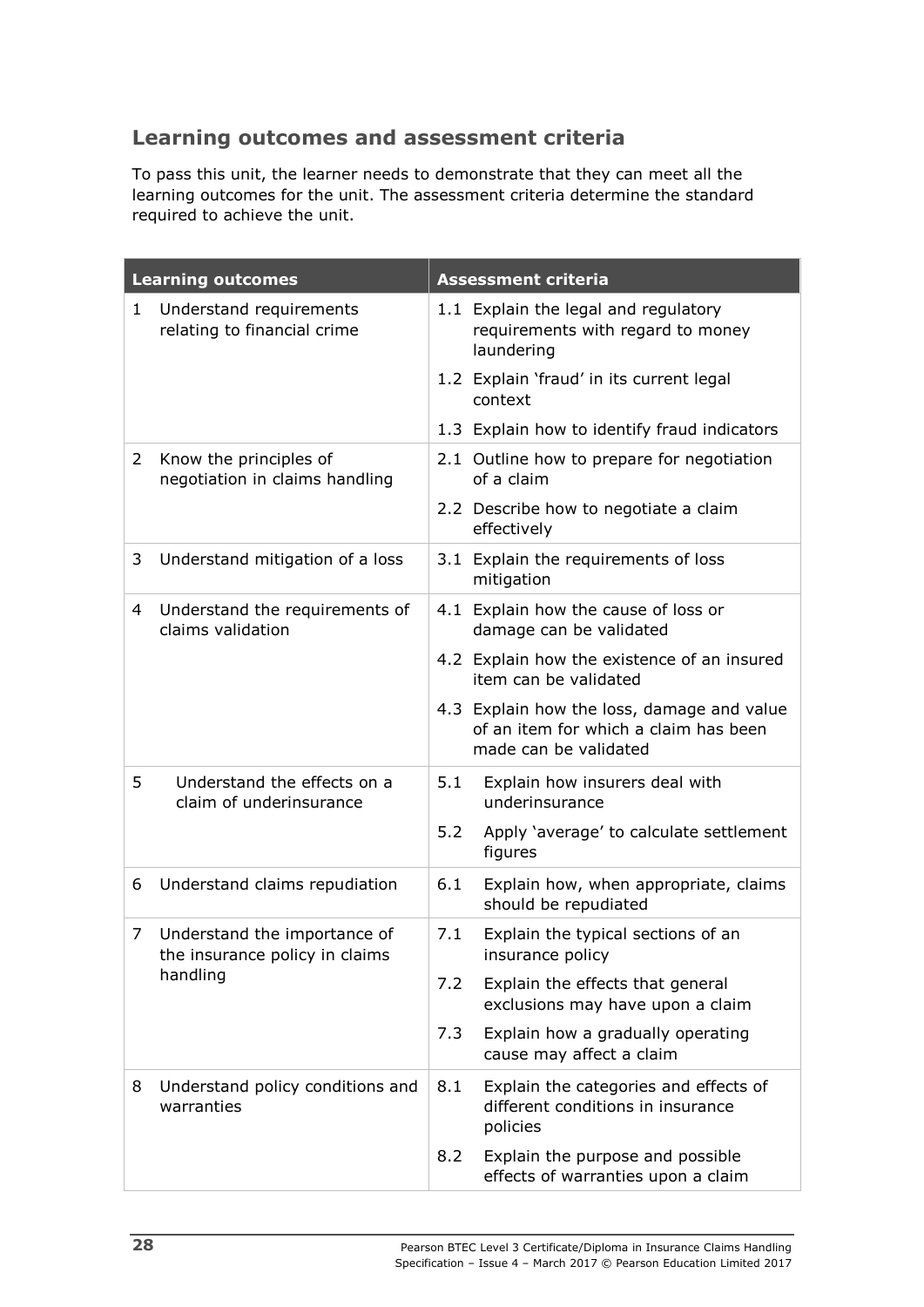| <b>Learning outcomes</b> |                                                                                        | <b>Assessment criteria</b> |                                                                                                          |
|--------------------------|----------------------------------------------------------------------------------------|----------------------------|----------------------------------------------------------------------------------------------------------|
| 9                        | Understand the perils commonly<br>covered in general insurance                         | 9.1                        | Identify the perils commonly covered<br>in general insurance                                             |
|                          |                                                                                        | 9.2                        | Explain the cover provided for the<br>perils commonly covered in general<br>insurance policies           |
|                          | 10 Understand policy requirements<br>for the policyholder to take<br>'reasonable care' |                            | 10.1 Assess a loss situation to determine<br>whether reasonable care has been<br>taken by a policyholder |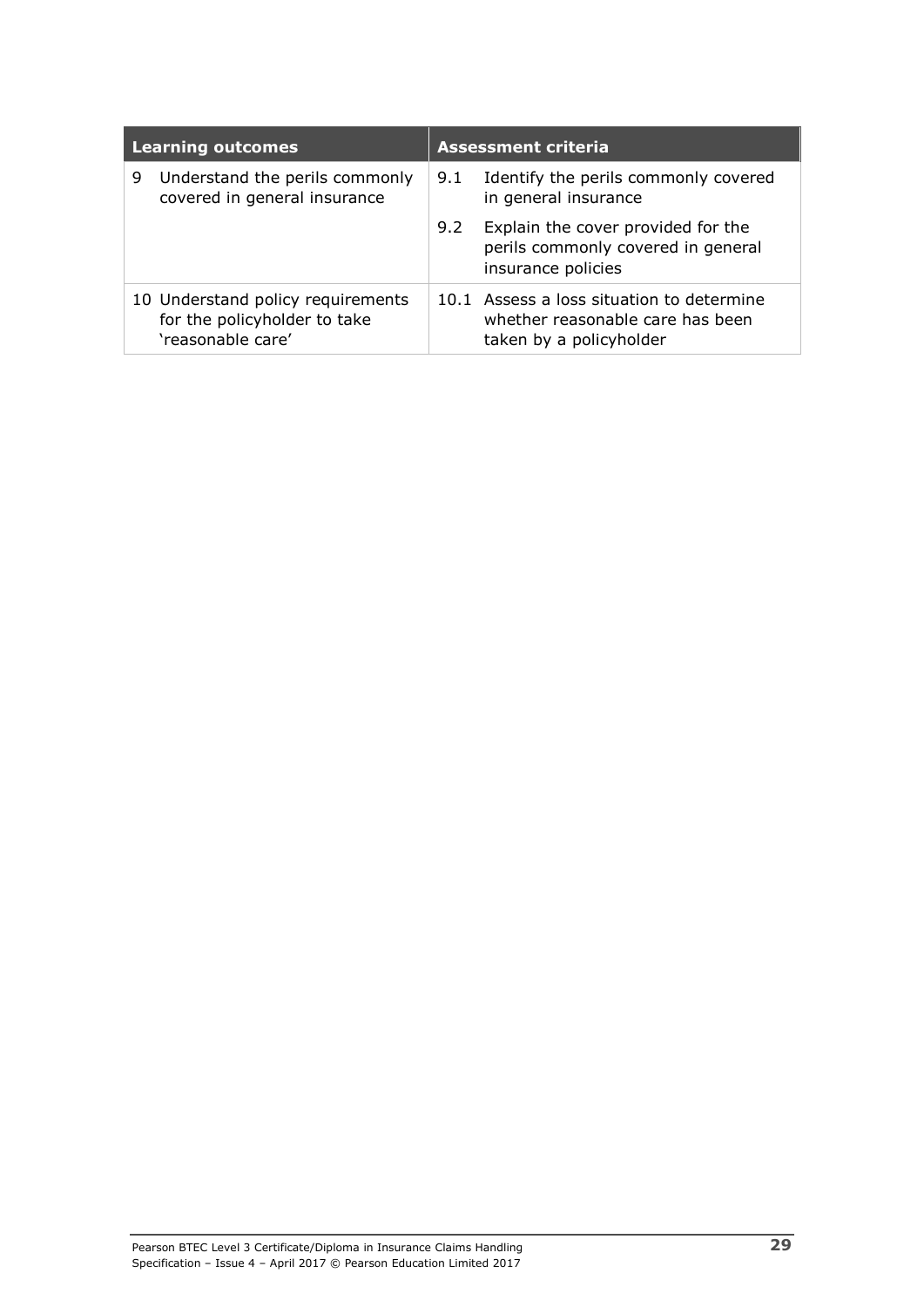#### **Assessment**

The centre will devise and mark the assessment for this unit. Learners must meet all assessment criteria to pass the unit.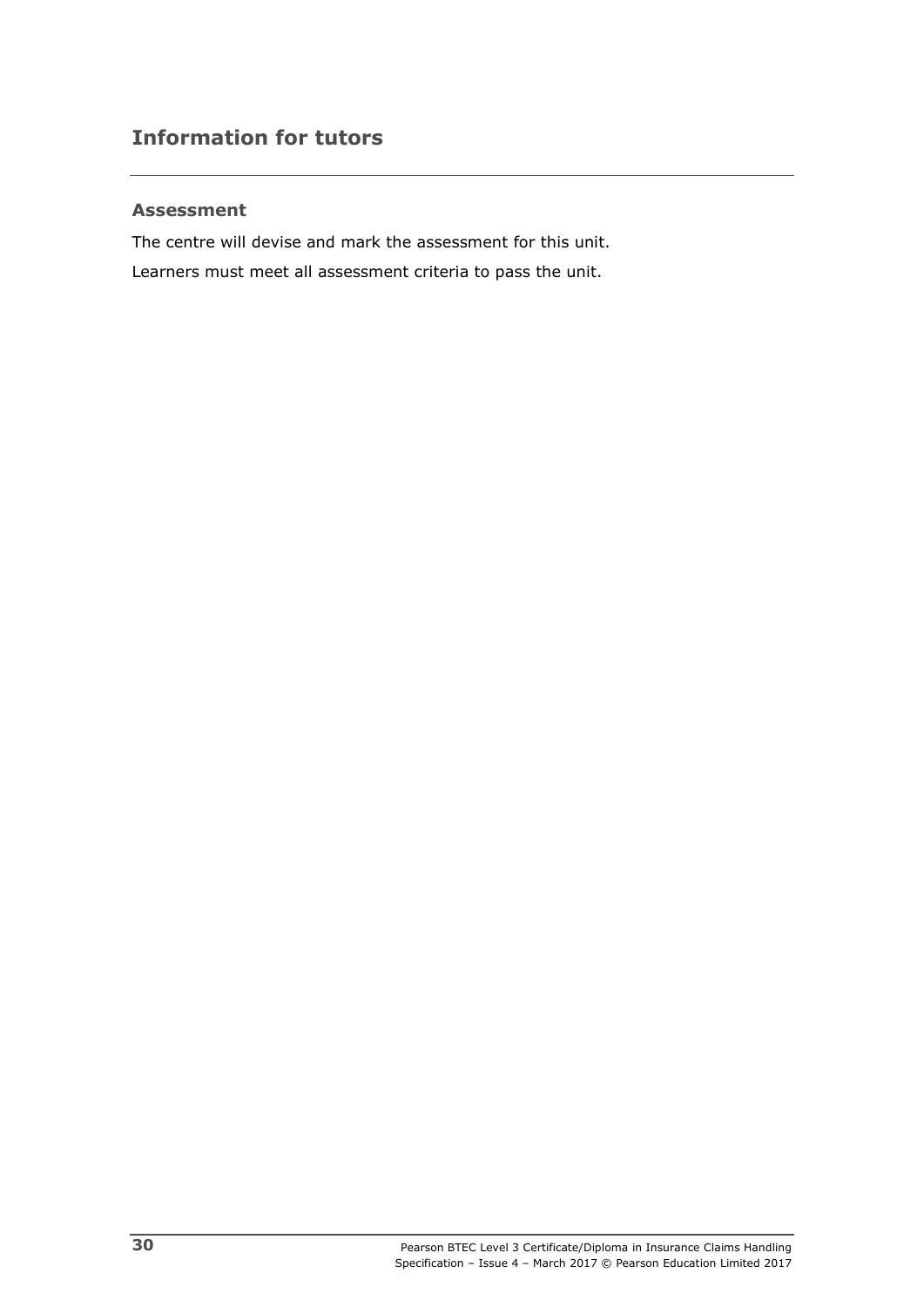| Unit 3:                           | <b>Handling Claims for</b><br><b>Specific Losses</b> |
|-----------------------------------|------------------------------------------------------|
| Unit reference number: K/503/5570 |                                                      |
| Level:                            | 3                                                    |
| <b>Credit value:</b>              | 6                                                    |
| <b>Guided learning hours:</b>     | 24                                                   |

# **Unit aim**

This unit is aimed at people who work in claims handling within the insurance industry. It gives learners the knowledge and understanding they need to handle specific types of policy claims and to deal with surge conditions and catastrophe situations.

# **Essential resources**

There are no special resources needed for this unit.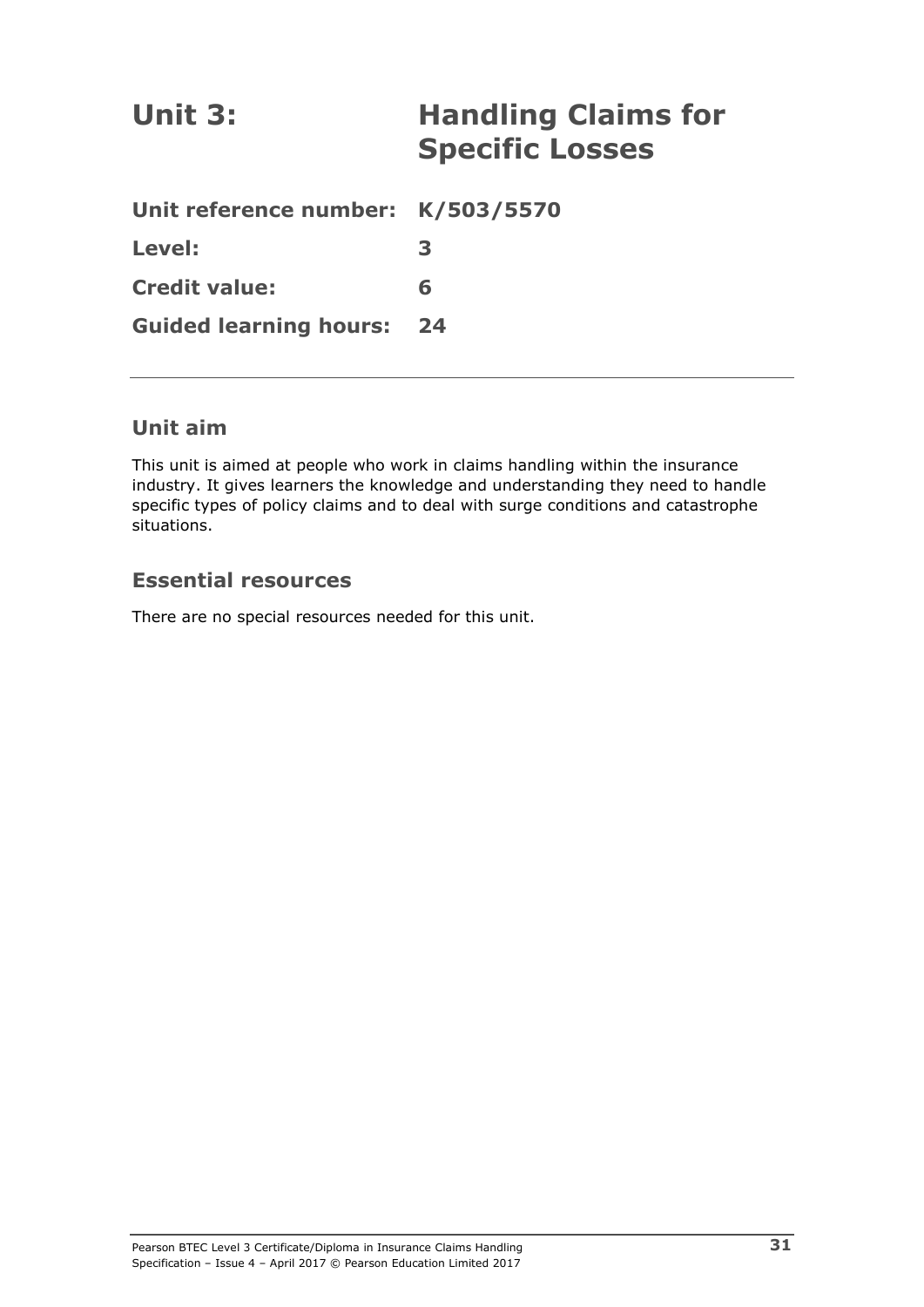# **Learning outcomes and assessment criteria**

To pass this unit, the learner needs to demonstrate that they can meet all the learning outcomes for the unit. The assessment criteria determine the standard required to achieve the unit.

| <b>Learning outcomes</b> |                                                                                  | <b>Assessment criteria</b> |                                                                                                              |  |
|--------------------------|----------------------------------------------------------------------------------|----------------------------|--------------------------------------------------------------------------------------------------------------|--|
| $\mathbf{1}$             | Know how the reserve for a<br>personal injury liability claim<br>may be assessed |                            | 1.1 State how damages may be estimated<br>1.2 Outline how to estimate a claimant's<br>costs                  |  |
| 2                        | Understand civil procedure rules<br>in claims handling                           |                            | 2.1 Explain the objectives and<br>requirements of the civil procedure<br>rules                               |  |
| 3.                       | Know the issues involved in<br>arranging alternative<br>accommodation in a loss  |                            | 3.1 Explain the considerations to be taken<br>into account when alternative<br>accommodation may be arranged |  |
|                          | situation                                                                        |                            | 3.2 Identify factors which would render a<br>property uninhabitable                                          |  |
|                          |                                                                                  |                            | 3.3 Identify the scope and limitations for<br>alternative accommodation provided in<br>a loss situation      |  |
| 4                        | Understand how a claim for<br>damage to building structures<br>may be dealt with |                            | 4.1 Identify the principal elements of a<br>construction                                                     |  |
|                          |                                                                                  |                            | 4.2 Explain how damage can occur to<br>constructions                                                         |  |
|                          |                                                                                  |                            | 4.3 Assess a loss situation involving<br>building structures to determine the<br>settlement to be made       |  |
| 5.                       | Know the duties and obligations<br>that may arise under                          |                            | 5.1 Outline the functions of the various<br>parties to the construction process                              |  |
|                          | Construction (Design and<br>Management) Regulations                              |                            | 5.2 State the purpose and requirements of<br>the Construction (Design and<br>Management) Regulations         |  |
| 6                        | Understand how a claim for<br>'business interruption' may be<br>dealt with       |                            | 6.1 Explain considerations to be taken into<br>account when dealing with a business<br>interruption loss     |  |
|                          |                                                                                  |                            | 6.2 Explain how to calculate the amount<br>payable for a business interruption<br>claim                      |  |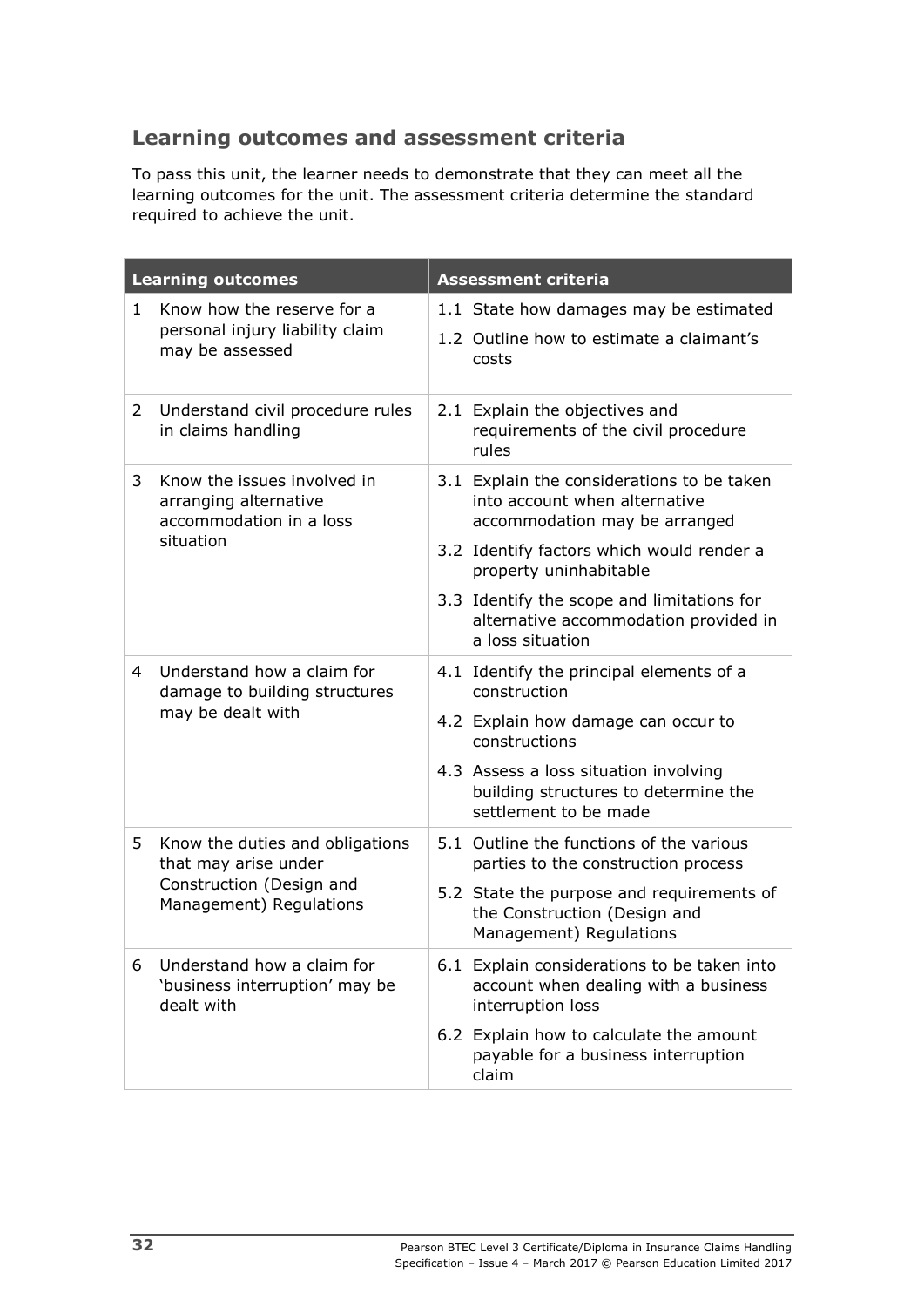| <b>Learning outcomes</b> |                                                                                    | <b>Assessment criteria</b> |                                                                                                                                     |  |
|--------------------------|------------------------------------------------------------------------------------|----------------------------|-------------------------------------------------------------------------------------------------------------------------------------|--|
| 7                        | Understand how surge conditions<br>and catastrophe situations may<br>be dealt with |                            | 7.1 Explain the considerations to be taken<br>into account when taking initial<br>measures in a catastrophe situation               |  |
|                          |                                                                                    |                            | 7.2 Explain the role of mitigation<br>contractors in a catastrophe situation                                                        |  |
|                          |                                                                                    |                            | 7.3 Explain the specific considerations<br>when provision of alternative<br>accommodation is required in a<br>catastrophe situation |  |
|                          |                                                                                    |                            | 7.4 Summarise the information needed by<br>insurers in monitoring a catastrophe<br>situation                                        |  |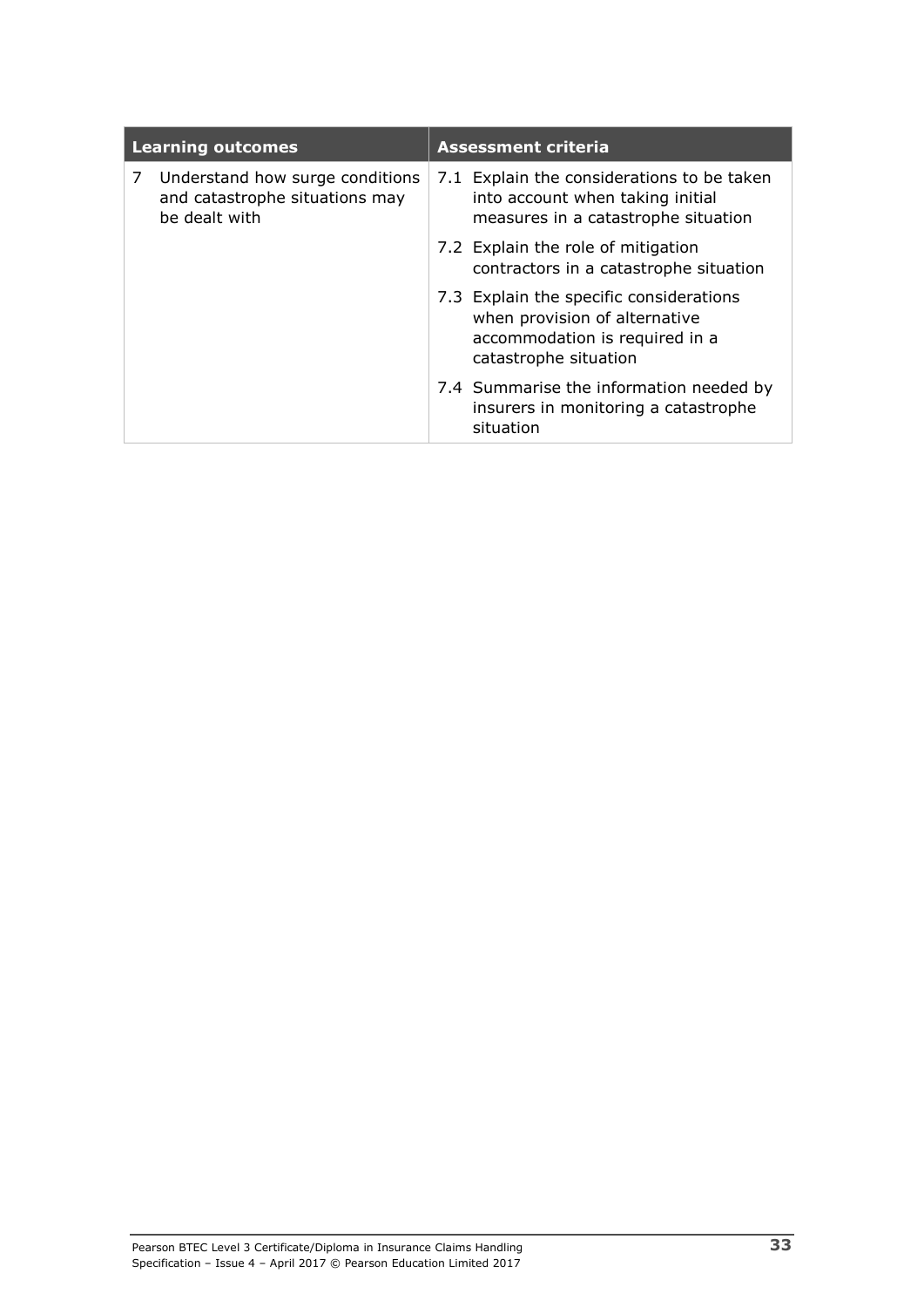## **Assessment**

The centre will devise and mark the assessment for this unit. Learners must meet all assessment criteria to pass the unit.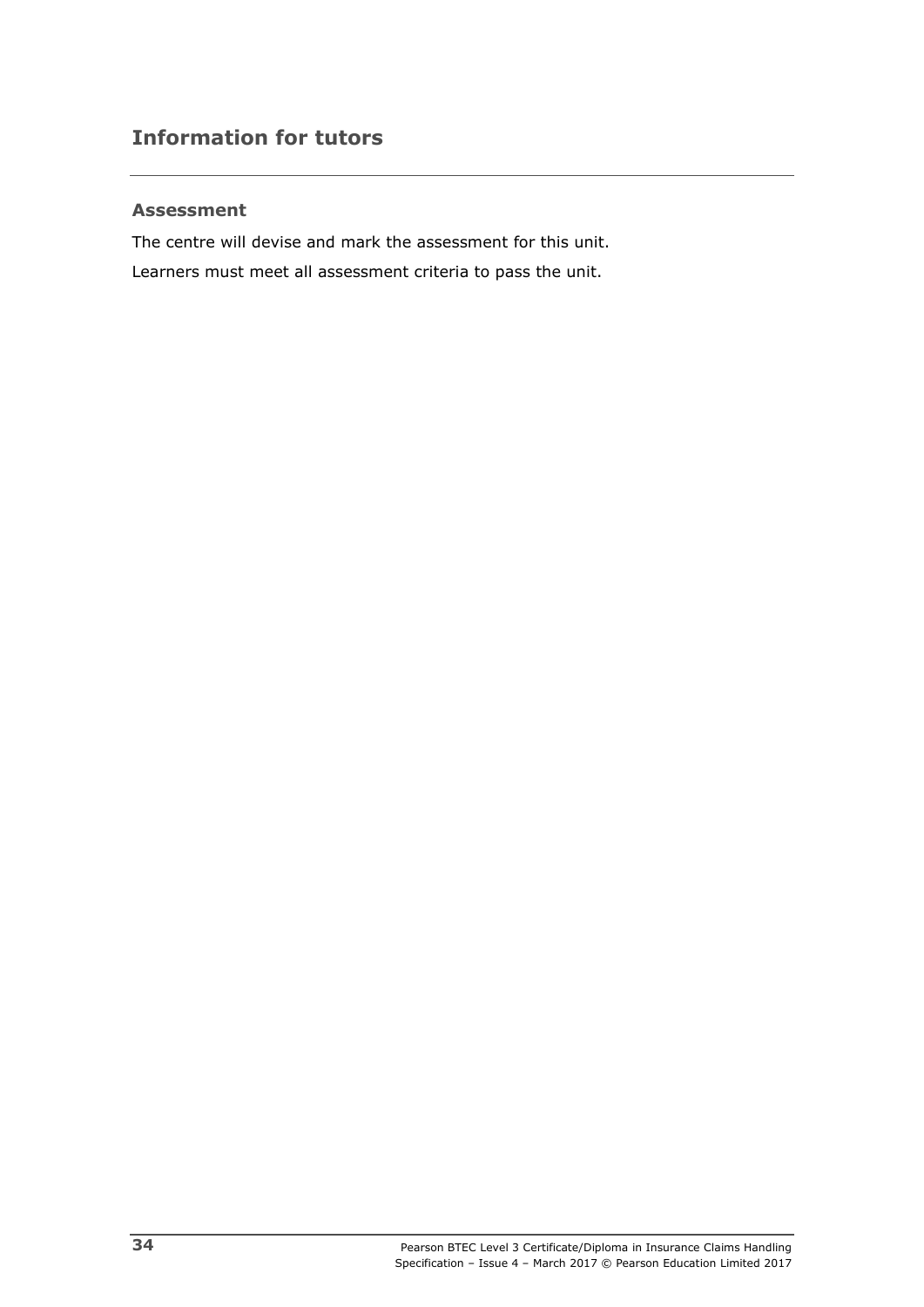| Unit 4:                           | <b>Understanding Good</b><br><b>Customer Service</b> |
|-----------------------------------|------------------------------------------------------|
| Unit reference number: Y/602/1353 |                                                      |
| Level:                            | $\overline{\mathbf{2}}$                              |
| <b>Credit value:</b>              | 6                                                    |
| <b>Guided learning hours:</b>     | 40                                                   |

# **Unit aim**

This unit aims to provide learners with knowledge of customers and their customer service expectations. Learners will develop knowledge of the part that customer service practitioners are expected to play in delivering customer service within organisations, best practice in the delivery of customer service and the impact legislation and regulation have on customer service.

# **Unit introduction**

This unit aims to develop and broaden the learner's understanding of customer service. Learners will look into the different types of internal and external customer and the specific needs that each may have.

Learners will develop their knowledge of their organisation's services and products and gain a broad understanding of typical customer service problems they may encounter and how best to deal with them. They will also look at how external factors such as legislation can affect the service offered. It is also important to understand how organisations set internal policies and procedures to ensure that customer service standards are maintained by staff.

# **Essential resources**

There are no special resources needed for this unit.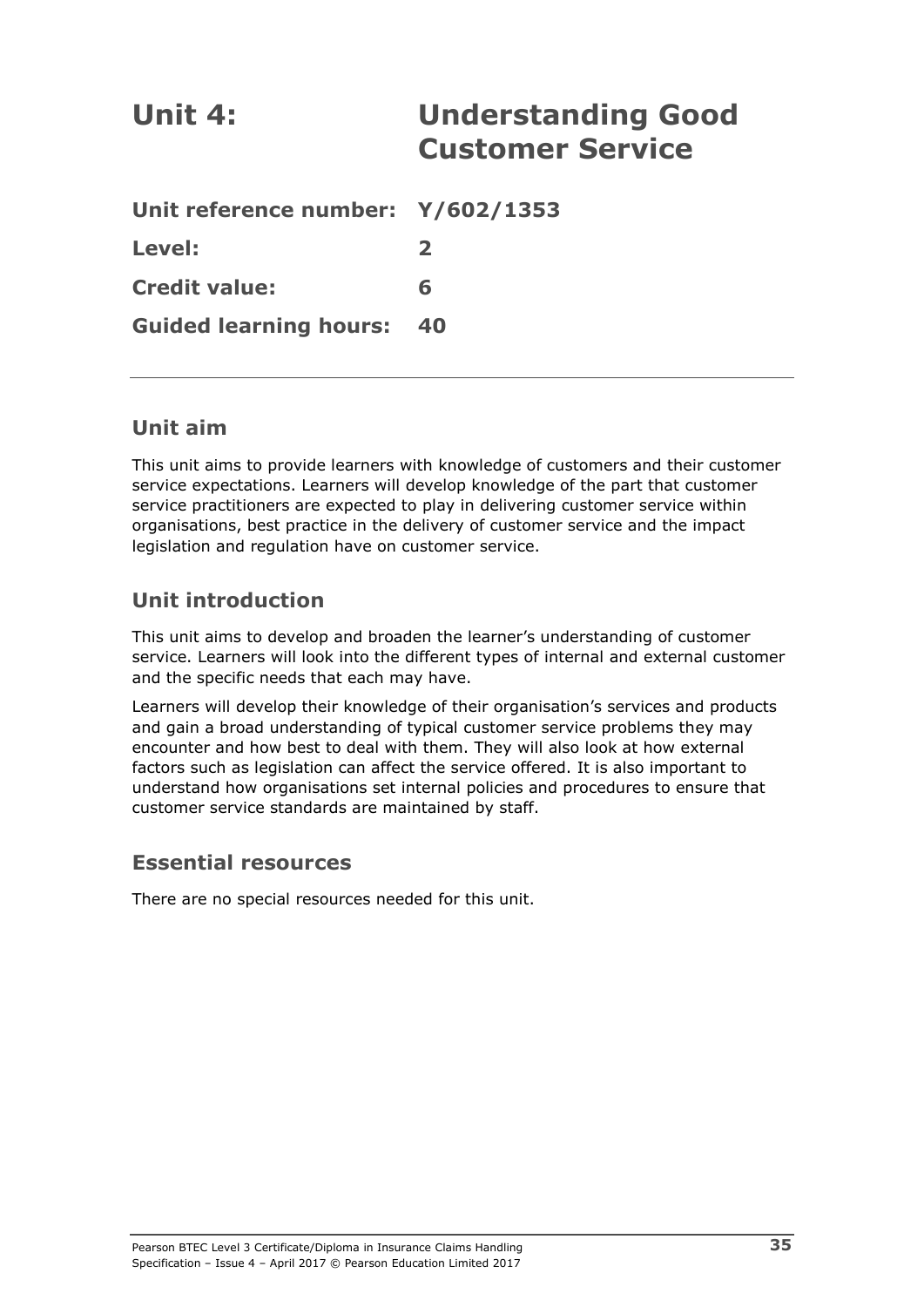# **Learning outcomes and assessment criteria**

To pass this unit, the learner needs to demonstrate that they can meet all the learning outcomes for the unit. The assessment criteria determine the standard required to achieve the unit.

| <b>Learning outcomes</b> |                                                                 | <b>Assessment criteria</b>                                                                                                              |  |  |
|--------------------------|-----------------------------------------------------------------|-----------------------------------------------------------------------------------------------------------------------------------------|--|--|
| 1                        | Know the characteristics of<br>customers and their expectations | 1.1 Identify the differences between<br>internal and external customers                                                                 |  |  |
|                          |                                                                 | 1.2 Describe the connection between<br>customer expectations and<br>customer satisfaction in customer<br>service                        |  |  |
|                          |                                                                 | 1.3 Outline the main characteristics of<br>typical customers                                                                            |  |  |
|                          |                                                                 | 1.4 Identify aspects of customer<br>service that may exceed customer<br>expectations                                                    |  |  |
|                          |                                                                 | 1.5 Identify aspects of customer<br>service that could fall short of<br>customer expectations                                           |  |  |
| 2                        | Know how customer service is<br>delivered in organisations      | 2.1 Identify the different<br>responsibilities of people involved<br>in the delivery of customer service                                |  |  |
|                          |                                                                 | 2.2 Identify the different job roles<br>involved in the delivery of<br>customer service                                                 |  |  |
|                          |                                                                 | 2.3 State the kinds of information<br>needed to deliver good customer<br>service                                                        |  |  |
|                          |                                                                 | 2.4 Identify common sources of<br>information that customer service<br>practitioners can use to find<br>information about organisations |  |  |
|                          |                                                                 | 2.5 Explain how customers' service<br>experience is affected by the way<br>customer service practitioners<br>behave                     |  |  |
|                          |                                                                 | 2.6 Outline typical customer service<br>problems                                                                                        |  |  |
|                          |                                                                 | 2.7 Identify to whom customer service<br>problems should be reported                                                                    |  |  |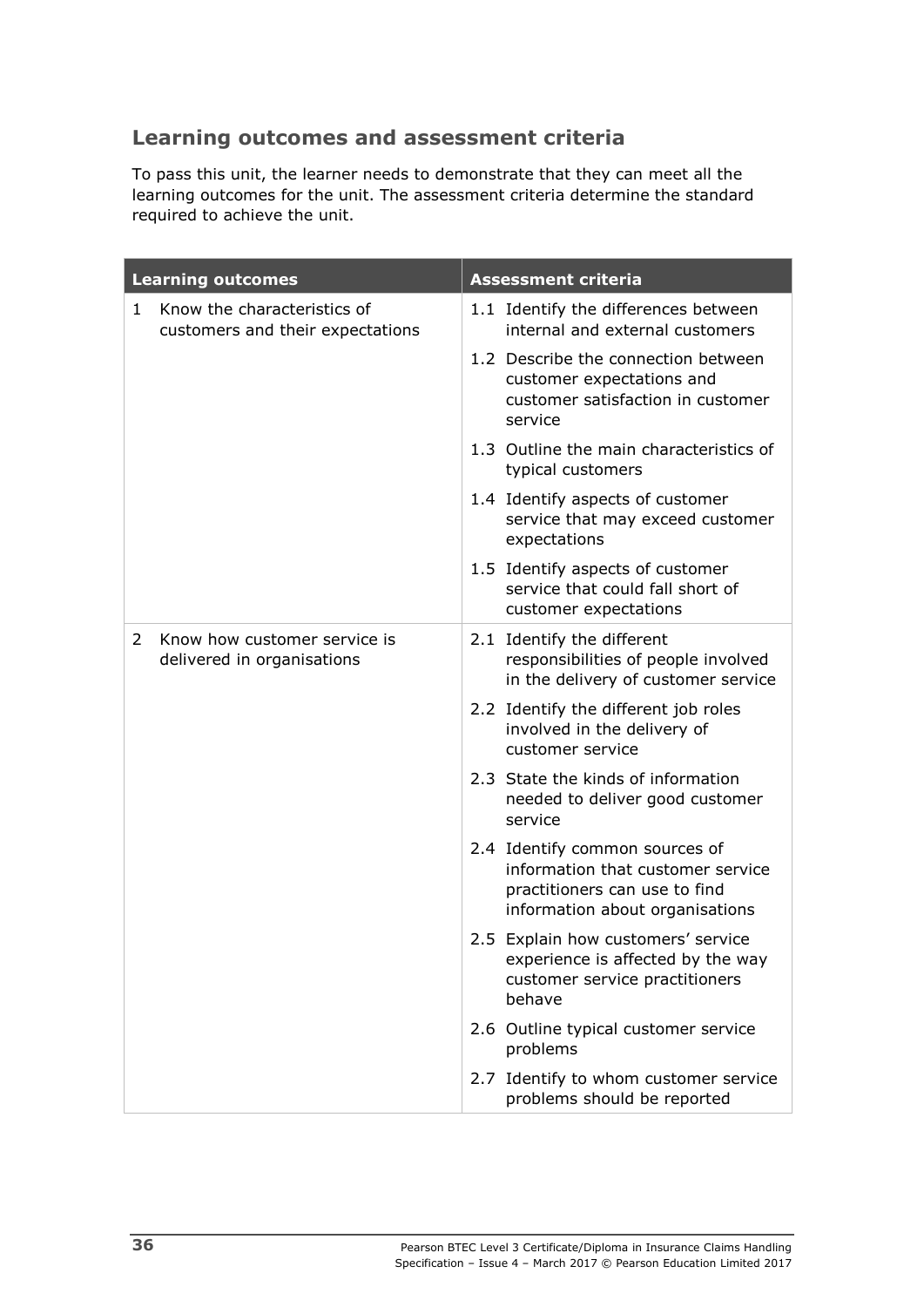|   | <b>Learning outcomes</b>                                                        | <b>Assessment criteria</b>                                                                                |  |  |
|---|---------------------------------------------------------------------------------|-----------------------------------------------------------------------------------------------------------|--|--|
| 3 | Know customer service practices and<br>procedures                               | 3.1 Describe why teamwork is<br>essential to good customer service<br>practice                            |  |  |
|   |                                                                                 | 3.2 Identify organisational practices<br>and procedures that relate to<br>customer service work           |  |  |
|   |                                                                                 | 3.3 Describe why organisational<br>procedures are important to good<br>customer service                   |  |  |
|   |                                                                                 | 3.4 State when customer service<br>issues should be referred to<br>someone in authority                   |  |  |
|   |                                                                                 | 3.5 State how to refer customer<br>service issues to someone in<br>authority                              |  |  |
|   |                                                                                 | 3.6 Outline how customer service<br>practitioners protect the security of<br>customers and their property |  |  |
|   |                                                                                 | 3.7 Outline how customer service<br>practitioners protect the security of<br>information about customers  |  |  |
| 4 | Know legislation and external<br>regulations that relate to customer<br>service | 4.1 Identify health and safety<br>responsibilities relating to<br>customer service work                   |  |  |
|   |                                                                                 | 4.2 Outline the responsibility of<br>customer service practitioners to<br>treat customers equally         |  |  |
|   |                                                                                 | 4.3 Outline requirements relating to<br>the protection of customer data                                   |  |  |
|   |                                                                                 | 4.4 Outline requirements relating to<br>the confidentiality of organisational<br>data                     |  |  |
|   |                                                                                 | 4.5 Outline how legislation affects<br>customer service work                                              |  |  |
|   |                                                                                 | 4.6 Outline how external regulations<br>affect customer service work                                      |  |  |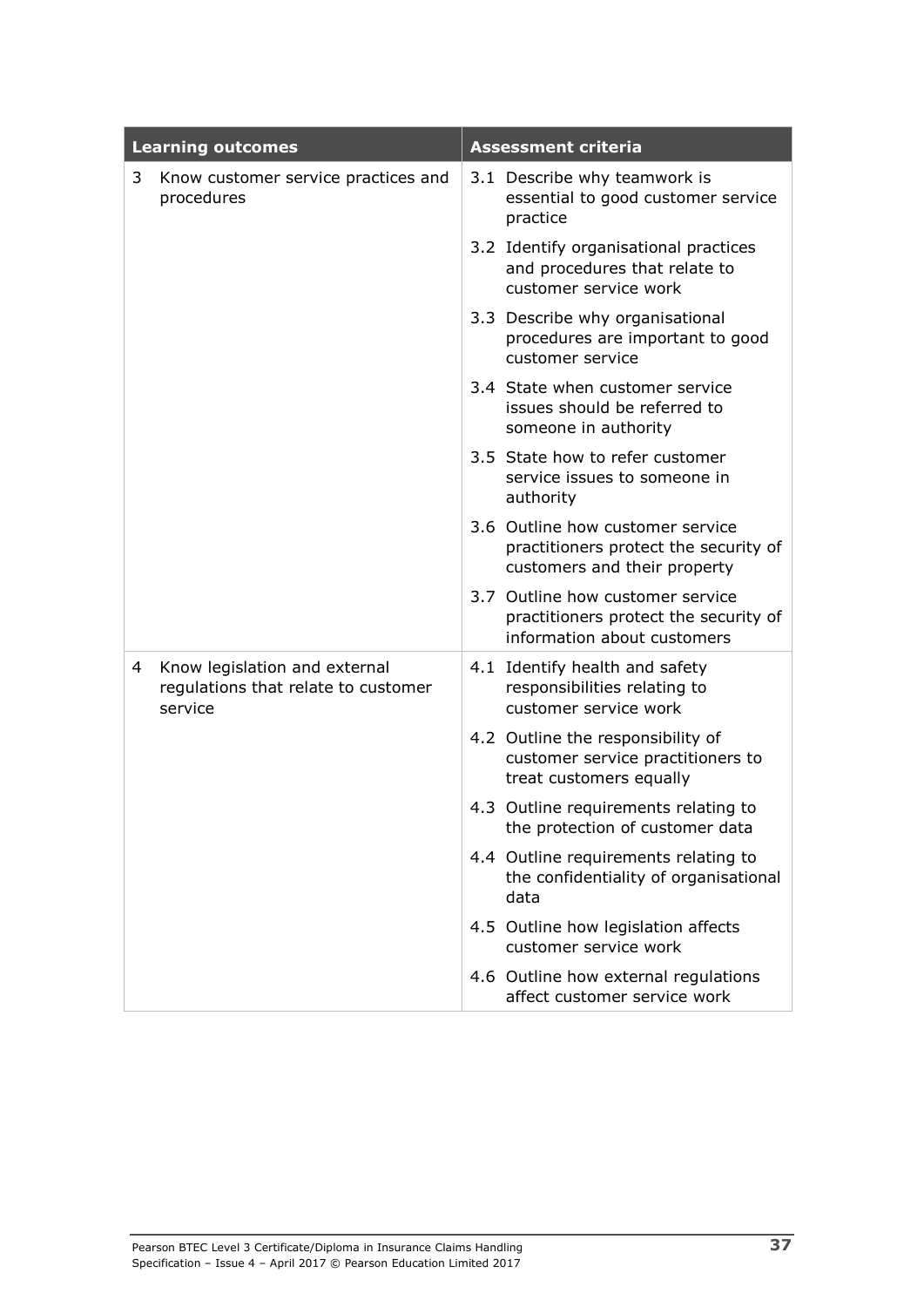# **Unit content**

### 1 **Know the characteristics of customers and their expectations**

*Internal customers:* colleagues; supervisors; staff; suppliers; agents; staff teams

*External customers:* existing; new; individuals; groups; businesspeople; non-English speaking; different ages; different cultures; gender; families; with special needs (visual, hearing, mobility impairments)

*Differences:* internal (working for same organisation, suppliers, agents); external (purchasers, buying goods/service)

*Customer expectations and satisfaction:* definition of customer service; identifying customer needs; value for money; accuracy and reliability; providing information and advice; providing assistance and help; organisational targets; dealing with special needs; dealing with problems; health and safety; security

*Typical customers:* main characteristics (purchasing goods/services, needing goods/service, seeking advice, having problems, making queries)

*Exceeding customer expectations:* value for money; providing information and advice quickly; providing additional help and assistance; dealing promptly with problems; discounts; offer of additional products or services; exceptional help and assistance for customers with special requirements

*Falling short of customer expectations:* unable to meet expectations; unable to deliver on promise; lack of communication; rude; talking to others; lack of care; no explanation

## 2 **Know how customer service is delivered in organisations**

*Responsibilities:* supervisor (training, assessing, day-to-day responsibility, supervision, source of help, dealing with queries/problems); line manager (supervision, greater responsibility, greater authority, source of information, checking, audit)

*Customer service roles:* receptionist; contact centre worker; shop assistant; delivery driver; staff not offering direct customer service (cleaners, gardeners, engineers); entrance supervisors; account manager

*Information:* types (informative, instructive, directive, pictorial, warning, safety); sources (brochures, leaflets, intranet, internet, web pages, colleagues, managers, supervisors, customers, trade organisations, press, log of customer queries)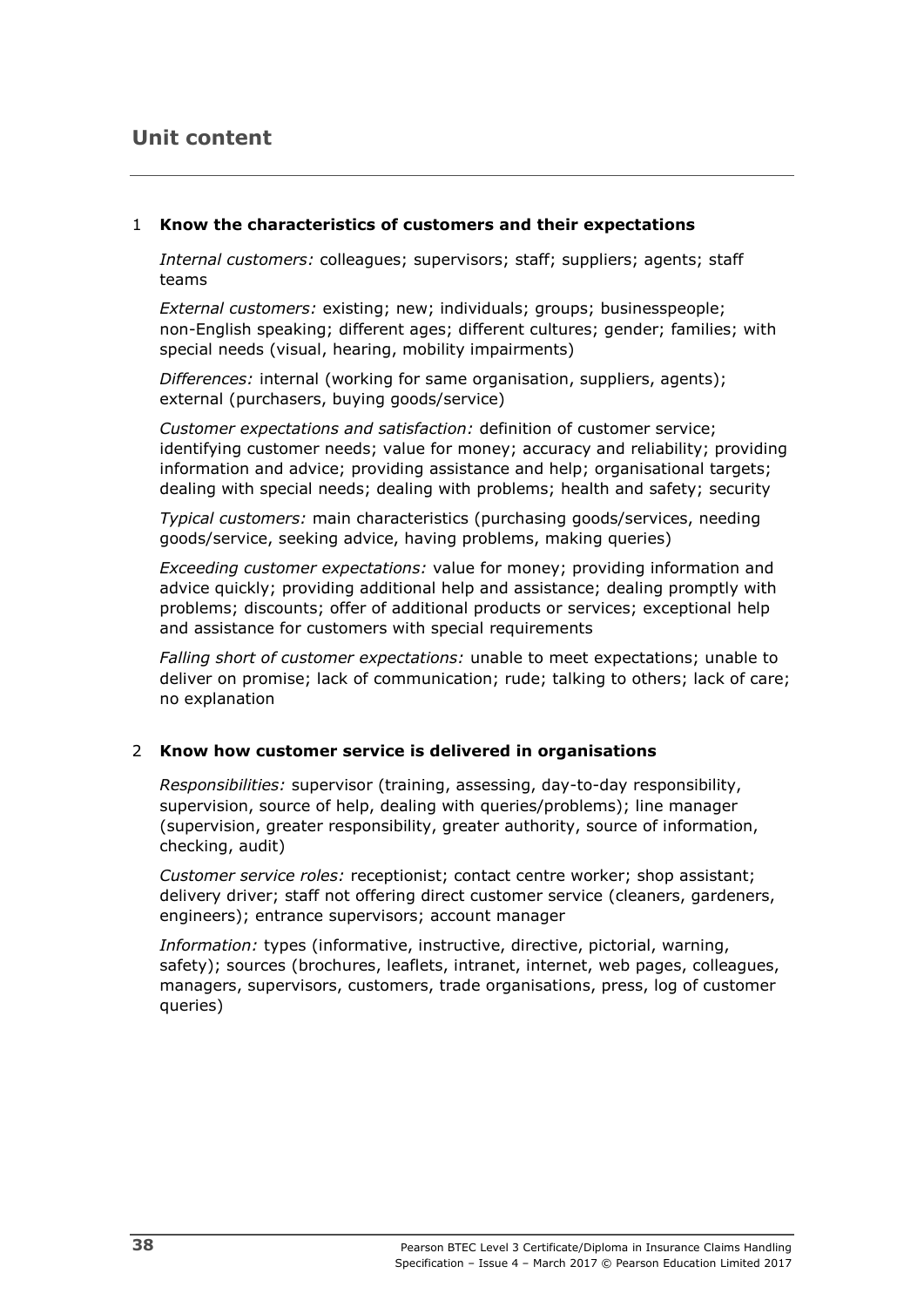*Behaviour*: showing concern (showing customer you empathise with them, expressing sympathy, offering to deal with problem immediately, letting customer know you care); listening (nodding, saying yes, repeating what customer says to check understanding); positive body language (smile, handshake, eye contact, position of arms, position of feet, facial expression, tone of voice, stance, nodding, positive listening, steepling fingers, personal space); identifying the reason(s) for dissatisfaction (faulty goods, non delivery of goods/service, not up to customer expectations, unable to meet expectations, unable to deliver on promise, lack of communication, rude, talking to others, lack of care, no explanation); apologising (sorry, explaining reasons, offering to correct fault, offering to put right the problem, offering refunds, offering new product); remaining calm and in control (not losing temper, reassuring the customer you are doing all you can to help, ignore distractions); consulting a supervisor if needed; solving the problem; agreeing solution with customer; ensuring action taken; recording details; effect on customer of behaviour (they see you care, you are taking their problem seriously, retaining goodwill, appearing professional); effects (causing offence, not meeting customer expectations, disappointing customers, customer complaints, losing customer loyalty)

*Typical customer service problems*: complaints; faults; deliveries; not fit for purpose; poor service from internal customers; credit issues; card issues

*Reporting customer service problems*: to supervisor; to suppliers; to customer service department; to management; to person responsible for problem; to persons able to resolve the problem

## 3 **Know customer service practices and procedures**

*Teamwork:* to customer (consistent service, effective cover for absences, support of different skills, ability to meet customer expectations by working together); to organisation (cross-fertilisation of ideas, consistency, effective cover for absences); to self (help, support, using expertise/experience of team members, impact on motivation)

*Practices and procedures:* keeping accurate records; answering telephones in a professional manner; appropriate staff appearance and dress; dealing with enquiries; handling financial transactions; refunds policy; medical emergencies; complaint handling; contractual agreements with customers; dealing with offensive behaviour

*Importance:* ensuring consistent and reliable service; compliance with legal obligations; enhanced reputation; customer satisfaction; efficient operation of organisation; corporate identity

*Referring to someone in authority:* when (outside own expertise, outside own authority, seeking advice, unable to deal with customer); how (face to face, in writing, telephone, text, email)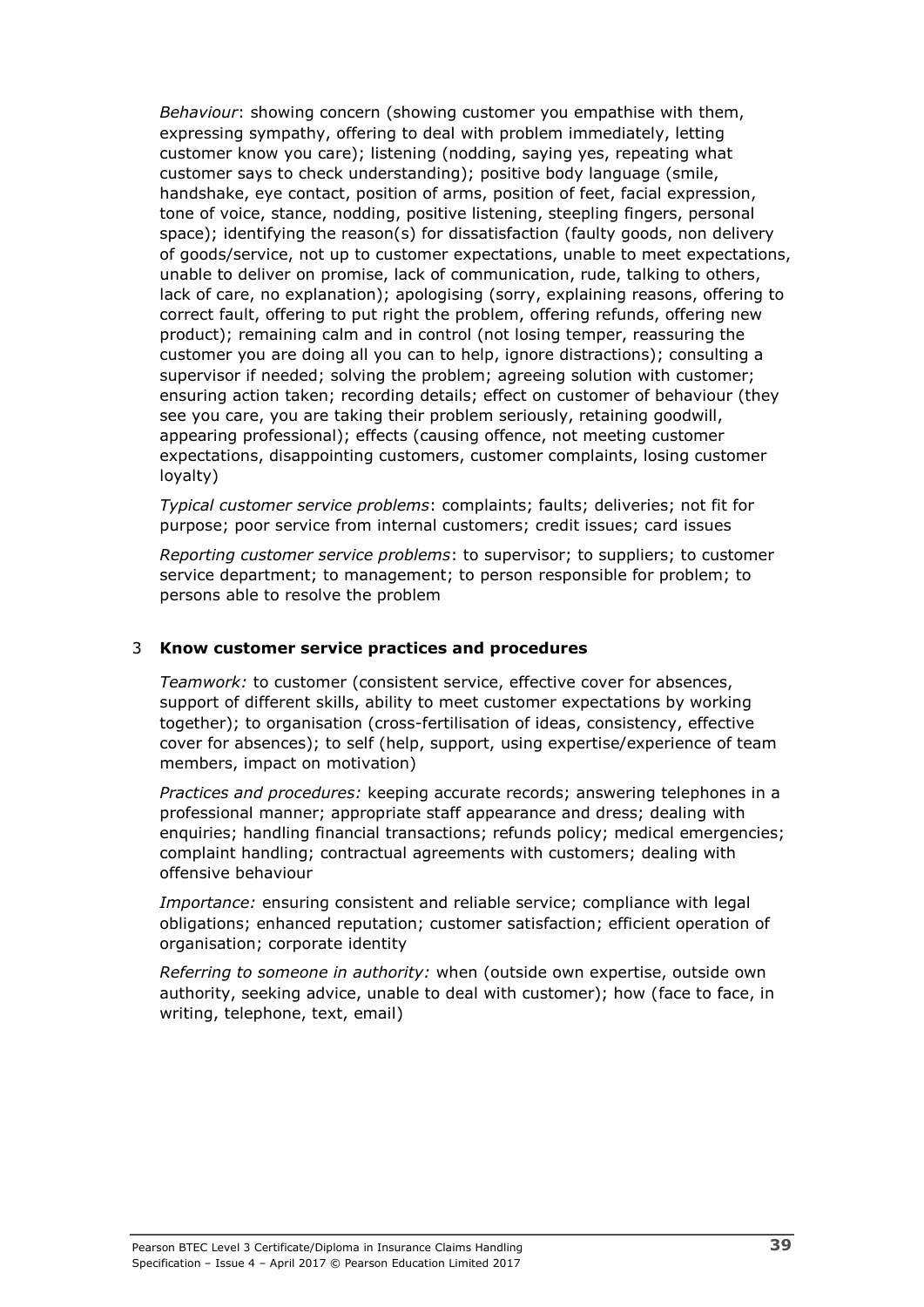*Security of customers and their property*: company liability for accidents; for faulty goods; for ineffective service; for loss or damage whilst in organisation's care; duty of care to customer; keeping correct records of customers' property; compliance with health and safety laws (safety of premises, holes in flooring, loose fittings, open wiring, wet floors); ensuring safety of equipment (disconnecting before working on it, disconnecting if faulty, using manufacturer's instructions, safety checks in line with manufacturer's instructions, being trained in proper use); ensuring hygienic work practice (washing hands and fingernails, keeping surfaces clean, use of hair nets/caps, washing crockery, cutlery and pots at correct temperature, use of correct chopping boards, cooking at correct temperature); security alert (taking messages, evacuation procedure, meeting points); compliance with Health and Safety at Work Act (everyone's responsibility, identifying where customers could be injured, risk analysis, informing people of dangers, signs on wet floors); compliance with fire regulations (exits signed, location of fire extinguishers, fire practice, evacuation procedure, meeting points); bomb alert (taking messages, evacuation procedure, meeting points)

*Security of customer information:* address; telephone number security is protected; spending patterns; debt; credit and debit card details; secure site for card use; details of purchases; data protection (follow requirements of Data Protection Act, written documents locked away, access limited to authorised persons, password for access to computer information, only recording relevant information, not passing information to unauthorised third parties, checking authority)

### 4 **Know legislation and external regulations that relate to customer service**

*Health and safety:* compliance with Health and Safety at Work Act (everyone's responsibility, identifying where customers could be injured, risk analysis, informing people of dangers, signs on wet floors); compliance with fire regulations (exits signed, location of fire extinguishers, fire practice, evacuation procedure, meeting points); bomb alert (taking messages, evacuation procedure, meeting points); Control of Substances Hazardous to Health Regulations 1994 (safe handling of chemicals, protective clothing must be worn); compliance with Health and Safety (Display Screen Equipment) Regulations

*Treating customers equally:* equal opportunities (treating everyone as equal, making allowances for customers with disability, treating both genders equally); racial and gender discrimination (not discriminating because of race, or sexual orientation); disability discrimination (access, 'seeing the person, not the disability', induction loops); diversity; avoiding assumptions; compliance with equalities legislation with regard to people with disability (unlawful to treat people with disabilities less favourably for a reason related to their disability, requirement to make 'reasonable adjustments' for people with disabilities); compliance with Equality Act 2010 (protection against discrimination on the grounds of race, colour, nationality, ethnic and national origin in the fields of employment, the provision of goods and services, education and public functions, protection against discrimination on the grounds of sex, marital status, gender reassignment)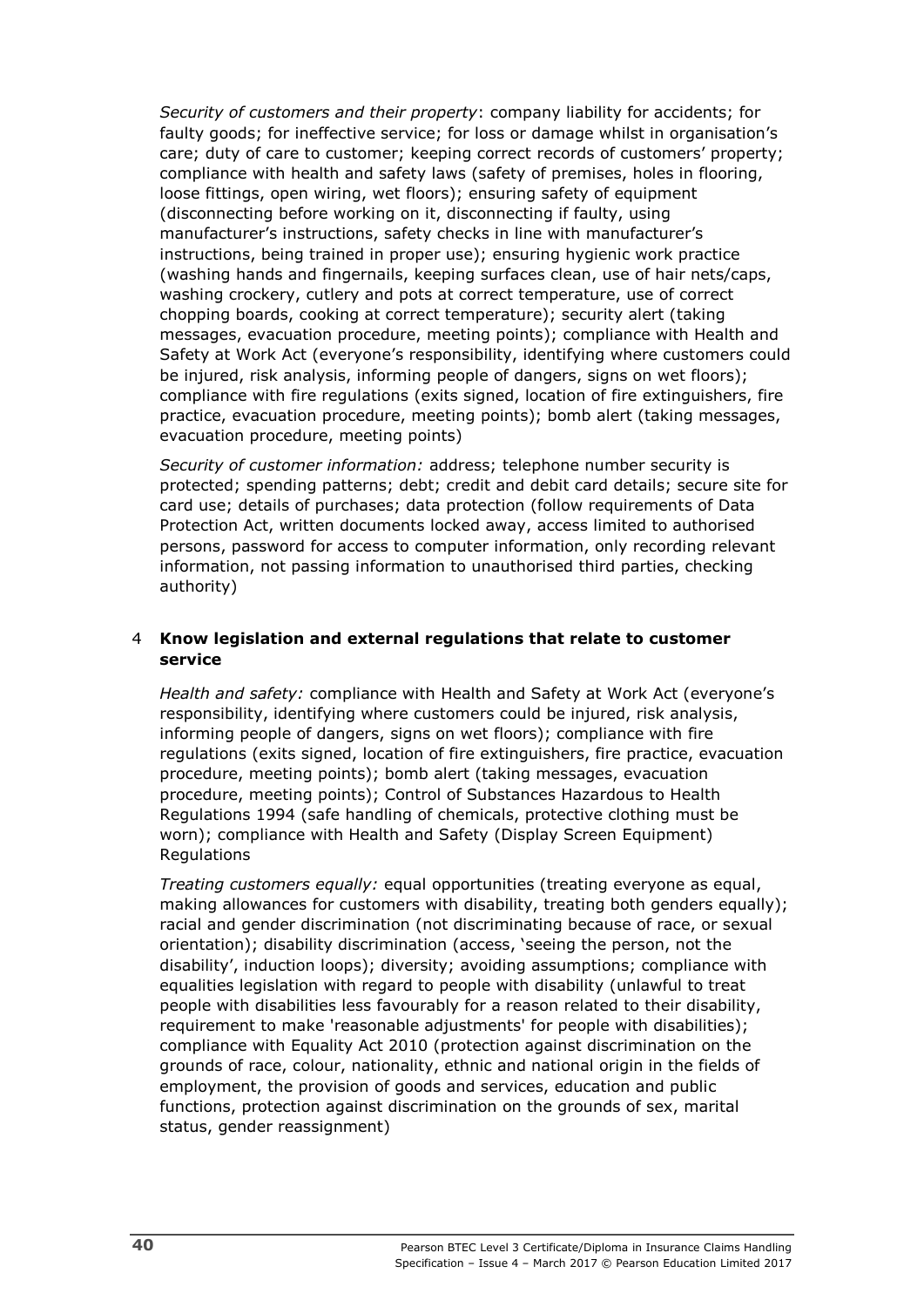*Importance of confidentiality:* customer data (address, telephone number, spending patterns, debt, credit and debit card details, details of purchases, use to criminals, use to fraudsters, use to competitors); organisational data (sales figures, profit margins, use to competitors; use to criminals); staff data (addresses, home telephone numbers, use by criminals, head-hunters, fraudsters); compliance with Data Protection Act (written documents kept under lock, access limited to authorised persons, password for access to computer information, only recording relevant information, not passing information to unauthorised third parties, checking authority)

## **Legislation:**

*Consumer Protection: Consumer Contracts Regulations 2014* (customers must be informed of their right to cancel, must be given full details of purchase price & description of purchase and the supplier's details, cooling-off period of 14 working days, goods must be delivered within 30 days, help line must cost standard rate)

*Consumer Rights Act 2015* (Goods and data must match the description, be of a satisfactory quality, be fit for a particular purpose, consumer has short term right to reject, request repair, or replacement of faulty goods, within 30 days of supply the trader must provide repair or replacement at no cost to the consumer, within a reasonable time, without causing significant inconvenience, where repair or replacement fail, entitlement to further repairs or replacements or claim a price reduction or the right to reject, after 6 months consumer has to prove defect/fault present at time of purchase*; Service* must be carried out with reasonable care and skill, information said or written to the consumer is binding where the consumer relies on it, must be done for a reasonable price, must be carried out within a reasonable time)

*Consumer Credit Act 1974* (14-day opt-out clause for customers, protection for customer if supplier fails to deliver goods/services)*; Financial Services and Markets Act 2000 (*customers protected against misselling, protection against fraud, seven-day opt out from agreement clause); *Trade Descriptions Act 1968*  (goods must be fit for purpose, sales staff must give accurate descriptions, services must be as described)

*Equality Act 2010*:(Service providers must not treat a person less favourably because of a protected characteristic, protected characteristics of age, disability, gender reassignment, marriage and civil partnership, pregnancy and maternity, race, religion or belief, sex and sexual orientation, prevention of discrimination, harassment or victimisation on the grounds of these characteristics, to include direct discrimination, indirect discrimination)

Control of Substances Hazardous to Health Regulations 1994 *(safe handling of chemicals, protective clothing must be worn)*; Working Time Directive 1999 *(limited to 48 hours a week);* Health and Safety (Display Screen Equipment) Regulations *(working with computers, ergonomic seating, required breaks, need for eye tests)*

*Effect of external regulations:* organisational procedures (keeping records, dealing with enquiries, handling financial transactions, refunds policy, contractual agreements with customers, anti-discrimination policies); trade/professional body codes of conduct/practice ; meeting National Occupational Standards (Institute of Customer Service ); effects (pressures on time, increasing costs, increasing levels of professionalism, protecting organisation from litigation, maintaining company image, meeting legal requirements, maintaining up-to-date records)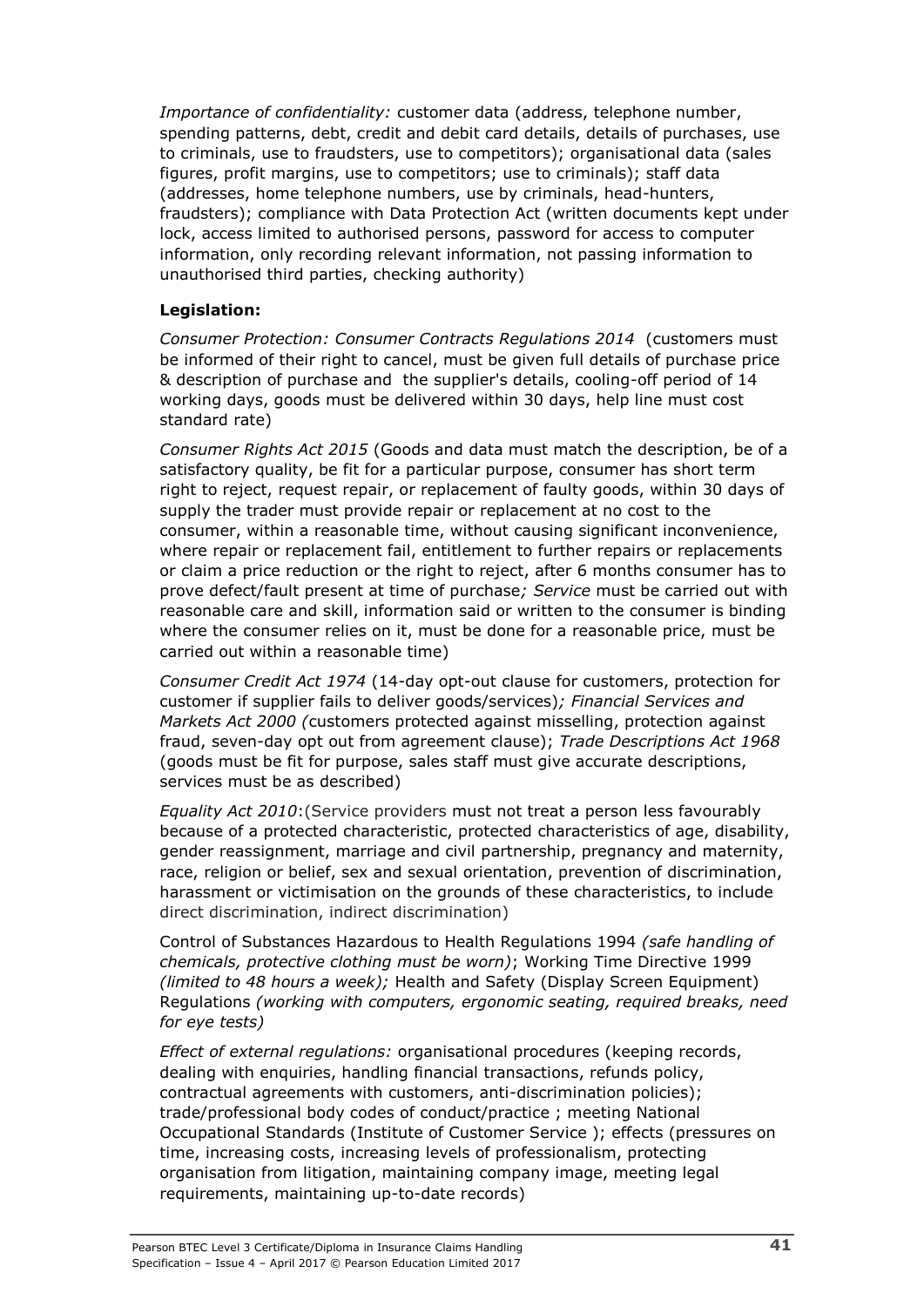# **Information for tutors**

## **Delivery**

This unit should be delivered in a way that develops knowledge and understanding of what constitutes good customer service. Learners should know and understand customer expectations of good customer service, including product knowledge and procedures.

Learners should be encouraged to engage with customers, employers and, where possible, other employees to gain knowledge and understanding of good customer service.

Perspectives on good customer service gained through engaging with customers, employers and employees, rather than through a purely theoretical context, are key. This should be made possible by learners serving customers and working with other customer service deliverers, where possible, and through the use of guest speakers and video/CD training programmes.

This unit could be delivered through distance learning. However, this will involve additional, and different, considerations, such as planning, and other measures to ensure learners can gain the required knowledge and understanding.

### **Assessment**

This unit is assessed through an onscreen test. Pearson will set and mark this test. The test uses the individual assessment criteria and the associated Unit amplification.

## **Suggested resources**

### **Books**

Bradley S – *S/NVQ Level 2 Customer Service* (Heinemann, 2007) ISBN 139780435465292

Carlaw P & Deming VK – *The Big Book of Customer Service Training Games*  (McGraw Hill, 2007) ISBN 139780077114763

Leland K and Bailey K – *Customer Service for Dummies* (John Wiley & Sons, 2006) ISBN 139780471768692

Timm P – *Customer Service: Career Success Through Customer Loyalty* (Prentice Hall, 2010) ISBN 139780135063972

### **Journals and/or magazines**

*Customerfirst* (Institute of Customer Service)

## **Websites**

Council for Administration www.cfa.co.uk

Institute of Customer Service [www.instituteofcustomerservice.com](http://www.instituteofcustomerservice.com/)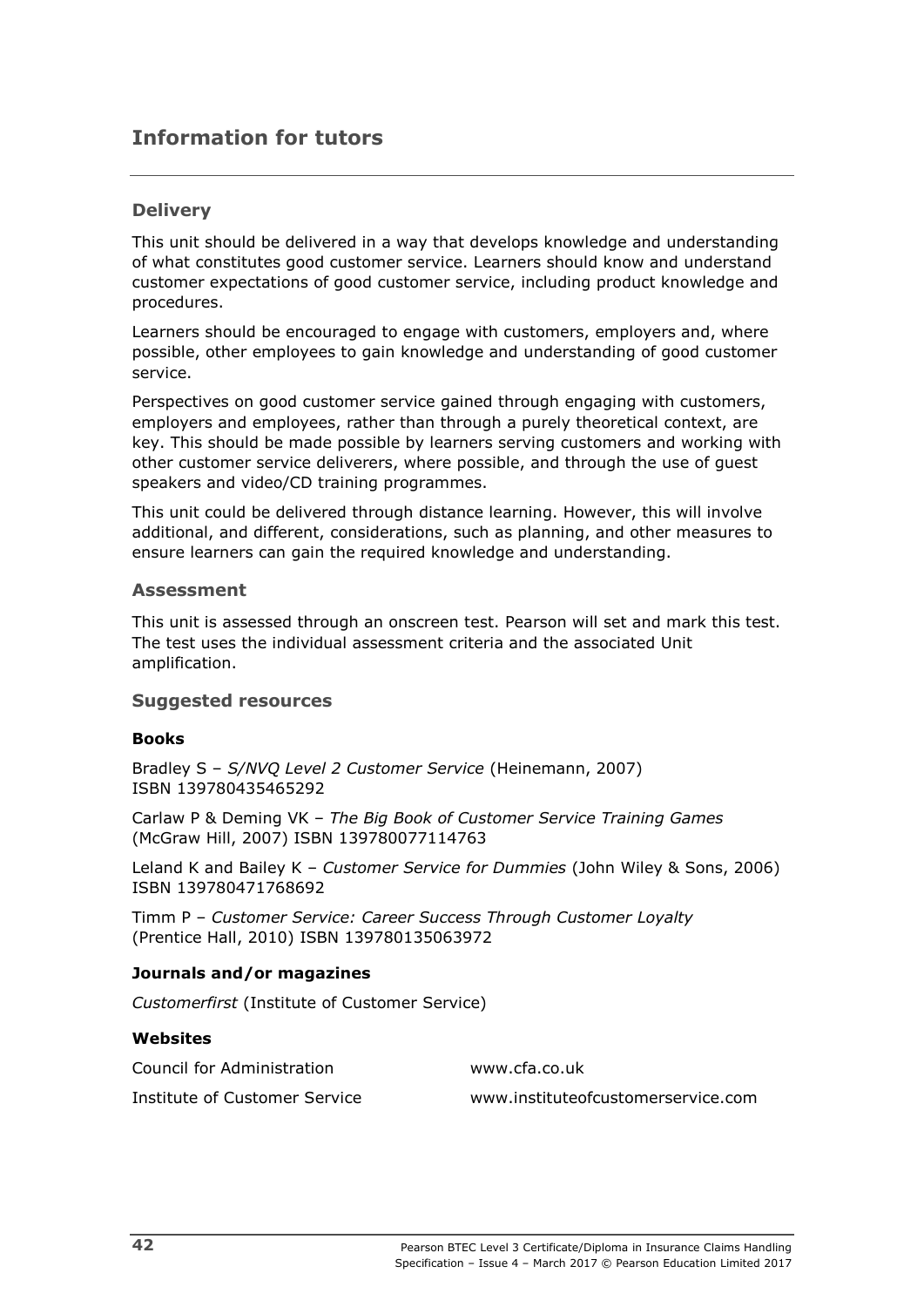| Unit 5:                           | <b>Delivering Effective</b><br><b>Customer Service</b> |
|-----------------------------------|--------------------------------------------------------|
| Unit reference number: A/602/1359 |                                                        |
|                                   | $\mathbf{2}$                                           |
| <b>Credit value:</b>              | 4                                                      |
| <b>Guided learning hours:</b>     | 25                                                     |

# **Unit aim**

This unit aims to develop learners' understanding of the importance of effective and reliable customer service. Learners will develop knowledge of appropriate behaviour when delivering effective customer service and of how to ensure that the customer service is reliable.

# **Unit Introduction**

In this unit learners will develop knowledge and understanding of customer service and their ability to deal with customers in an effective and reliable way. The unit also emphasises the importance of knowing how to address customers in an appropriate manner and of using positive body language.

The unit will help learners to understand the importance of being honest with customers and of ensuring that any promises made will be kept or an adequate explanation will be given to the customer. This unit also helps learners to identify the limits of their authority and how to deal with dissatisfied customers.

## **Essential resources**

There are no special resources needed for this unit.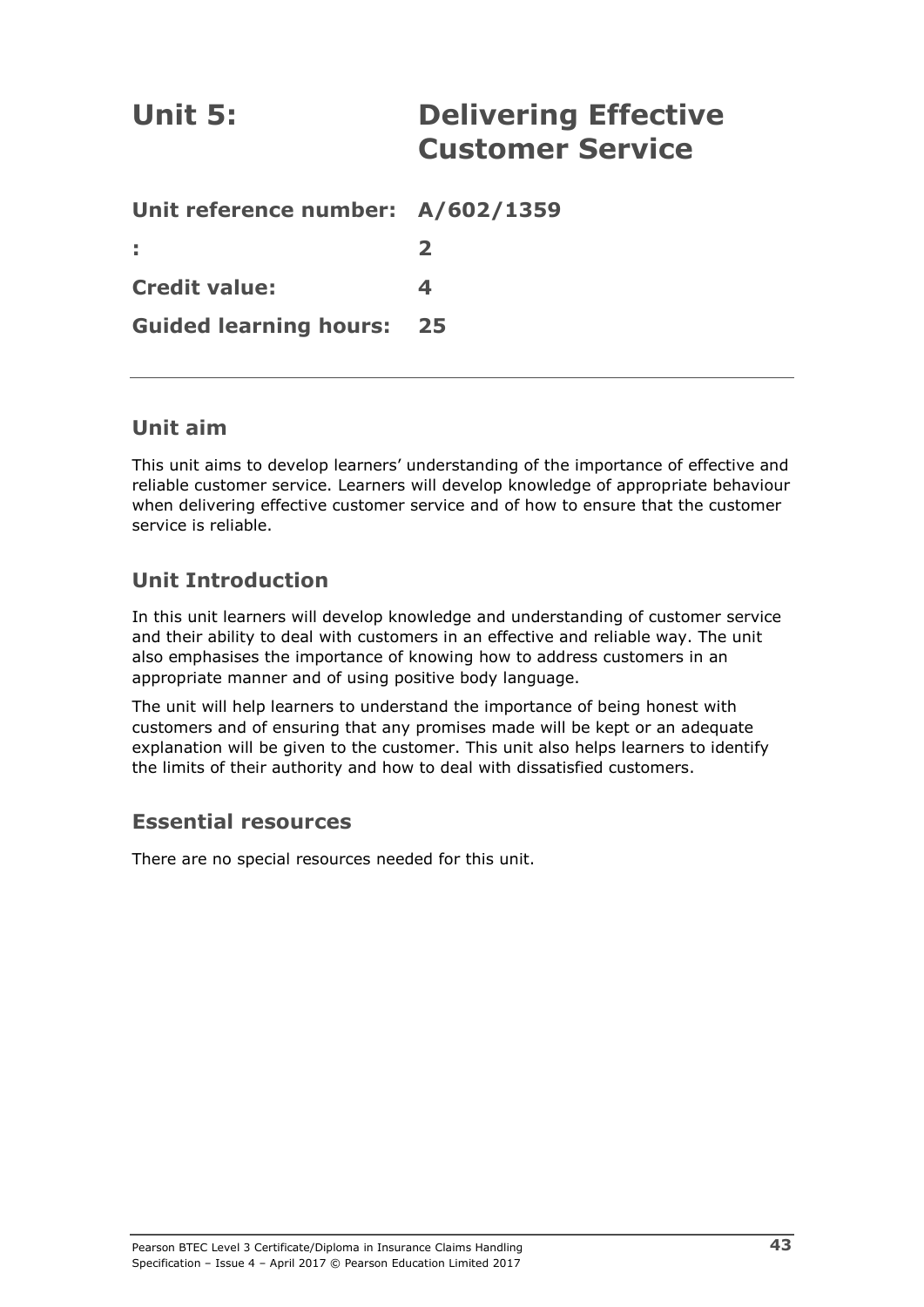# **Learning outcomes and assessment criteria**

To pass this unit, the learner needs to demonstrate that they can meet all the learning outcomes for the unit. The assessment criteria determine the standard required to achieve the unit.

| <b>Learning outcomes</b>                                         | <b>Assessment criteria</b>                                                                                      |  |  |
|------------------------------------------------------------------|-----------------------------------------------------------------------------------------------------------------|--|--|
| Know how to deliver reliable<br>$\mathbf{1}$<br>customer service | 1.1 Outline how to prepare to deal with<br>customers                                                            |  |  |
|                                                                  | 1.2 Identify how to make realistic<br>customer service promises to<br>customers                                 |  |  |
|                                                                  | 1.3 Describe how to ensure promises<br>made to customers balance the<br>needs of organisations and<br>customers |  |  |
|                                                                  | 1.4 Describe how to inform customers<br>when promises cannot be kept due<br>to unforeseen circumstances         |  |  |
|                                                                  | 1.5 Outline how to keep customers<br>informed to support reliable<br>customer service                           |  |  |
|                                                                  | 1.6 Match characteristics of different<br>customers to different customer<br>service expectations               |  |  |
|                                                                  | 1.7 Identify poor customer service                                                                              |  |  |
|                                                                  | 1.8 Outline how poor customer service<br>could be improved                                                      |  |  |
| Know how to behave towards<br>$\mathcal{L}$<br>customers         | 2.1 Outline appropriate ways to greet<br>customers                                                              |  |  |
|                                                                  | 2.2 Describe how to appear positive to<br>customers at all times                                                |  |  |
|                                                                  | 2.3 Describe how to show customers<br>respect under any circumstances                                           |  |  |
|                                                                  | 2.4 State how to complete<br>communication with customers                                                       |  |  |
|                                                                  | 2.5 Identify positive body language                                                                             |  |  |
|                                                                  | 2.6 Identify negative body language                                                                             |  |  |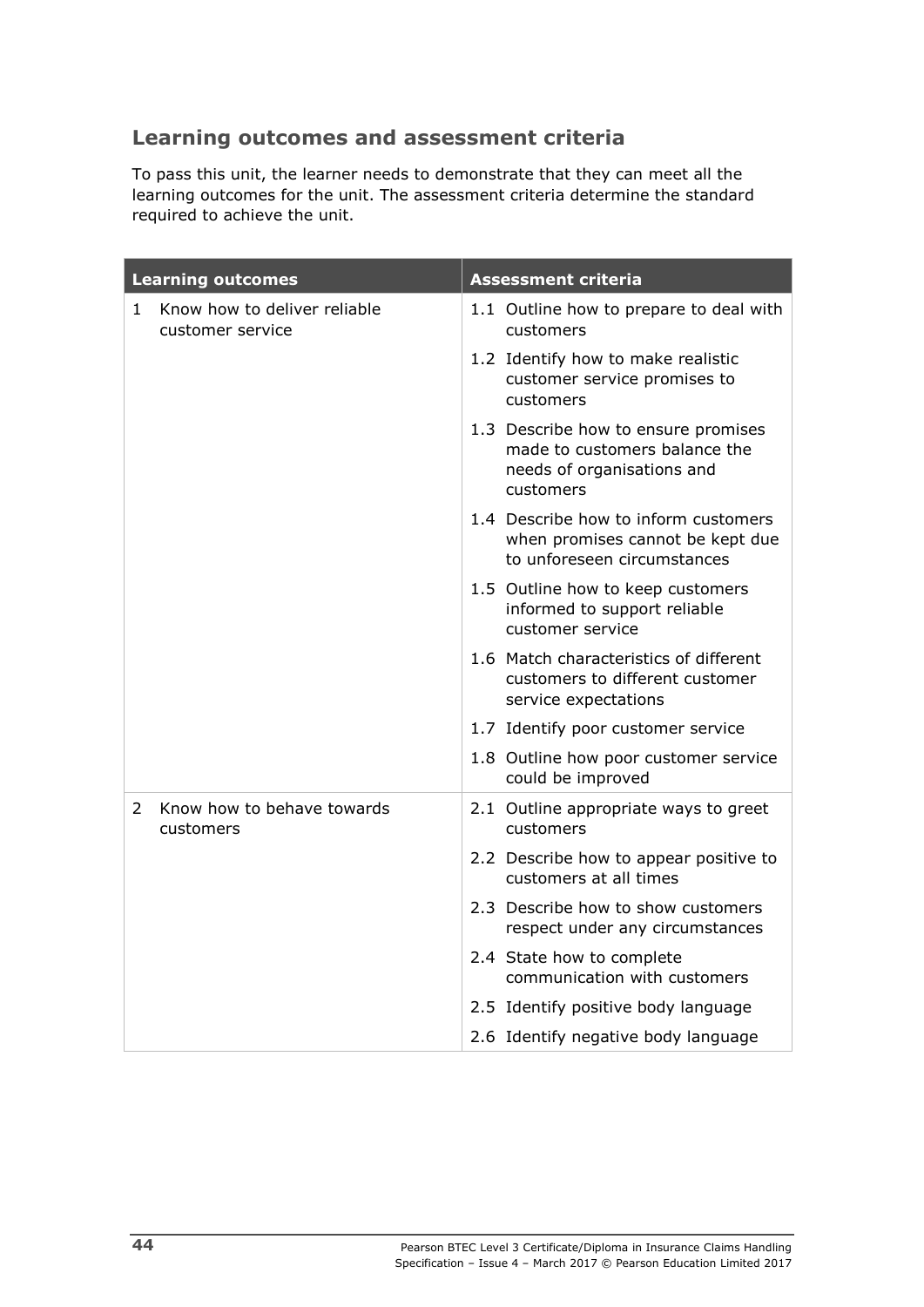| <b>Learning outcomes</b> |                                                                    | <b>Assessment criteria</b> |                                                                                                                 |  |
|--------------------------|--------------------------------------------------------------------|----------------------------|-----------------------------------------------------------------------------------------------------------------|--|
| 3                        | Know how to deal with customers'<br>queries, requests and problems |                            | 3.1 Describe how to deal with queries<br>and requests from customers                                            |  |
|                          |                                                                    |                            | 3.2 Identify the limitations of roles of<br>customer service practitioners                                      |  |
|                          |                                                                    |                            | 3.3 Identify who is able to provide<br>assistance to customer service<br>practitioners                          |  |
|                          |                                                                    |                            | 3.4 Identify how to recognise problems<br>from what customers say or do                                         |  |
|                          |                                                                    |                            | 3.5 Describe how to speak to<br>dissatisfied customers                                                          |  |
|                          |                                                                    |                            | 3.6 Identify types of behaviour that<br>may make problems worse                                                 |  |
|                          |                                                                    |                            | 3.7 Outline good practice procedures<br>that should be followed when<br>dealing with customer-related<br>issues |  |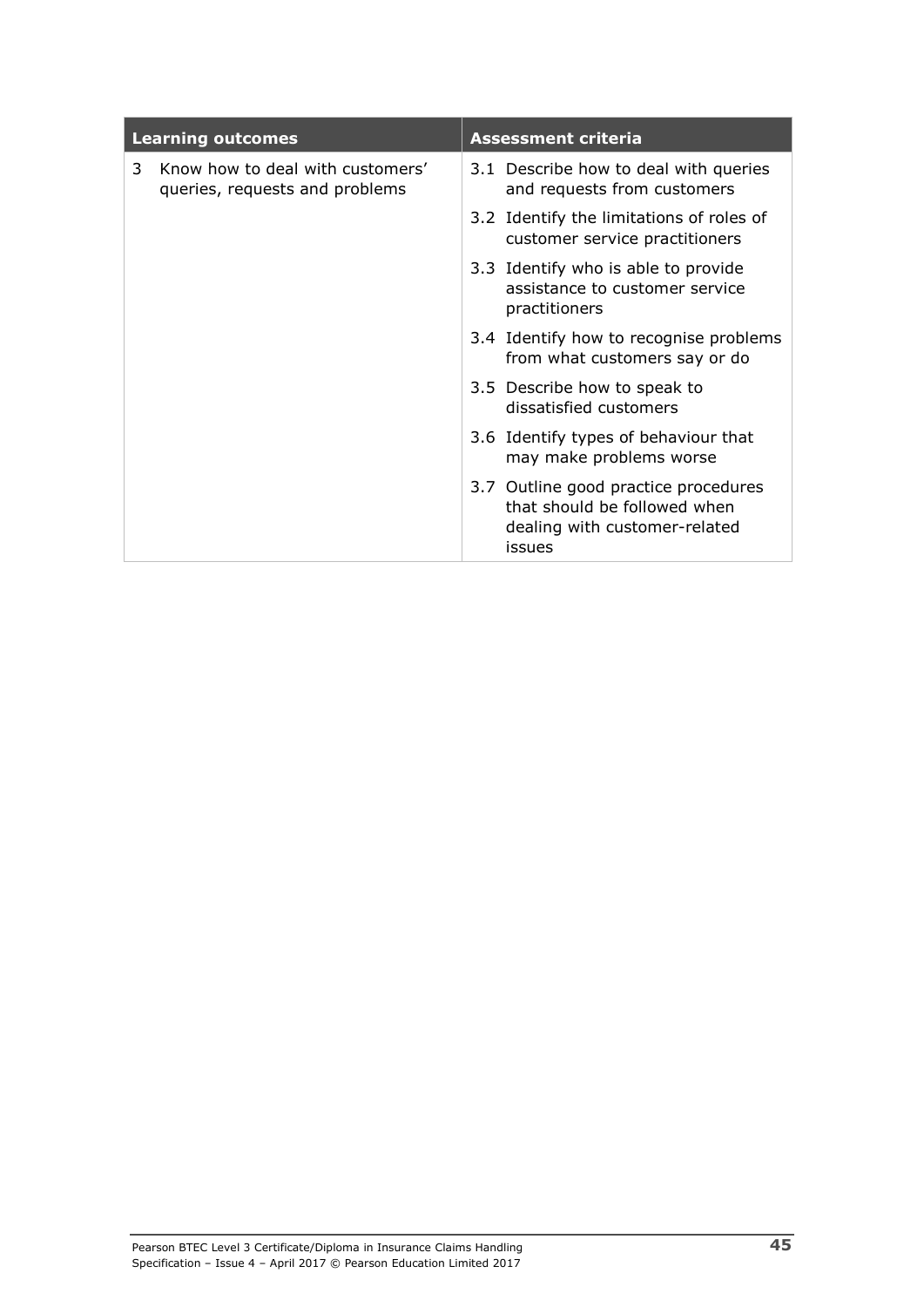# **Unit content**

### 1 **Know how to deliver reliable customer service**

*Preparing to deal with customers:* preparing work area (clean, tidy, safe, well lit, well stocked, sufficient resources, information at hand, appropriately dressed)

*Realistic promises:* within authority; within ability to deliver; knowing you can deliver; knowing delivery dates; availability of goods

*Balancing needs:* customer expectations (good service, prompt service, goods being fit for a particular purpose, services carried out with reasonable care and skill); expectations of organisation (minimising costs, maximising profits, maintaining reputation, delivering effective customer service); ability to deliver; offering alternatives; acceptability of alternatives; constraints of delivery dates

*Informing customers:* of broken promises (telephone, face to face, written, electronic messaging, follow-up); passing them on to other people/organisations (telephone, face to face, written, electronic messages, person with authority); apologising (saying sorry, explaining reasons, offering to correct fault, offering to put right the problem, offering refund, offering new product)

*Different customer service expectations:* relating to age (more formal service, need to update technology, discounts, youthful service, use of language); relating to culture (difference in expectations, unfamiliar with local culture, cultural signs, handshake, position of feet, role of women, use of language); relating to personality (quiet, outgoing, insecure, shy, fear of ridicule, lacking confidence, dour); relating to image of organisation (expensive, inexpensive, world class standards, highest standard, cheap and cheerful, 'pile 'em high – sell 'em cheap'); relating to special requirements (autism spectrums, Aspergers, disability); public image of owner; relating to residential/non-residential (local customers, customers from other towns, other countries, delivery problems, hotel guests, visitors); relating to lifestyle (trendy, traditional, dinkies, avant garde, family, carer); relating to disposable income (high, low, money rich-time poor, time rich-money poor, family); relating to social class (economic grouping A, B, C1, C2, D, E, rich, poor, working class, middle class, middle England)

*Poor customer service:* customers not understanding your correspondence; not speaking clearly on the telephone; being slow to respond to customer requests; not having sufficient stock; ignoring customers; talking to colleagues when customers are waiting; not showing you care about the customer's queries; not being able to deliver on promises made; unable to meet expectations; lack of communication; rude; talking to others; lack of care; no explanation

*Improving customer service:* identifying poor customer service; better communication (in writing, telephone, text, email, face to face); more positive body language; better procedures; efficient procedures; quicker; customer focused; less referral of queries to management/supervisor; better administration; less paperwork; more accurate provision of information; effect of others (customer, colleagues, supervisor, management, competitors)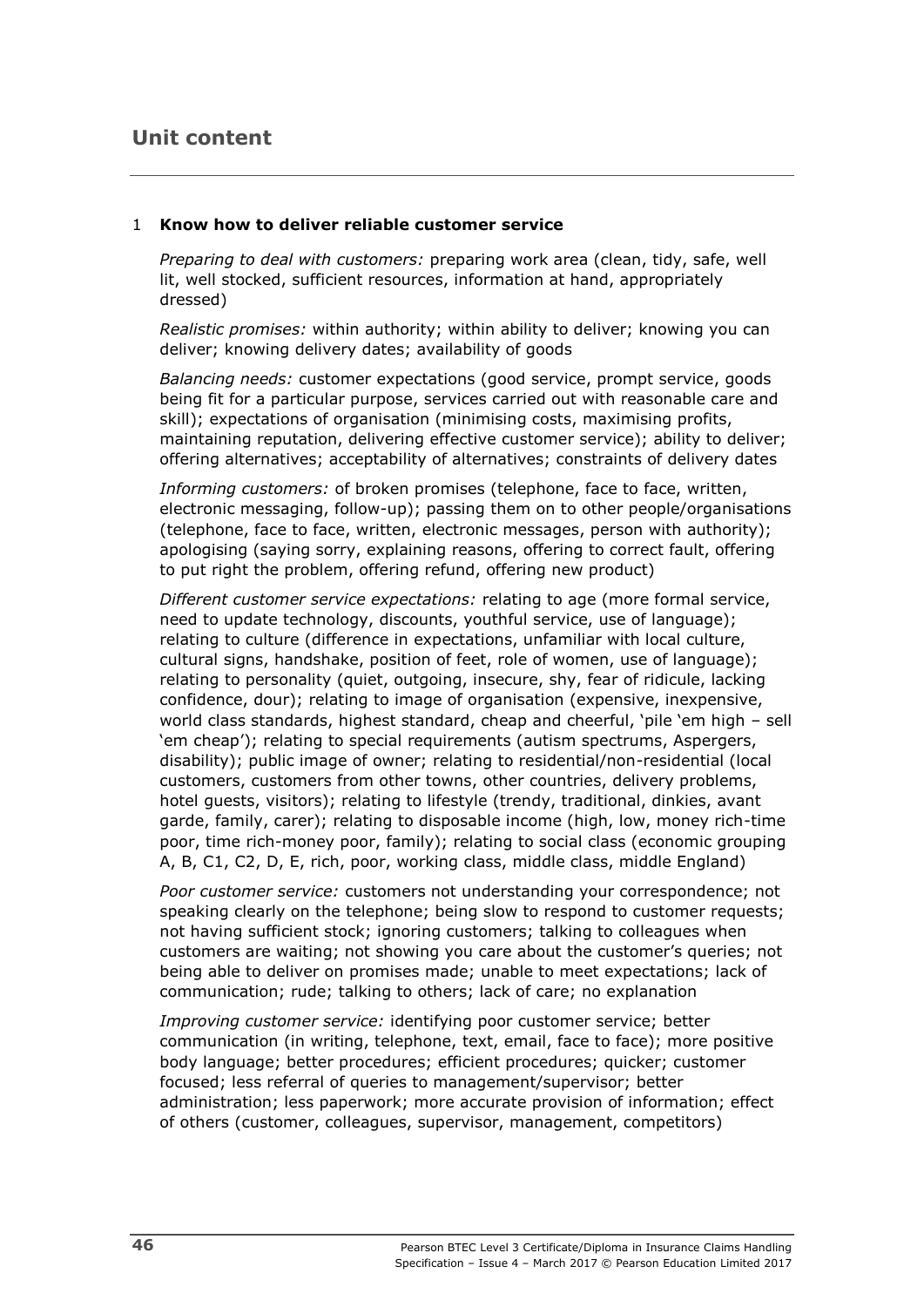### 2 **Know how to behave towards customers**

*Greeting customers:* eye contact; appropriate greeting; tone of voice; offering assistance; positive body language; appropriate form of address; use of customer's name

*Being positive towards customers:* using their name; sir/madam; not disagreeing; meeting their needs; being polite; offering assistance

*Showing respect to customers:* using their name; sir/madam; not disagreeing; being polite; showing respect under any circumstances (quiet period, busy period, when staff missing, interruptions, resources not available, supervisor/line manager/senior staff not available)

*Completing communication:* thanking customer; tone of voice; positive body language; appropriate form of address; use of customer's name; offering further assistance; confirmation of service

*Body language:* positive (smile, handshake, eye contact, open position of arms, smiling at customer, looking at customer, friendly tone of voice, calm tone of voice, positive listening); negative (scowling, lack of eye contact, folded arms, arms on hips, looking tired, talking to others, sighing, scratching)

## 3 **Know how to deal with customers' queries, requests and problems**

*Dealing with queries and requests:* customers (external, internal, colleagues, management); being prompt; keeping customers informed; being positive; using customer's names; being polite; sir/madam; not disagreeing; understanding needs; meeting their needs; benefits of alternatives

*Limits of authority:* receptionist (passing on messages, directing customers to right person, keeping customer informed, limit of authority when dealing with queries, knowing what supervisor can do to help customer); contact centre operative (passing to supervisor, limit of authority when dealing with queries, knowing what supervisor can do to help customer); service deliverer (limited authority on amounts to refund, limited authority to offer free courses or wine, need to check with line manager); line manager/supervisor (greater authority to authorise refunds, can authorise discounts or free goods, supervising staff at lower level, ensuring policies and procedures are carried out); management (control of branch, authorising exceptional changes to procedures and policies)

*Authorising improvements:* senior management (change policies, improving procedures)

*Obtaining help and information:* from line manager; from colleagues; from senior management*;* from suppliers; from customers; from brochures; from the internet

*Recognising a problem:* tone of voice; negative body language; negative facial expression; type of language used; agitated customers; delivery dates; failure of supplier

*Speaking to dissatisfied customers:* being polite; being reassuring; explaining problem; being seen to act; showing empathy

*Making problem worse:* ignoring customer; arguing; disagreeing; negative body language; negative facial expressions; negative tone of voice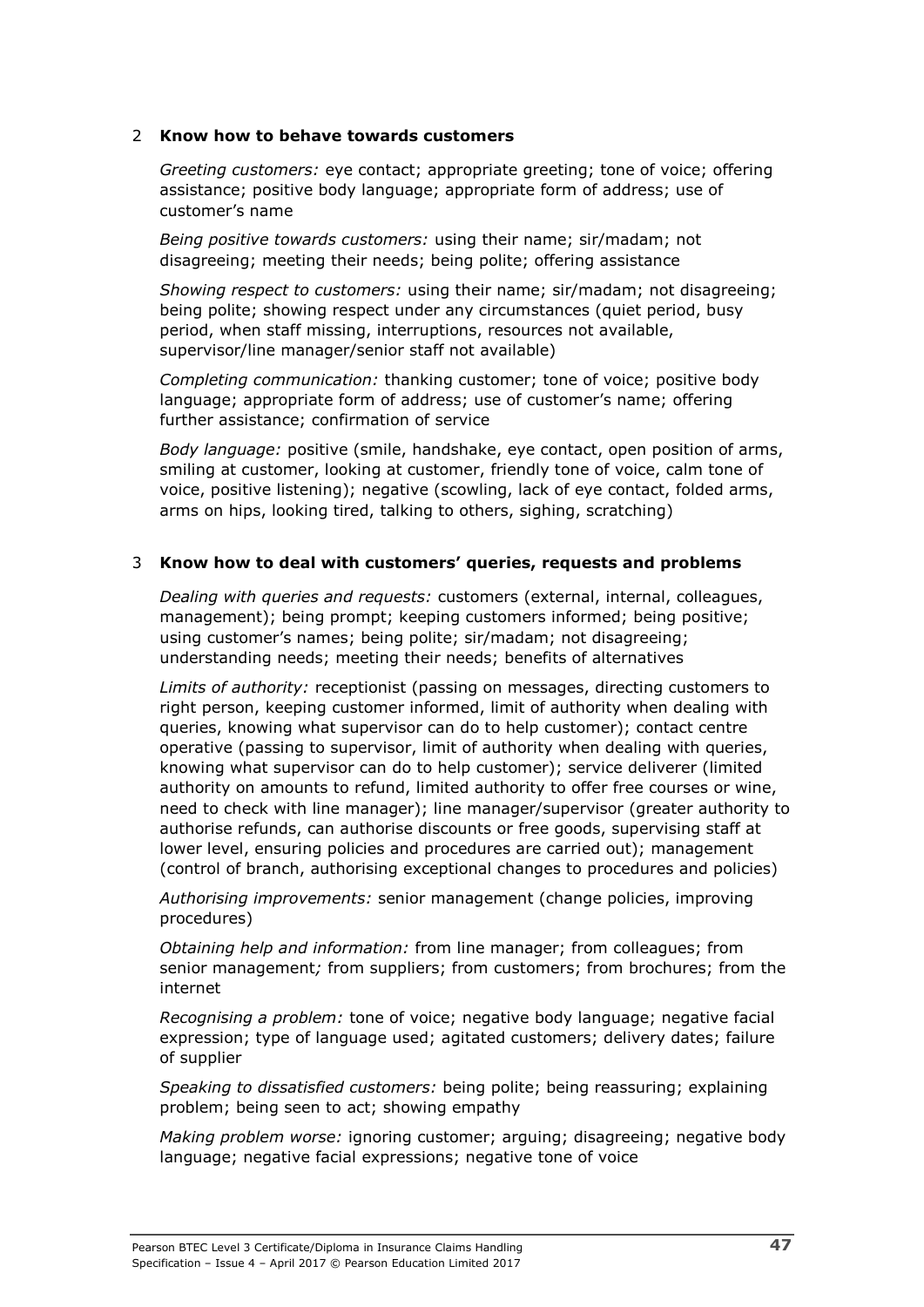*Organisational procedures:* policies and procedures for security of personnel; data; equipment; premises; visitors; confidentiality; dealing with emergencies; existing or potential security risks; limits of own responsibility; reporting promptly and accurately to line manager; policies on customer service (customer service policy, refunds policy, staff-development policy, organisational chart, codes of conduct); procedures laid down by organisations (returns procedure, refund procedure, dealing with complaints); customer service practice within organisations (when procedures are followed to detriment of customer service, when procedures are not followed to benefit of customer service); procedures for providing feedback to management (telephone, face to face, written, electronic messaging, chasing up queries, staff meetings)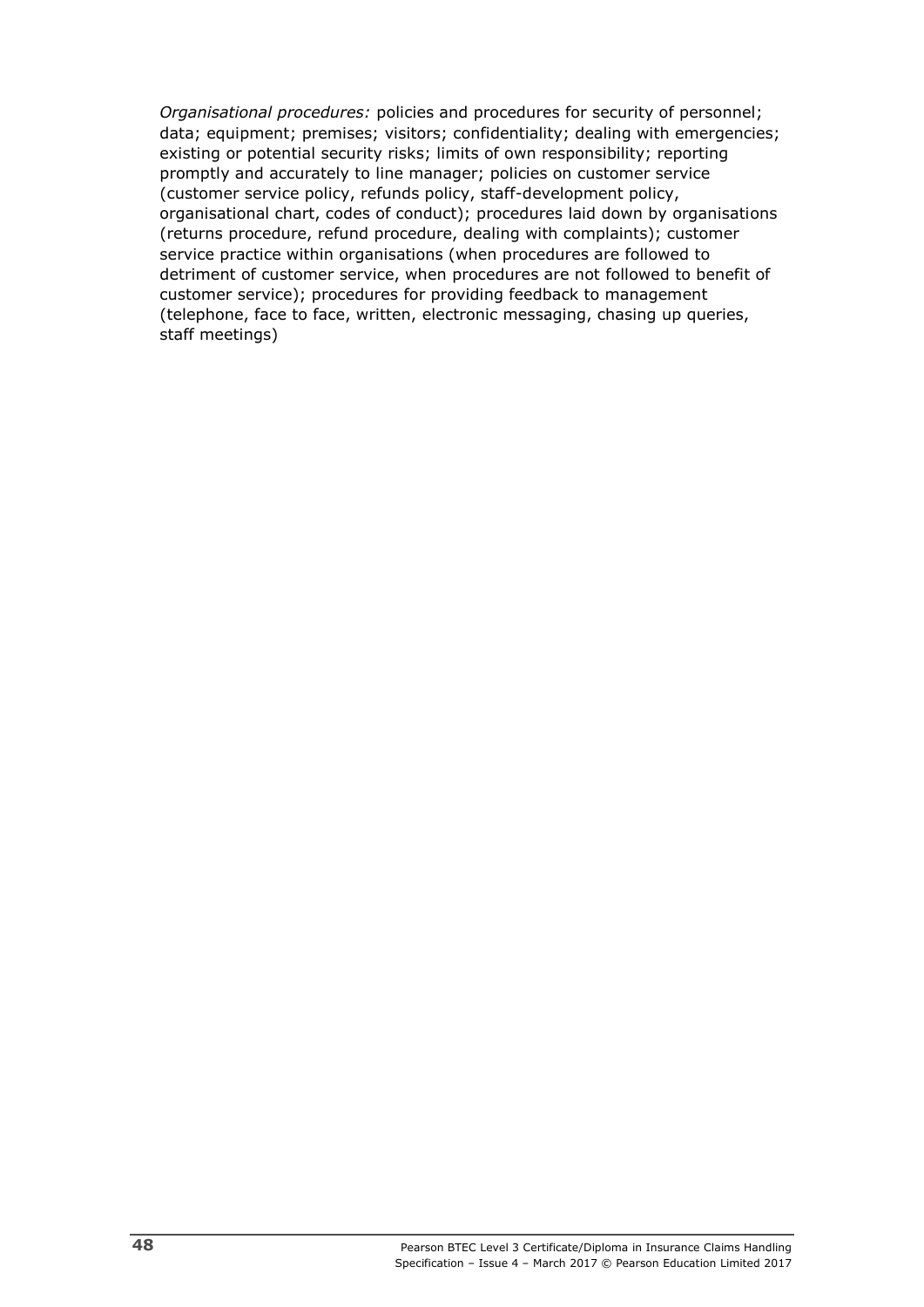# **Information for tutors**

## **Delivery**

This unit should be delivered in a way that develops knowledge and understanding of how to deliver effective customer service. Learners should know and understand appropriate behaviour to use with customers and how to deal with customer queries, requests and problems.

Learners should be encouraged to engage with customers, employers and, where possible, other employees to gain knowledge and understanding of good customer service.

Perspectives on the delivery of effective customer service gained through engaging with customers, employers and employees, rather than through a purely theoretical context, are key. This should be made possible by learners serving customers and working with other customer service deliverers, where possible, and through the use of guest speakers and video/CD training programmes.

This unit could be delivered through distance learning. However, this will involve additional, and different, considerations, such as planning, and other measures to ensure the learners can gain required knowledge and understanding.

### **Assessment**

This unit is assessed through an onscreen test. Pearson will set and mark this test. The test uses the individual assessment criteria and the associated Unit amplification.

## **Suggested resources**

### **Books**

Bradley S – *S/NVQ Level 2 Customer Service* (Heinemann, 2007) ISBN 139780435465292

Carlaw P & Deming VK – *The Big Book of Customer Service Training Games*  (McGraw Hill, 2007) ISBN 139780077114763

Leland K and Bailey K – *Customer Service for Dummies* (John Wiley & Sons, 2006) ISBN 139780471768692

Timm P – *Customer Service: Career Success Through Customer Loyalty* (Prentice Hall, 2010) ISBN 139780135063972

### **Journals and/or magazines**

*Customerfirst* (Institute of Customer Service)

#### **Websites**

Council for Administration www.cfa.co.uk

Institute of Customer Service [www.instituteofcustomerservice.com](http://www.instituteofcustomerservice.com/)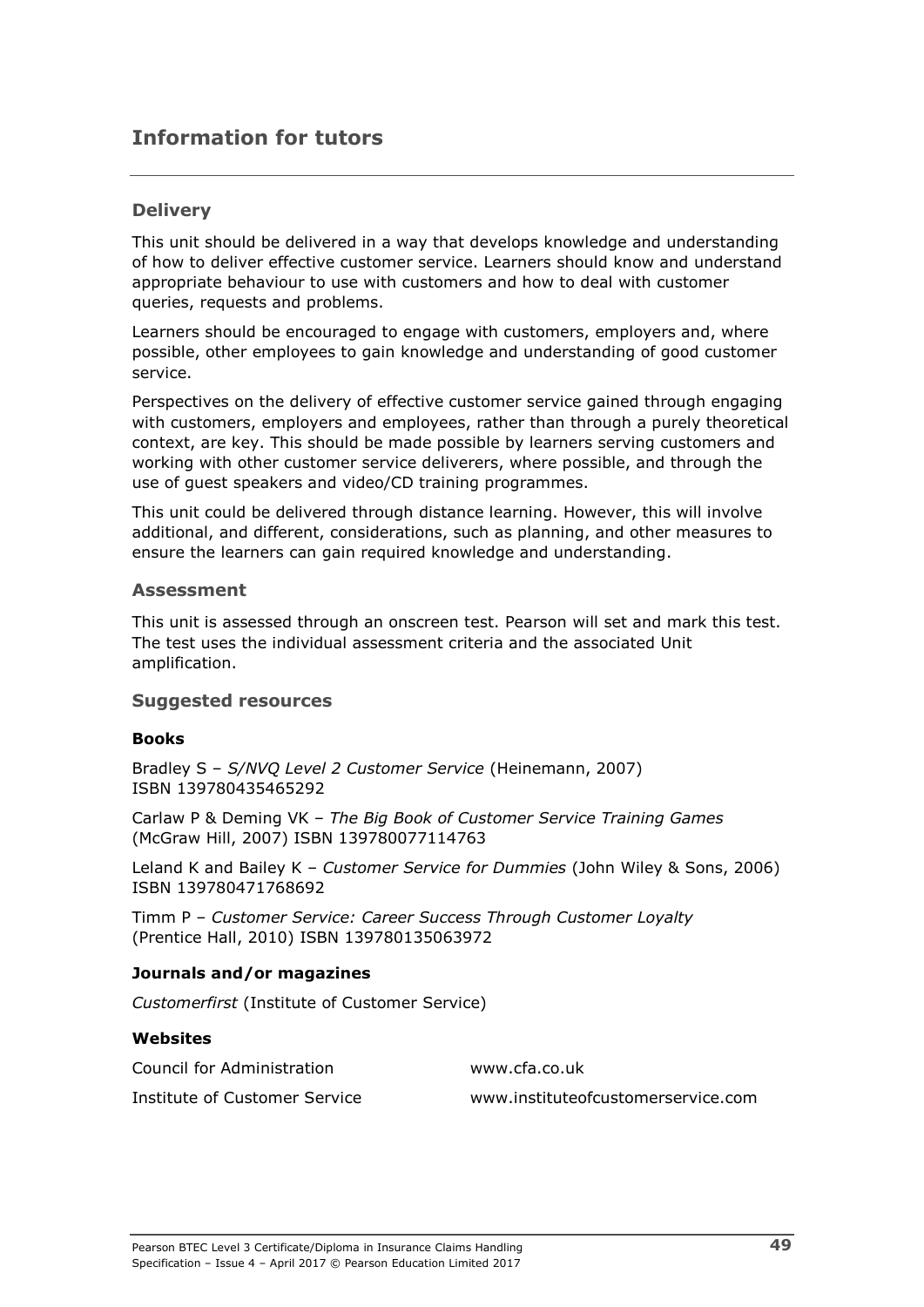| Unit 6:                           | <b>Planning for Self-</b><br>development in<br><b>Customer Service</b> |
|-----------------------------------|------------------------------------------------------------------------|
| Unit reference number: T/602/1361 |                                                                        |
| Level:                            | $\mathbf{2}$                                                           |
| <b>Credit value:</b>              | 3                                                                      |
| <b>Guided learning hours:</b>     | 20                                                                     |

# **Unit aim**

This unit aims to give learners the required knowledge to aid development in customer service. In this unit, learners will learn how to improve personal performance in customer service and how to develop customer service skills.

# **Unit introduction**

This unit is designed to develop learners' customer service skills. Learners are expected to reflect on their experience and knowledge, both as a deliverer and as a recipient of customer service. Learners are required to produce a personal development plan. Delivering this unit at the beginning of the programme is important so that learners are able to review their development throughout the programme.

Learning outcome 2 should be completed towards the end of the learner's programme when they are in a position to review their progress and improved customer service skills. This could be included in a staff appraisal. Learners should have become aware of the need to continually develop their customer service skills throughout their career and have learned how to complete a Continuous Professional Development Plan (CPD). They will also have identified sources of information which will help them to develop their customer service skills.

# **Essential resources**

There are no special resources needed for this unit.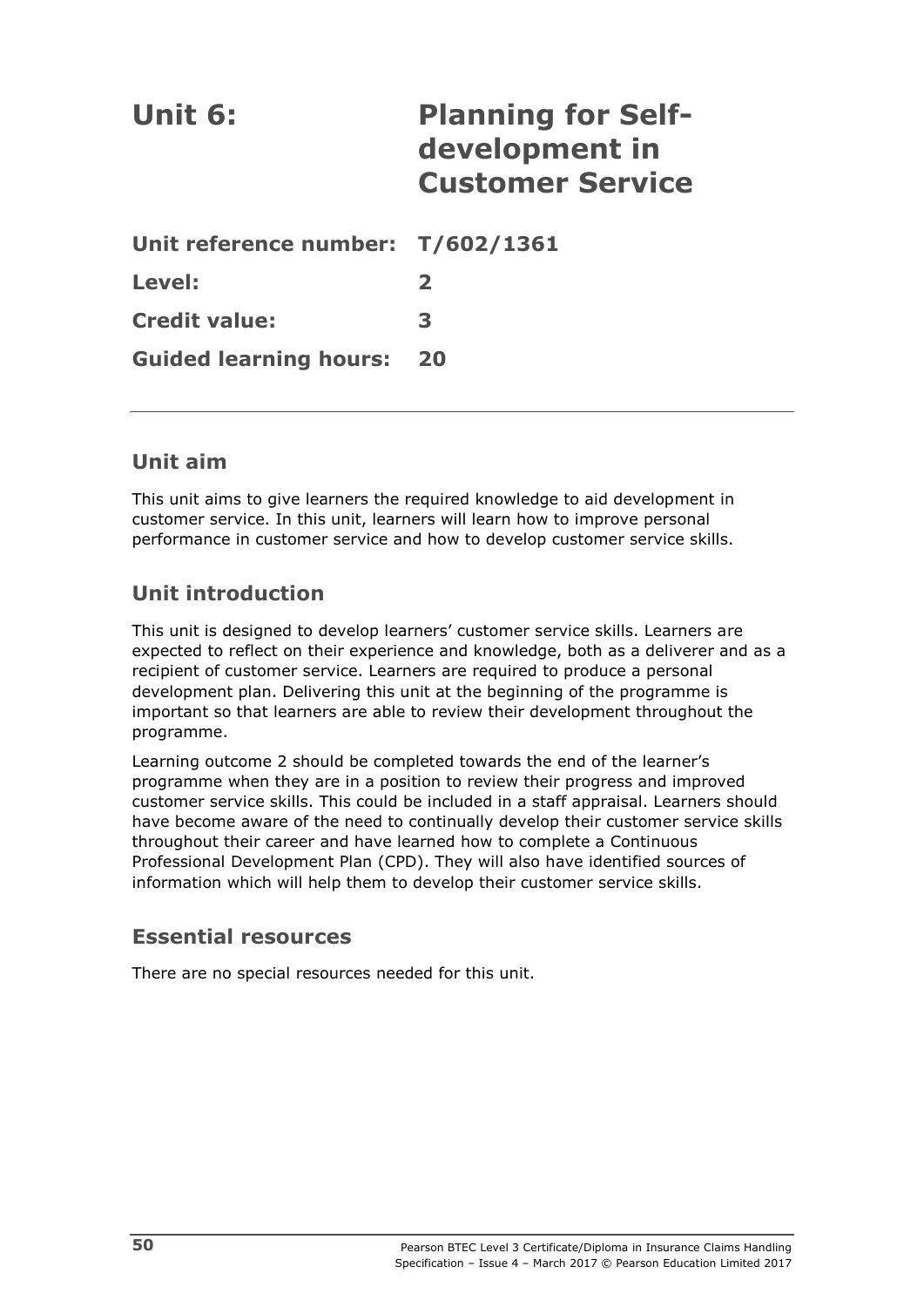# **Learning outcomes and assessment criteria**

To pass this unit, the learner needs to demonstrate that they can meet all the learning outcomes for the unit. The assessment criteria determine the standard required to achieve the unit.

| <b>Learning outcomes</b>                                                        | <b>Assessment criteria</b>                                                                                |  |  |
|---------------------------------------------------------------------------------|-----------------------------------------------------------------------------------------------------------|--|--|
| Know how to improve personal<br>$\mathbf{1}$<br>performance in customer service | 1.1 Identify common strengths and<br>weaknesses for customer service<br>practitioners                     |  |  |
|                                                                                 | 1.2 Identify common development<br>needs for customer service<br>practitioners                            |  |  |
|                                                                                 | 1.3 State how to draw up development<br>objectives to improve performance<br>in customer service roles    |  |  |
|                                                                                 | 1.4 Outline how experiences of<br>customer service can help to<br>develop customer service<br>performance |  |  |
|                                                                                 | 1.5 Identify appropriate people to give<br>feedback on customer service<br>performance                    |  |  |
|                                                                                 | 1.6 Outline the process of reviewing<br>and updating customer service<br>personal development plans       |  |  |
|                                                                                 | 1.7 Describe the value of discussing<br>personal customer service learning<br>with others                 |  |  |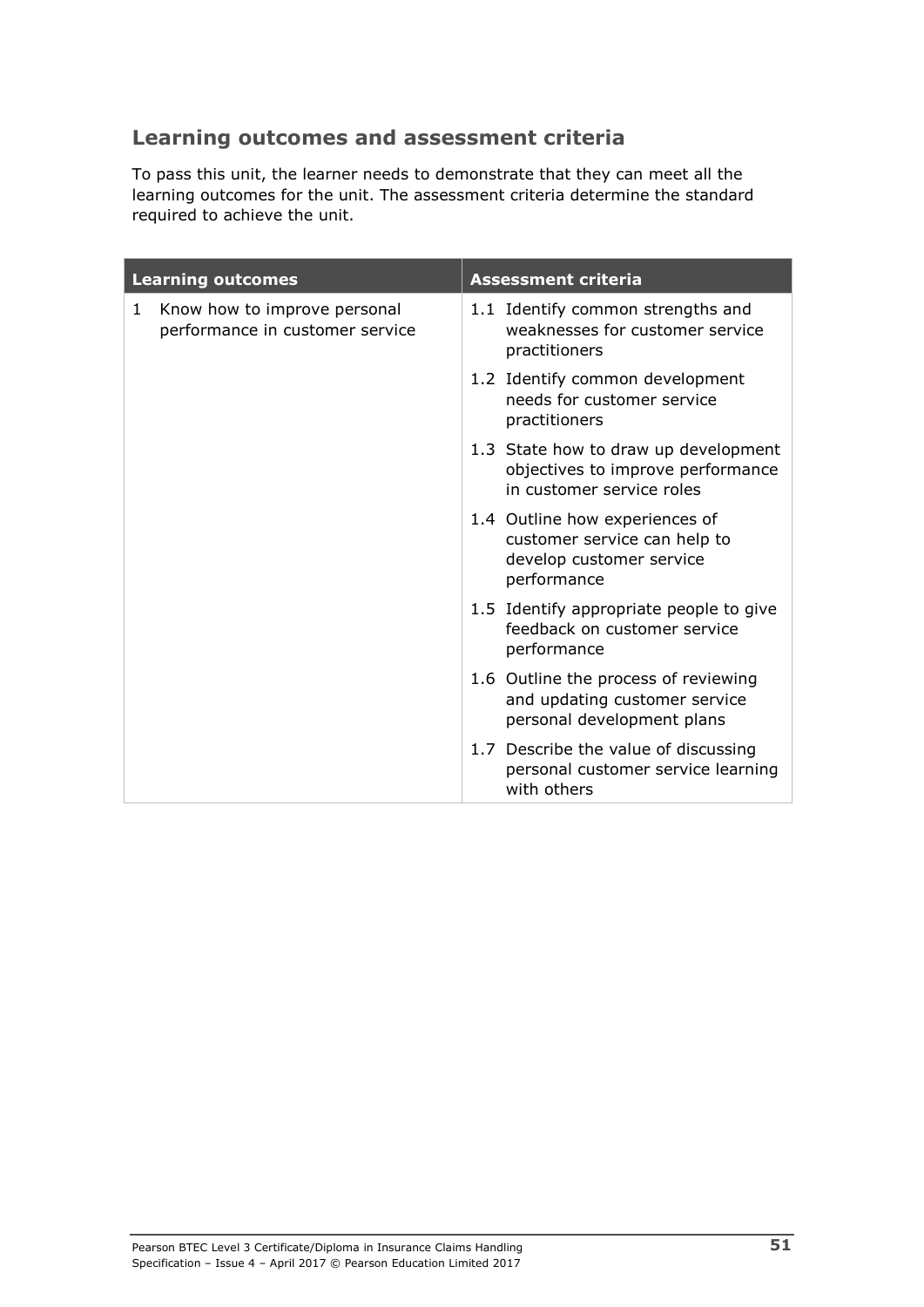|   | <b>Learning outcomes</b>                       | <b>Assessment criteria</b> |                                                                                                                                               |  |
|---|------------------------------------------------|----------------------------|-----------------------------------------------------------------------------------------------------------------------------------------------|--|
| 2 | Know how to develop customer<br>service skills |                            | 2.1 Outline development activities that<br>could form part of a personal<br>development plan                                                  |  |
|   |                                                |                            | 2.2 Outline how to review personal<br>strengths and development needs<br>to aid personal development in<br>customer service                   |  |
|   |                                                |                            | 2.3 Outline how to obtain feedback<br>from others to aid personal<br>development in customer service                                          |  |
|   |                                                |                            | 2.4 Describe how to respond to<br>feedback to aid personal<br>development in customer service                                                 |  |
|   |                                                |                            | 2.5 State common sources of<br>information that can be used to<br>extend knowledge of organisations'<br>products and services                 |  |
|   |                                                |                            | 2.6 Identify sources of information on<br>customer service knowledge and<br>skills that can help customer<br>service practitioners to develop |  |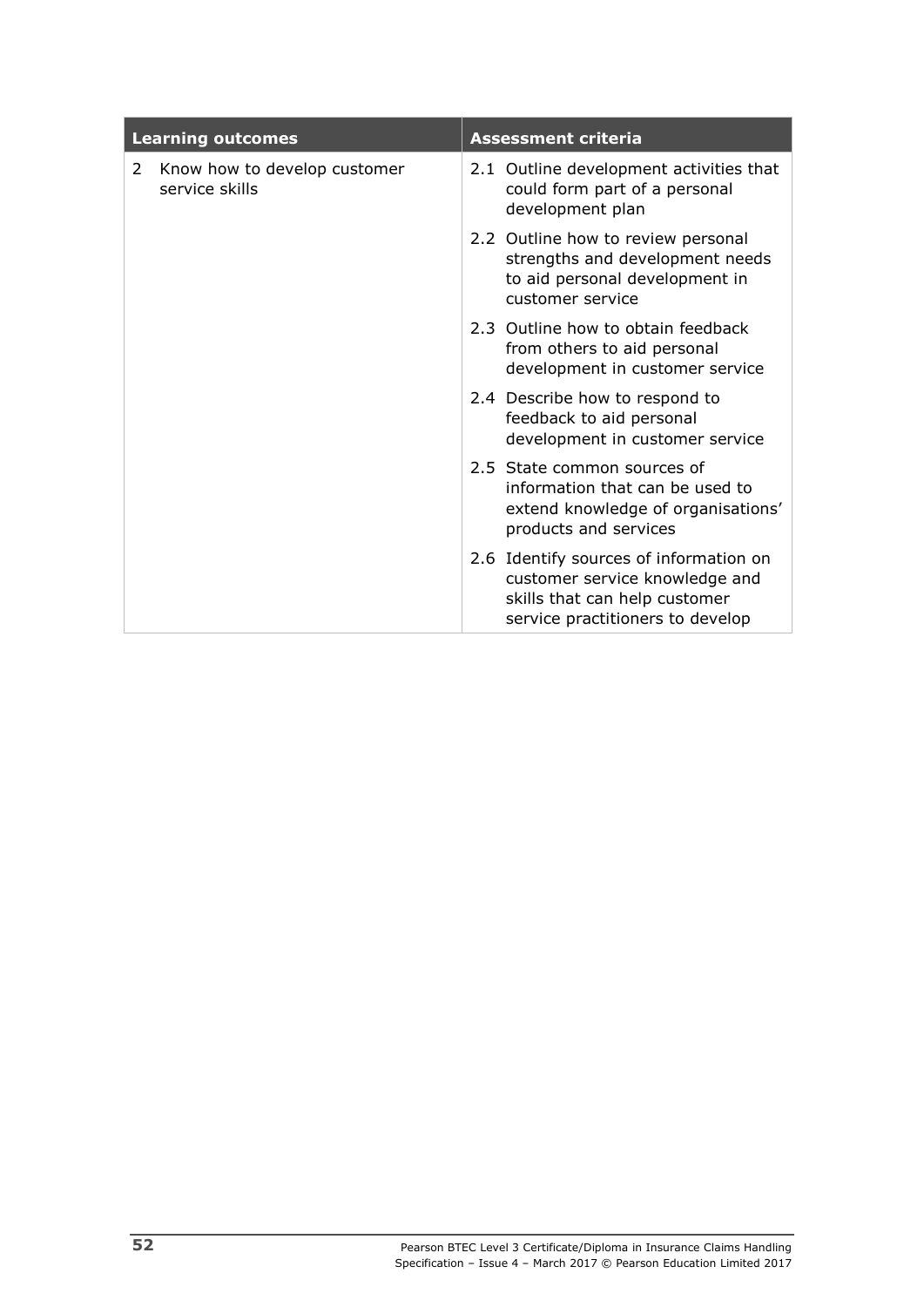### 1 **Know how to improve personal performance in customer service**

*Common strengths and weaknesses:* strengths (product knowledge, experience as customer, experience in customer service, ability, qualifications, friendly, helpful personality); weaknesses (lack of product knowledge, inappropriate qualifications, shy of customers, lack of confidence)

*Common development needs:* qualifications; experience; on the job training; better product knowledge; gain confidence; new experiences

*Drawing up development objectives:* identifying strengths and weaknesses; developing strengths; identifying ways to overcome weaknesses; training courses; gaining a National Vocational Qualification (NVQ); continuous professional development plan; timeframe; identifying who can help

*Effect of experience on development:* delivering customer service (more confidence, better product knowledge, better knowledge of procedures); as a customer (effective service, better able to meet needs, expert advice, quicker service)

*Obtaining feedback from appropriate people:* line manager; buddy; supervisor; customer; supplier; assessor; tutor; appraisals

*Reviewing and updating personal development plan:* planned review dates; appraisal; regular checks to update; planned assessments for NVQ; review with assessor/tutor

*Discussing learning:* with others (line managers, mentors, others doing similar jobs, colleagues, buddy, tutor, assessor, internal verifier); benefits (ensuring accuracy of knowledge, learning from others, checking understanding, achieving qualification)

## 2 **Know how to develop customer service skills**

*Development activities:* appraisal; progress review with line manager; attending training courses; completion of NVQ portfolio; textbooks and videos; reading *Customerfirst* journal

*Reviewing development needs:* discussing with appropriate people (assessor, colleagues, line manager, supervisor, mentor); appraisals; tutorials; better customer service feedback; more confidence; better product knowledge; progress towards qualification; completion of NVQ portfolio

*Feedback:* useful (able to use in development plan, able to identify progress in own development); constructive comments (from colleagues, supervisor, customers, assessor); progress with qualifications; sources (from customers, from managers, from colleagues, staff appraisal, comment cards); methods of obtaining feedback (asking for feedback, appraisal, comments from assessor)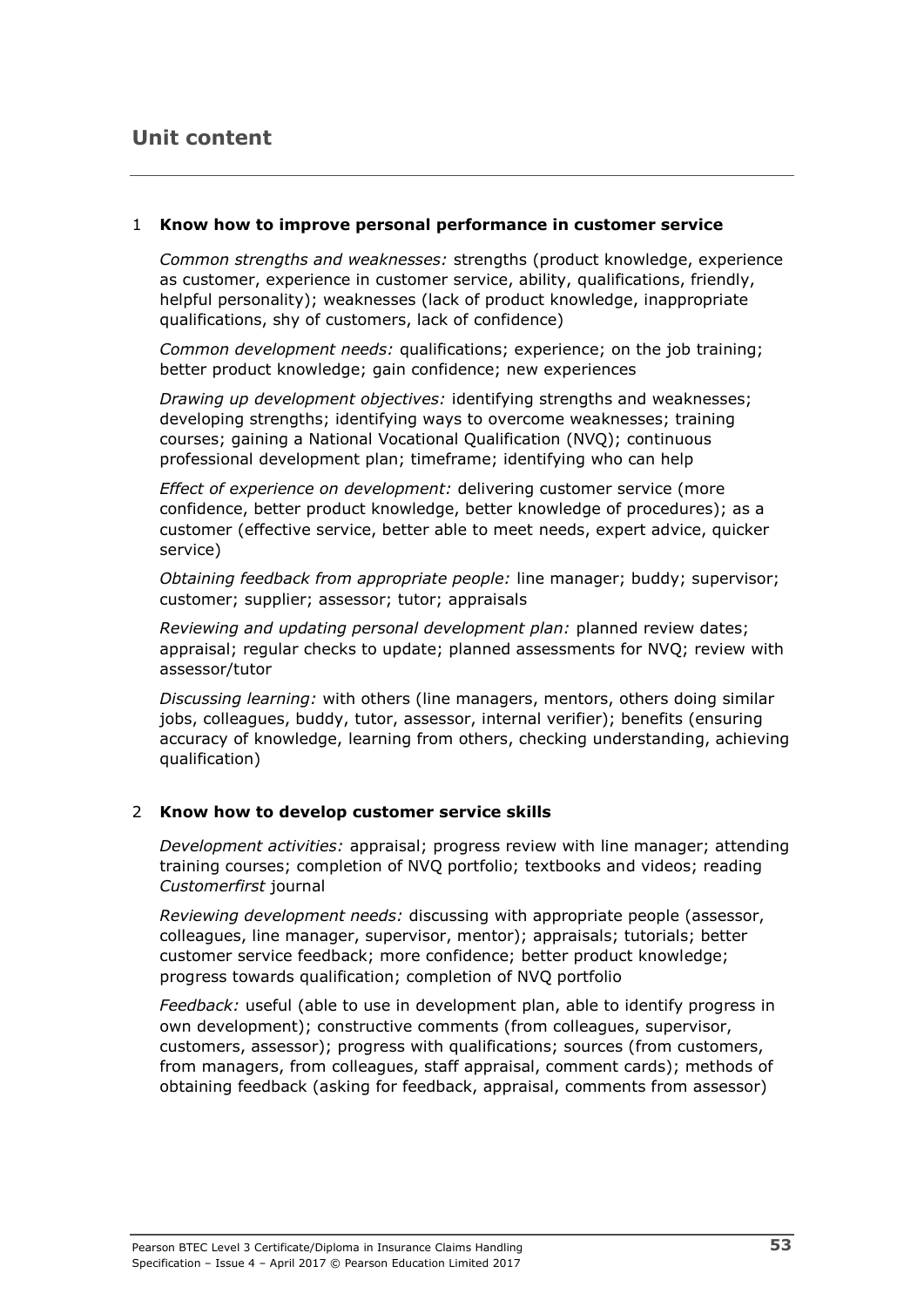*How to respond to feedback:* response to customers (more experience, more knowledge, better customer service, more confident, repeat customers); response to colleagues (being able to offer more help, more confident service, needing less supervision, giving colleagues confidence to work with, being able to allow more responsibility); response to management (effective employee, increase in customer satisfaction, increase in sales, allowing more responsibility)

*Common sources of information:* organisations' services and products (internal organisational updates, updates from suppliers, updates from other external customers, company web pages, internal colleagues, managers); knowledge and skills (textbooks, *Customerfirst* journal, customer service videos, web pages, trade publications, Institute of Customer Service, managers, mentors)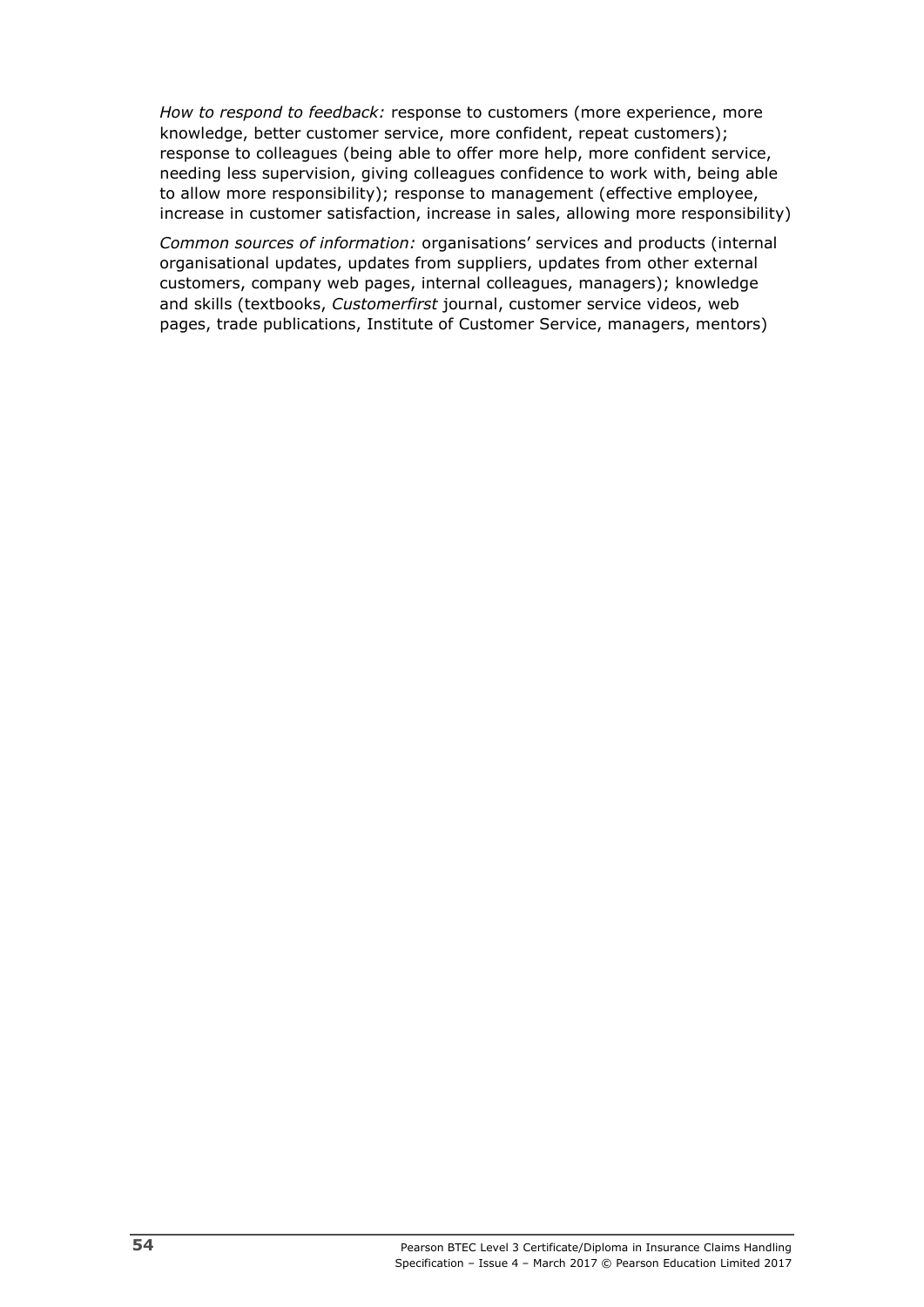# **Information for tutors**

## **Delivery**

This unit should be delivered in a way that develops knowledge and understanding of how to develop customer service skills. Learners will develop a personal continuous development plan (CPD) aimed at improving their customer service skills.

Learners should be encouraged to engage with customers, employers and, where possible, other employees to gain knowledge and understanding to further their development of effective customer service skills.

Perspectives on improving customer service skills gained through engaging with customers, employers and employees, rather than through a purely theoretical context, are key. This should be made possible by learners serving customers and working with other customer service deliverers and through discussions with their line manager.

This unit could be delivered through distance learning. However, this will involve additional, and different, considerations, such as planning, and other measures to ensure learners can gain the required knowledge and understanding.

### **Assessment**

This unit is assessed through an onscreen test. Pearson will set and mark this test. The test uses the individual assessment criteria and the associated Unit amplification.

## **Suggested resources**

#### **Books**

Bradley S – *S/NVQ Level 2 Customer Service* (Heinemann, 2007) ISBN 139780435465292

### **Journals and/or magazines**

*Customerfirst* (Institute of Customer Service)

#### **Websites**

| Council for Administration    | www.cfa.co.uk                      |
|-------------------------------|------------------------------------|
| Institute of Customer Service | www.instituteofcustomerservice.com |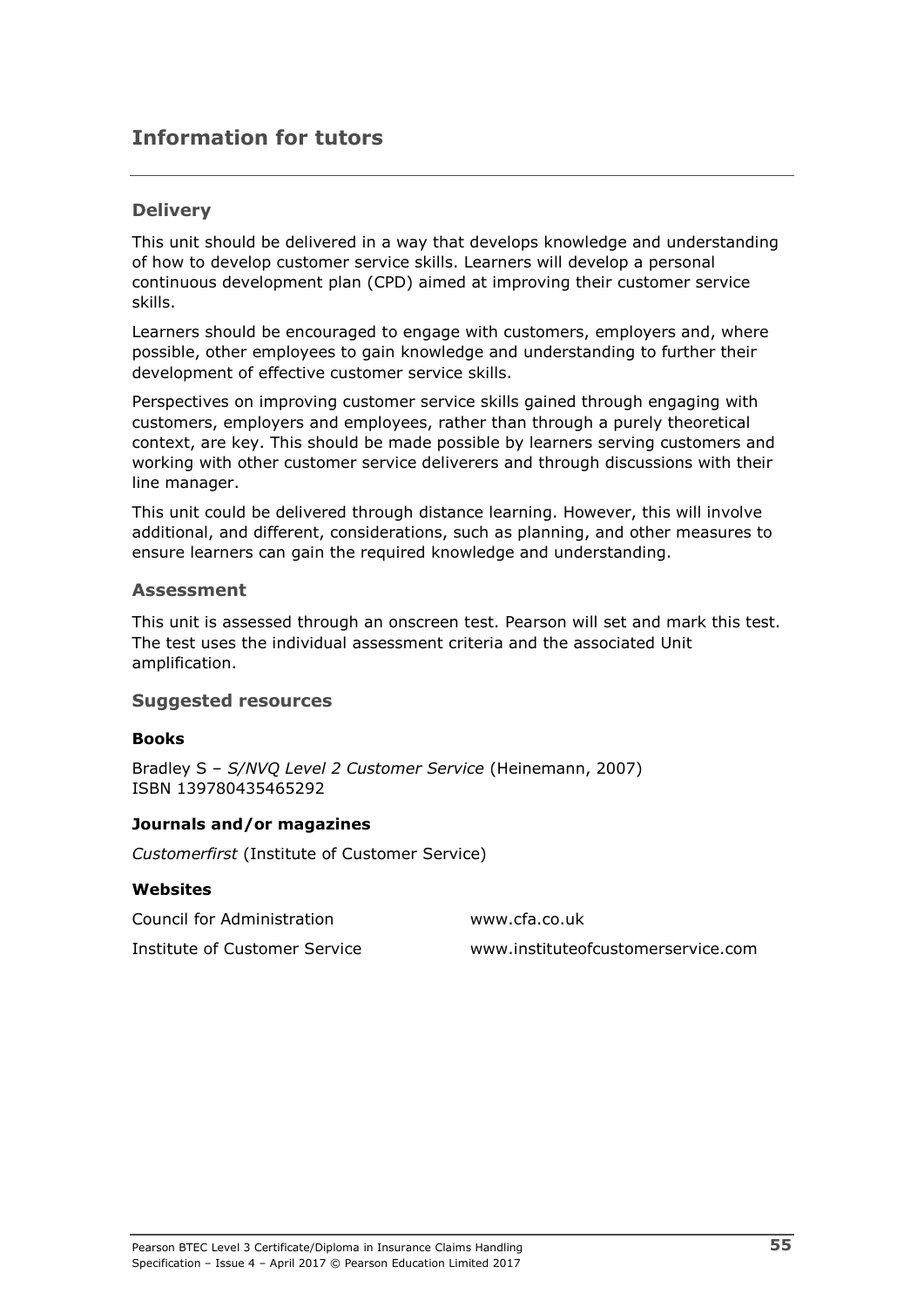| Unit 7:                           | <b>Principles of Personal</b><br><b>Responsibilities and</b><br><b>How to develop and</b><br><b>Evaluate Own</b><br><b>Performance at Work</b> |
|-----------------------------------|------------------------------------------------------------------------------------------------------------------------------------------------|
| Unit reference number: D/601/7644 |                                                                                                                                                |
| Level:                            | 3                                                                                                                                              |
| <b>Credit value:</b>              | 4                                                                                                                                              |
| <b>Guided learning hours:</b>     | 32                                                                                                                                             |

# **Unit aim**

This unit is about understanding one's own responsibilities for action in a business environment, including legislative and contractual responsibilities and ways of managing and evaluating own work effectively.

# **Unit introduction**

This unit provides an opportunity for learners to understand their own responsibilities in a work environment. It is important for learners to understand the business environment in which they work, particularly in relation to organisational procedures. In this unit, learners will examine the legal responsibilities of both the employer and employee in matters relating to health, safety and security of the work environment, maintaining the safety of equipment and working areas, and preventing risks to themselves and others.

All employees should have a good understanding of contracts of employment. Learners will examine a contract of employment to develop their understanding of the various clauses usually contained within a contract, and will gain an understanding of employment legislation relating to equal opportunities issues of equality and diversity, and employee rights and responsibilities.

Understanding how to manage own work is a key aspect of administrative work. It is important for learners to appreciate the implications of planning and prioritising work to meet deadlines, and keeping others informed of progress. Learners will explore ways of planning own work and dealing with pressure at work. They will investigate how to evaluate their own performance, and through receiving feedback, recognise where improvements are needed to develop skills to take on new responsibilities. This will go on to research the types of career pathways and roles open to them.

Learners will also consider the types of problems that may arise at work and ways these can be resolved through using a decision-making approach. Finally, learners will examine the key stages in the decision-making process and their role in it.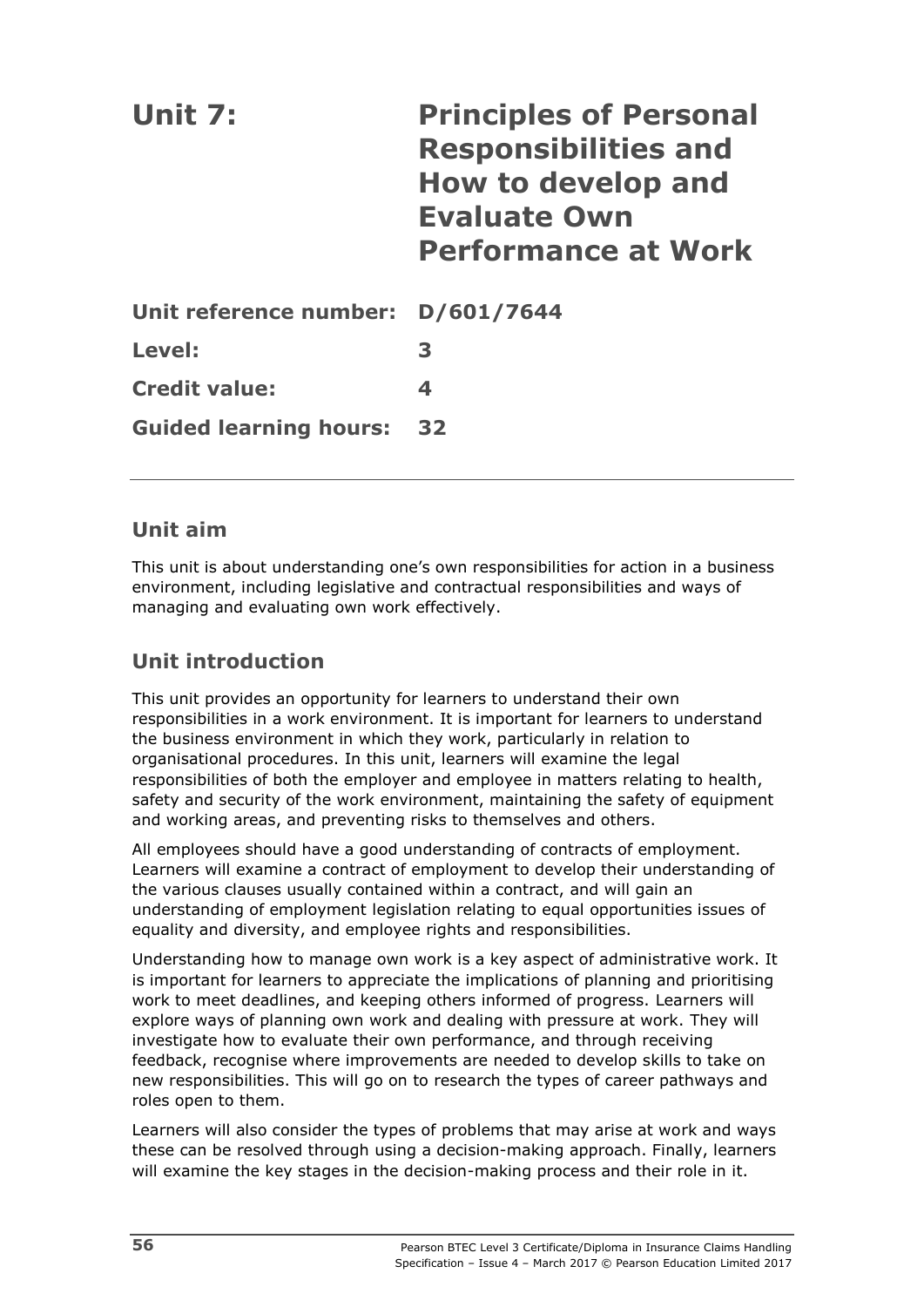## **Essential resources**

There are no special resources needed for this unit.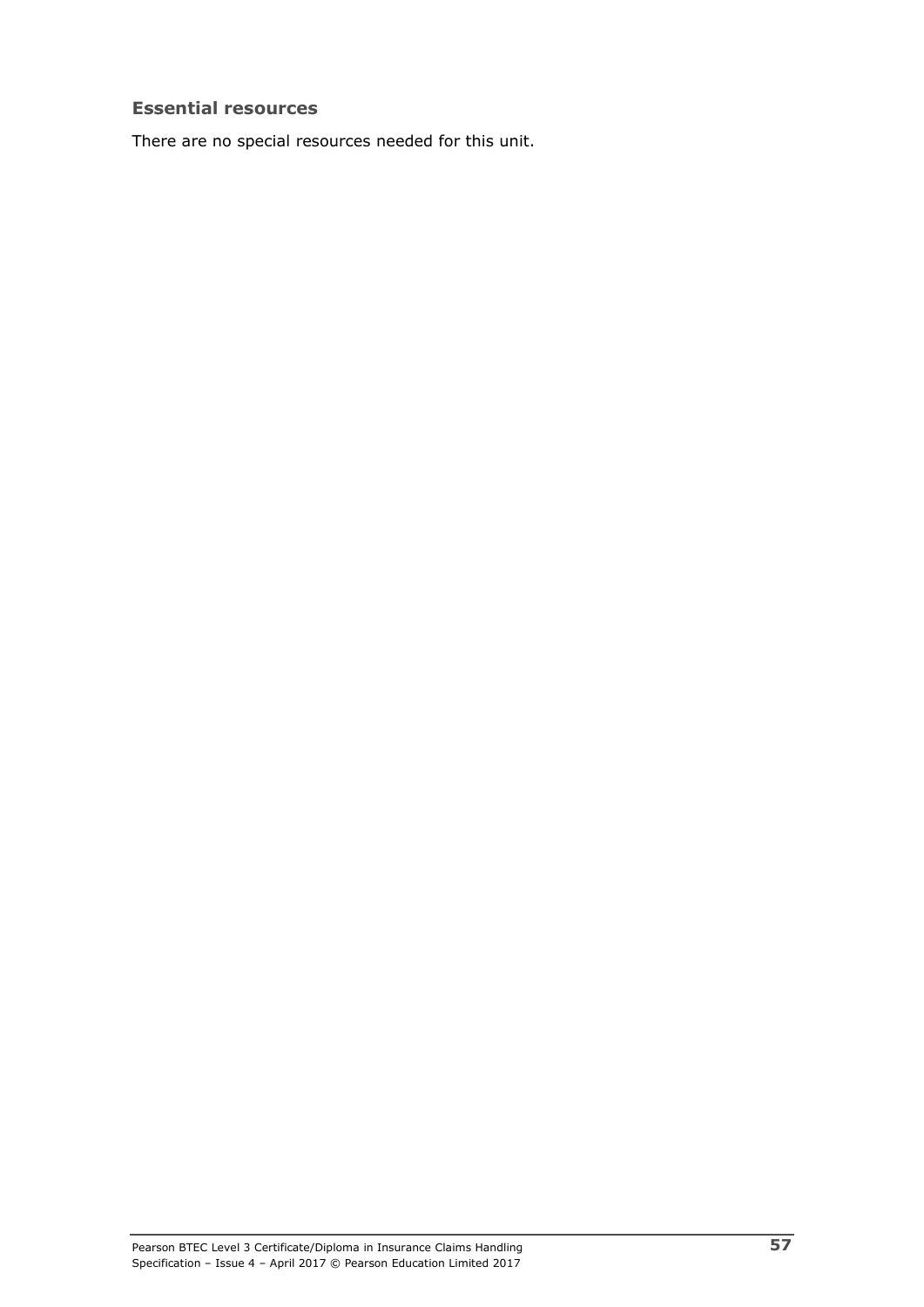# **Learning outcomes and assessment criteria**

To pass this unit, the learner needs to demonstrate that they can meet all the learning outcomes for the unit. The assessment criteria determine the standard required to achieve the unit.

| <b>Learning outcomes</b> |                                                                                                            | <b>Assessment criteria</b>                                                                                                                                            |  |
|--------------------------|------------------------------------------------------------------------------------------------------------|-----------------------------------------------------------------------------------------------------------------------------------------------------------------------|--|
| $\mathbf{1}$             | Understand the employment rights<br>and responsibilities of the employee<br>and employer and their purpose | 1.1 Identify the main points of<br>contracts of employment and their<br>purpose                                                                                       |  |
|                          |                                                                                                            | 1.2 Outline the main points of<br>legislation affecting employers and<br>employees and their purpose,<br>including anti-discrimination and<br>entitlement legislation |  |
|                          |                                                                                                            | 1.3 Identify where to find information<br>on employment rights and<br>responsibilities, both internally and<br>externally                                             |  |
|                          |                                                                                                            | 1.4 Explain the purpose and functions<br>of representative bodies that<br>support employees                                                                           |  |
|                          |                                                                                                            | 1.5 Explain employer and employee<br>responsibilities for equality and<br>diversity in a business<br>environment                                                      |  |
|                          |                                                                                                            | 1.6 Explain the benefits of making sure<br>equality and diversity procedures<br>are followed in a business<br>environment                                             |  |
| $\mathbf{2}^{\prime}$    | Understand the purpose of health,<br>safety and security procedures in a<br>business environment           | 2.1 Explain employer and employee<br>responsibilities for health, safety<br>and security in a business<br>environment                                                 |  |
|                          |                                                                                                            | 2.2 Explain the purpose of following<br>health, safety and security<br>procedures in a business<br>environment                                                        |  |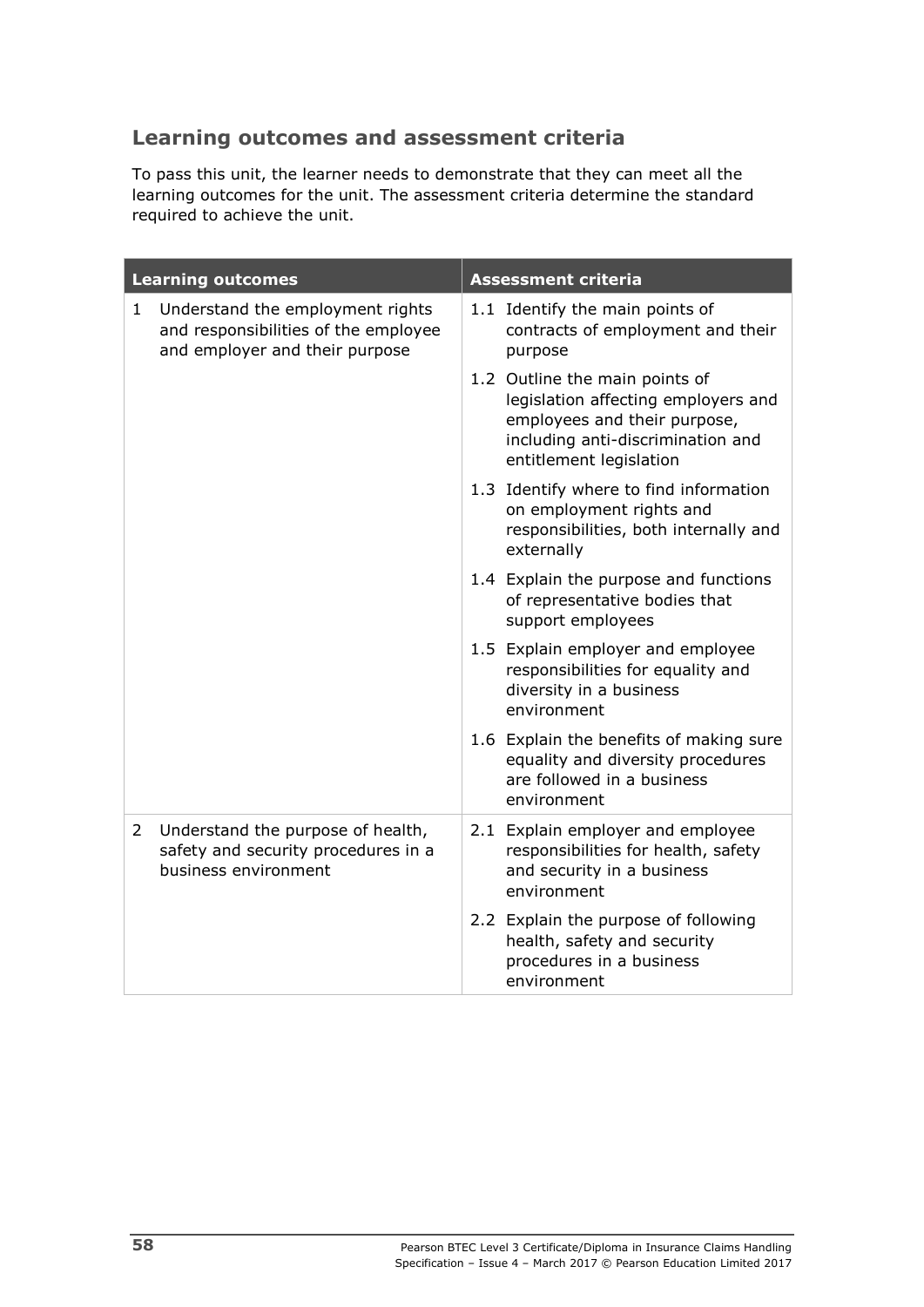|   | <b>Learning outcomes</b>                                                                      | <b>Assessment criteria</b>                                                                                          |  |
|---|-----------------------------------------------------------------------------------------------|---------------------------------------------------------------------------------------------------------------------|--|
| 3 | Understand how to manage own<br>work                                                          | 3.1 Explain the reasons for planning<br>and prioritising own work                                                   |  |
|   |                                                                                               | 3.2 Identify ways of planning and<br>prioritising own work                                                          |  |
|   |                                                                                               | 3.3 Explain the purpose of keeping<br>other people informed about<br>progress                                       |  |
|   |                                                                                               | 3.4 Describe methods of dealing with<br>pressure in a business<br>environment                                       |  |
| 4 | Understand how to evaluate and<br>improve own performance in a<br>business environment        | 4.1 Explain the purpose of<br>continuously evaluating and<br>improving own performance in a<br>business environment |  |
|   |                                                                                               | 4.2 Describe ways of evaluating and<br>improving own performance in a<br>business environment                       |  |
|   |                                                                                               | 4.3 Explain the purpose of encouraging<br>and accepting feedback from<br>others                                     |  |
|   |                                                                                               | 4.4 Explain different types of career<br>pathways and roles available                                               |  |
| 5 | Understand the types of problems<br>that may occur with own work and<br>how to deal with them | 5.1 Describe the types of problems<br>that may occur with own work                                                  |  |
|   |                                                                                               | 5.2 Explain ways of dealing with<br>problems that may occur with own<br>work                                        |  |
|   |                                                                                               | 5.3 Explain how and when to refer<br>problems to relevant colleagues                                                |  |
| 6 | Understand the decision-making<br>process                                                     | 6.1 Explain key stages in the decision-<br>making process                                                           |  |
|   |                                                                                               | 6.2 Explain the purpose of not<br>exceeding own limits of authority<br>in making decisions                          |  |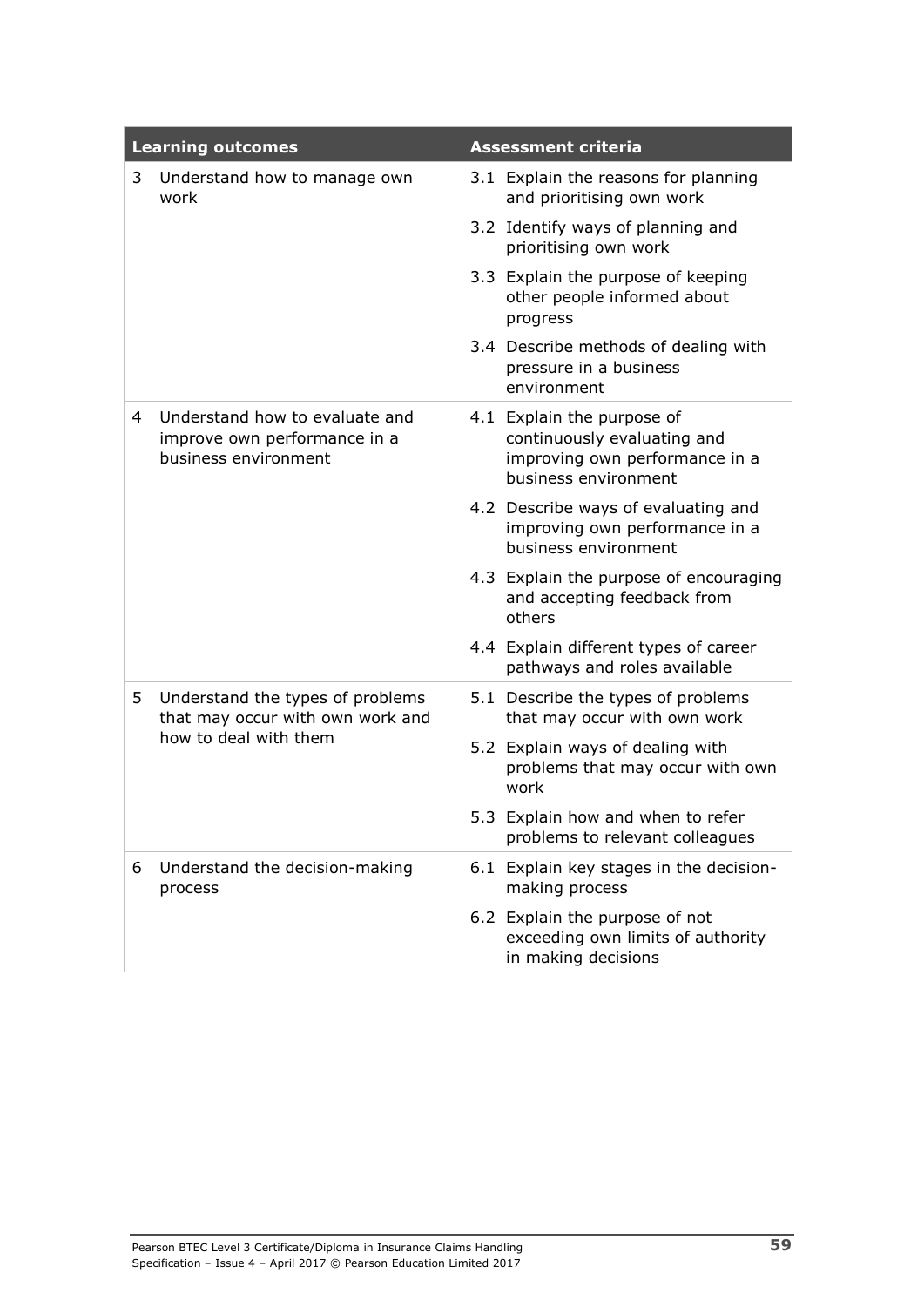# **Unit content**

## 1 **Understand the employment rights and responsibilities of the employee and employer and their purpose**

*Contract of employment*: main points (pay, working hours, holidays, sickness, notice period, pension scheme); purpose (an agreement between an employer and an employee which sets out their employment rights, responsibilities and duties, shows acceptance of the job on the terms offered by the employer; to cut out any disputes with the employer at a later date, to help understand employment rights, both employer and employee are bound to the employment contract until it ends or until the terms are changed)

*Main legislation affecting employers*: equal opportunities legislation; Sex Discrimination Act 1975/86 (unlawful for employers to discriminate on the grounds of gender or marriage); The Race Relations Act 1976 (unlawful to discriminate, either directly or indirectly, on the grounds of race, colour, nationality and ethnic or national origins, this applies to a person who is an employee and also to any person who is a job applicant); direct discrimination (when a person is treated less favourably than another in relation to recruitment, selection, training, promotion, selection for redundancy, because of their race, colour, nationality or ethnic origin); indirect discrimination (where a person of a certain race, colour, nationality or ethnic origins cannot comply with an unjustifiable requirement imposed by an employer, which in practice can be met by a smaller proportion of that ethnic group); Equality Act 2010 (for employers who employ 15 or more staff, unlawful to discriminate against current or prospective workers or customers who have a disability or who have had a disability in the past, employer also has a duty to make reasonable adjustments to either the workplace, workstation or working environment to help the disabled person cope with their disability); Working Time (Amendment) Regulations 2007 (established the basis for paid annual leave); Equal Pay Act 1970 (jobs where the work is of 'equal value' must be paid at the same rate for men and women); Employment Equality (Age) Regulations 2006 (provide for a default retirement age of 65, statutory right for individuals to request postponement of retirement beyond the age of 65 – requests which the employer must consider)

*Main legislation affecting employees*: rights to time off (annual leave, paternity/maternity leave, absences, sickness and statutory sickness pay, trade union or staff association representation); working hours; flexible working; minimum wage; redundancy; unfair dismissal; grievance procedure; exemptions (some exemptions exist for very specific situations); terms and conditions of their employment (written statement of key terms and conditions within two months of starting work, providing the contract is to last for more than one month); Employment Act 2002 (to help parents balance work and family commitments)

*Internal sources of information and support:* staff manual/hand book, trade unions, staff associations; sources of help (line manager, organisation's human resources staff, organisation's grievance procedures); main representative bodies (trade unions, staff associations)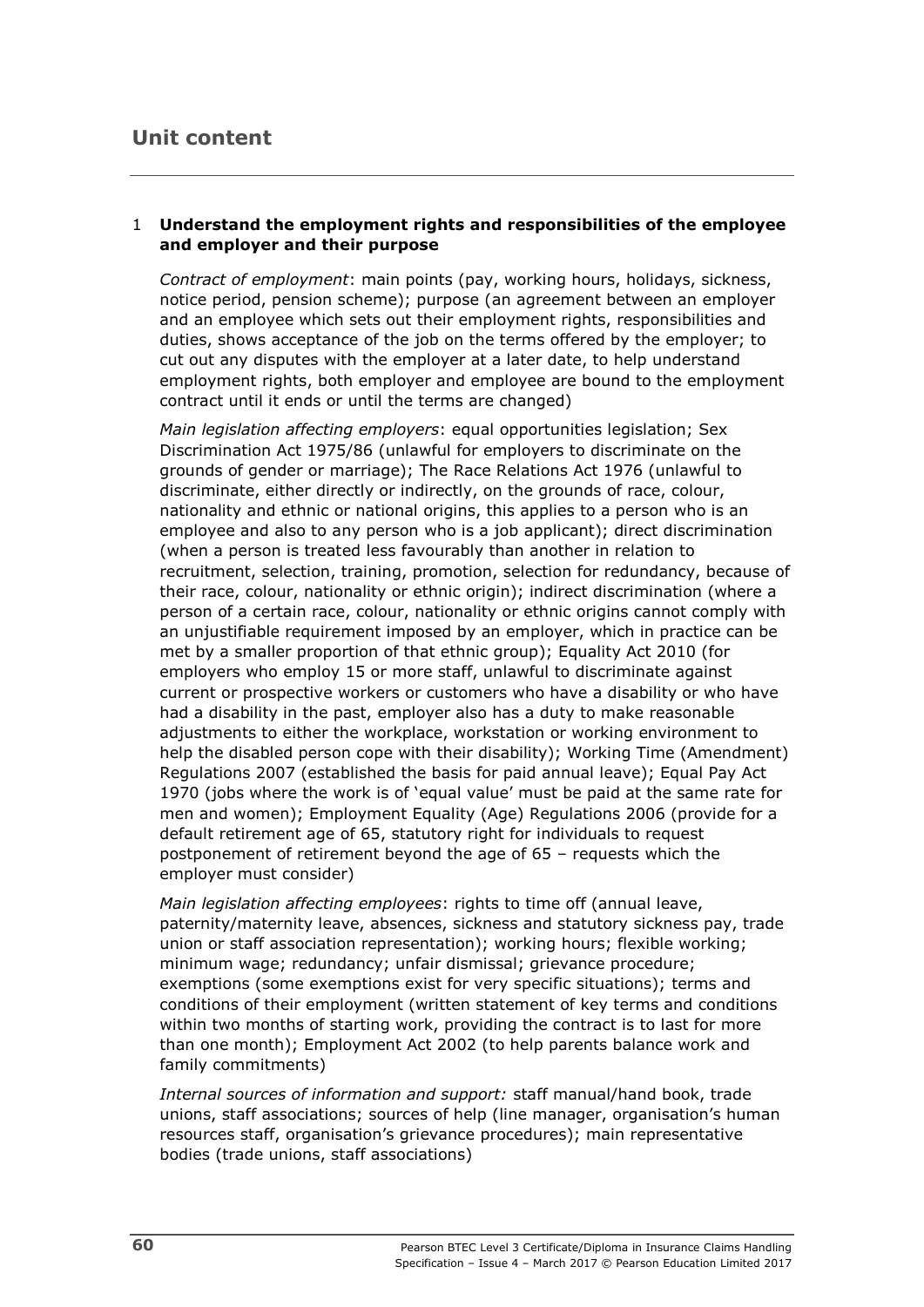*External sources of information and support:* Advisory Conciliation and Arbitration Service (ACAS), Business Link, The Work Foundation, Department for Business, Innovation and Skills (BIS); sources of employment rights information (government websites, ACAS website, Citizens Advice Bureau)

*Role of employees' representative bodies*: to negotiate terms of employment; to protect interests of employees; to provide legal assistance and advice to employees; purpose (to receive and give information to management, to pass on information within the workforce, to be available for consultation by management over certain workplace matters); importance (to create an atmosphere of mutual trust between employees and management, improve workplace relations)

*Employer responsibilities for equality and diversity*: policies and procedures; The Equality and Human Rights Commission (EHRC) (promotes equality and to tackle and eliminate discrimination in relation to gender, gender reassignment, religion, belief, disability, sexual orientation, age or race, and to promote human rights)

*Employee responsibilities for equality and diversity*: liability for causing offence; sensitivity to people's individual needs (observation, listening, checking particular requirements in advance – diet, mobility); respect for others' abilities, background, values, customs and beliefs (open mindedness, learning about different cultures, avoiding assumptions over customs and beliefs, building working relationships through focusing on shared objectives)

*Benefits of equality and diversity procedures*: benefits to employees (improved staff morale, staff know they are being treated fairly); benefits to organisation (range of perspectives, values and skills, valuable in teams to ensure decisions are viewed from a range of perspectives, to be representative of community, to create ideas, recruiting by ability/talent leading to increased profit, productivity, proficiency)

## 2 **Understand the purpose of health, safety and security procedures in a business environment**

*Employer responsibilities for health, safety and security at work:* primary responsibility to reduce risks in the workplace; legal responsibility to look after health and safety; Health and Safety at Work Act 1974 (requires employers to carry out risk assessments, provide protective equipment if needed and ensure emergency procedures are in place); ensure employees are trained in health, safety and security procedures; ensure plant and machinery are safe and that safe systems of work are set and followed; ensure articles and substances are moved, stored and used safely; provide adequate welfare facilities; produce health and safety policies and procedures; appoint appropriate health, safety and security personnel (health and safety representative who will represent employees' interests, report to employer regarding hazards, dangerous occurrences, general matters affecting groups of employees; fire wardens, first aiders); health and safety committee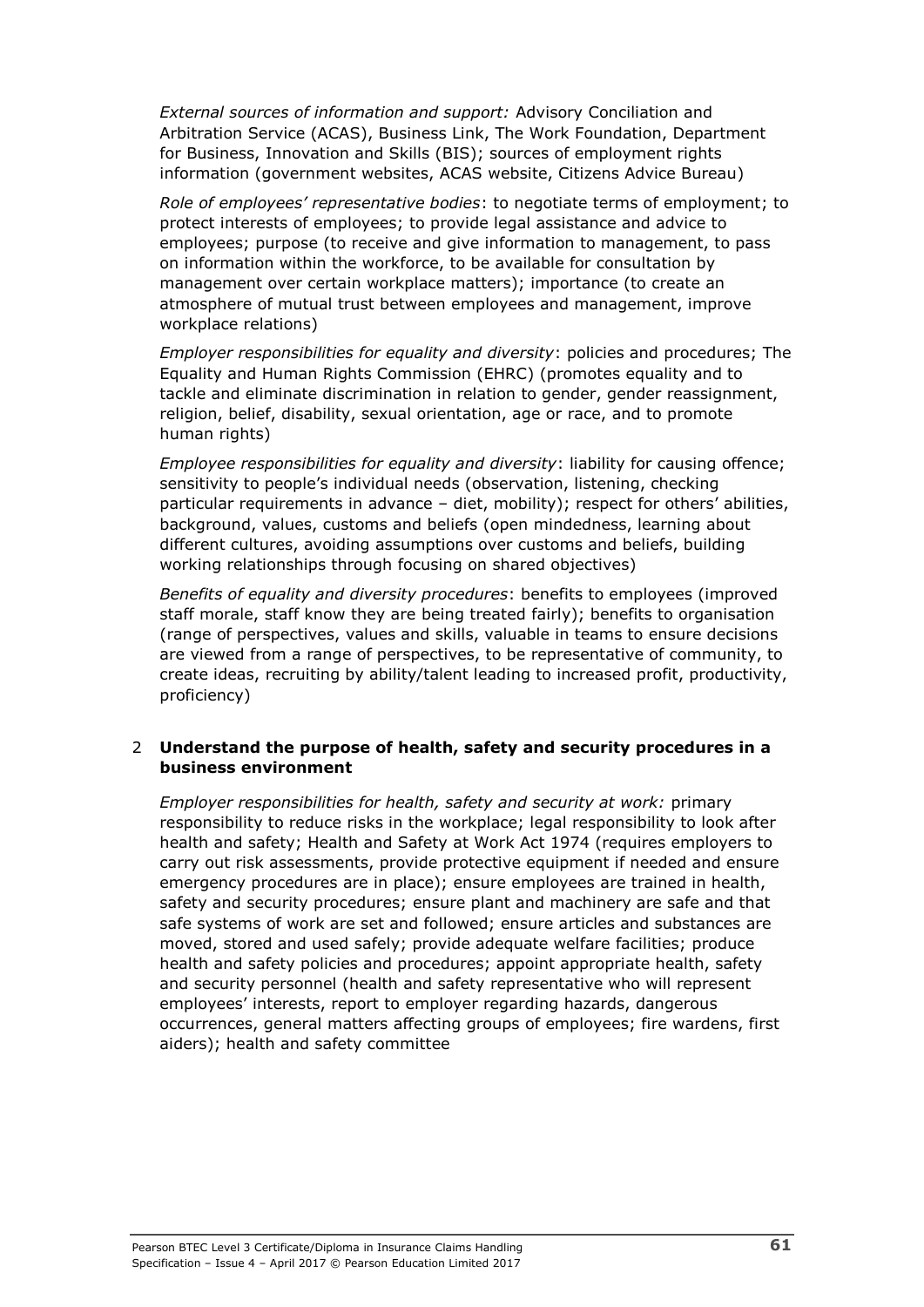*Employee responsibilities for health, safety and security at work*: employee's legal responsibility (to take care of own health and safety, to take care of health and safety of others who may be affected by own actions, to cooperate with others on health and safety, not to interfere with, or misuse, anything provided for own or others' health, safety or welfare); correctly use work items provided by the employer, including personal protective equipment, in accordance with training and instructions; health and safety in office environment (induction, use of equipment, display screen assessments, eye testing, filing cabinets, lifting, storage on shelves or on top of furniture, hazardous substances); reporting accidents and hazards, limits of personal responsibility; following instructions; cooperating with employer's measures

*Purpose of following health and safety procedures*: to protect the health, safety and welfare of employees and customers; scope and responsibilities of own job role in dealing with health and safety; personal conduct; identifying health and safety hazards (faulty wiring, trailing flexes, torn carpet, broken glass, dangerous chemicals, visual display unit (VDU) screens, faulty equipment, poor posture when using computer, wet floors); reporting of accidents (RIDDOR); control of substances hazardous to health (COSHH) (sets out eight basic measures for employers and employees); regulations for using computers; keeping equipment clean and hygienic; following manufacturer's instructions; leaving equipment, resources and work area ready for the next user; positioning for copy typing; implications of non-compliance (exposing the organisation to fines or prosecution, exposing customers and colleagues to accidents)

*Purpose of following security procedures*: types of confidential information (customer or employee records); breach of confidentiality (overheard conversations); Data Protection Act 1998 (eight principles to protect the privacy of individual people, rules as to the personal data that can be collected, what use may be made of this information); Freedom of Information Act 2000 (gives individuals rights to access information held by public authorities, such as local authorities, central government, the NHS, schools and police); data protection infringement; intruders; not establishing caller's identity; mislaid files; easy access to computers

## 3 **Understand how to manage own work**

*Reasons for planning and prioritising own work:* reasons for planning (efficiency of time, meeting deadlines, meeting organisational objectives); negotiating realistic targets and setting timescales; flexibility; resources; own responsibilities; dealing with problems (interruptions, inability to meet deadlines, procrastination)

*Planning own work:* methods (task list, action plans, work schedule, diary systems, prioritising, monitoring work, checking against deadlines, checking for accuracy and quantity); importance of quality measures (to be agreed amongst colleagues to create consistent standards across team, to motivate team members); examining other commitments shown on task list, work schedules; allowing for contingencies; need to follow regulations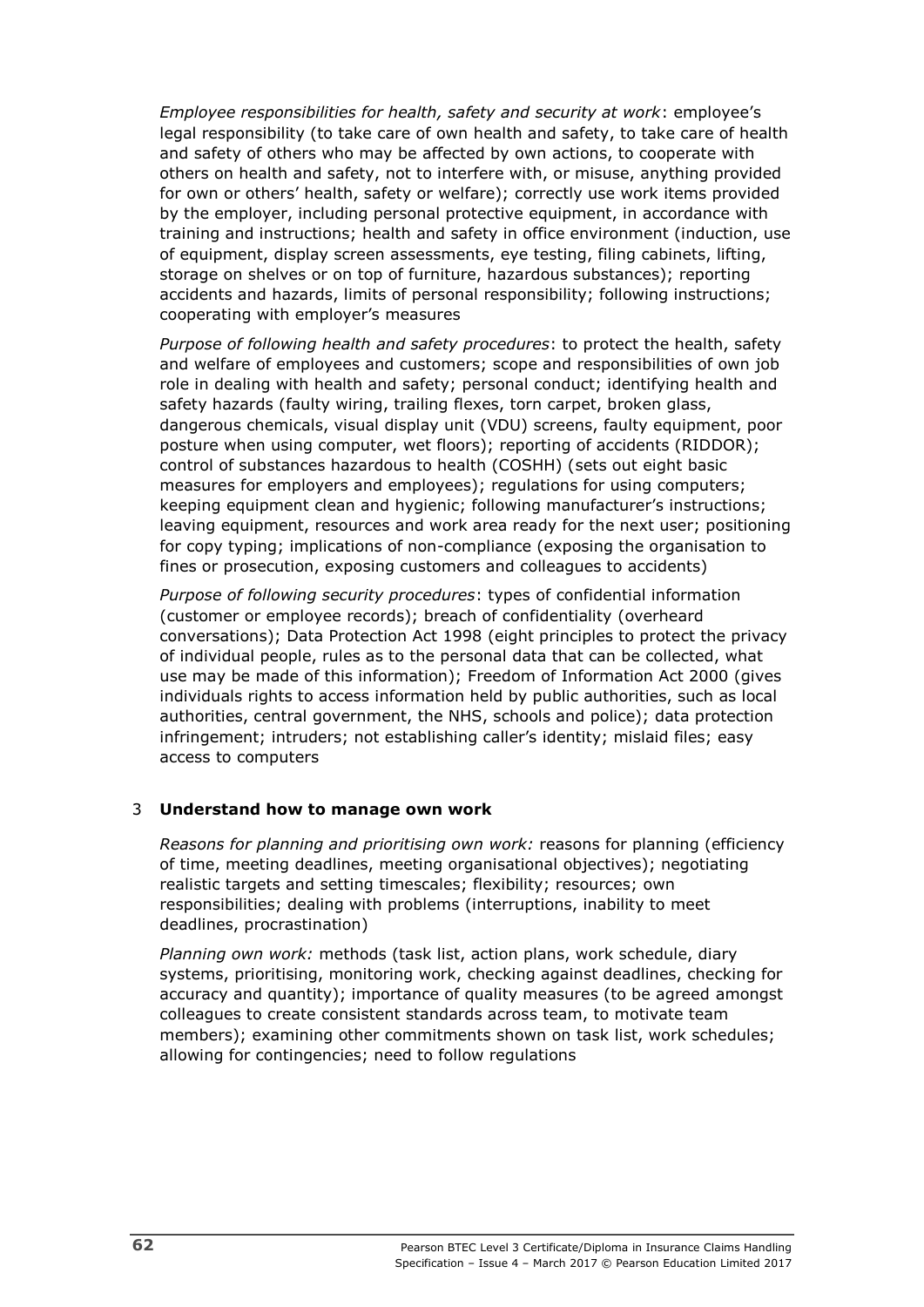*Purpose of keeping others informed of progress:* using techniques and tools (diaries, planners, 'to do lists', catch up meetings, emails); how to plan and allocate time; meeting deadlines; ways of informing others of progress; revising plans; when to use different ways of informing others

*Dealing with pressure*: importance of qualities of resilience; the importance of being assertive and when (negotiating targets, priorities and timescales) taking on new challenges; adapting to change; coping with pressure

## 4 **Understand how to evaluate and improve own performance in a business environment**

*Improving own performance at work*: importance (to develop own skills, to gain personal satisfaction, to enhance organisation's competitive position)

*Ways of improving own performance*: carrying out a skills audit; skills (interpersonal, listening, dealing with stress, time management, IT, leadership); evaluating strengths, weaknesses; career development; threats to progress; objectives; learning activities (on the job – work shadowing, coaching, mentoring, job rotation; off the job - college, distance learning, elearning); independent learning; learning styles; importance of developing learning plans (to set objectives to meet personal and professional goals, identify resources and support needed, set review dates, monitor plan to assess progress against targets); finding advice and information on career development inside the organisation (human resources departments, training courses); outside the organisation (libraries, community centres, newspapers, the internet); continually monitoring and improving work; setting high standards; taking on new challenges; learning from others

*Feedback*: purpose (to reinforce positive behaviours, to learn, to continuously improve own work, to evaluate work activities, to understand own impact on others); methods of feedback (formal, informal, appraisal, review, personal development planning); legal issues (discrimination on grounds of sex, race, disability, sexual orientation and religion)

*Receiving feedback*: collecting feedback; purpose (meeting own goals and objectives); importance of feedback from others; reflecting on feedback from managers or colleagues to meet job competencies; sources of feedback  $(360^\circ$ appraisal from different people in workplace, performance reviews, informal communication with others in workplace)

*Career pathways*: typical career pathways for administrators (team administration, departmental administrator, administration manager, secretary, personal assistant); specialisms (customer service, accounting, marketing, human resource management, purchasing, information technology support)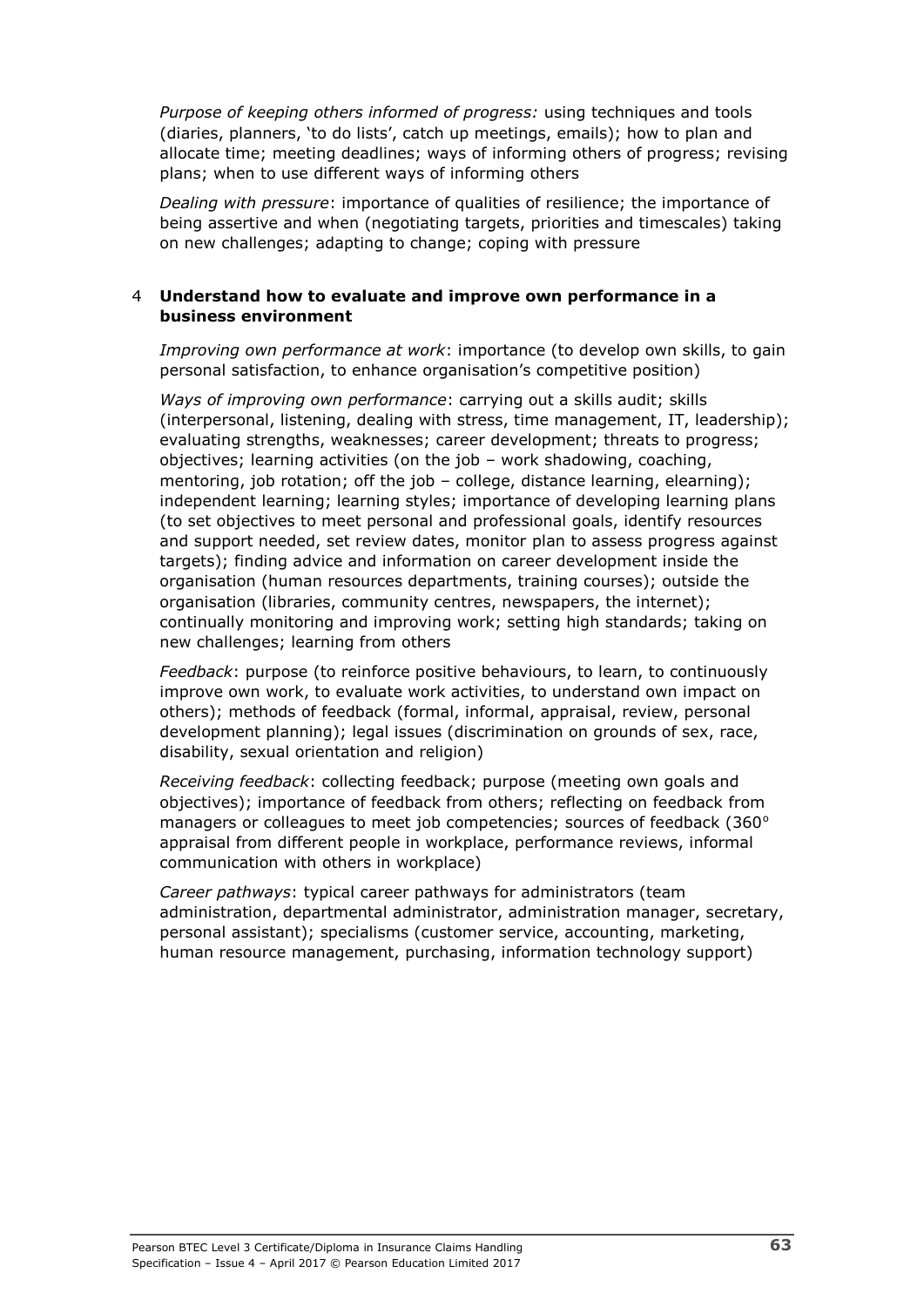### 5 **Understand the types of problems that may occur with own work and how to deal with them**

*Problems*: types of problems (unclear team aims, poor communication, unmet expectations, perceptions of responsibilities/work not being shared equally, disagreements, conflicts of interest, work errors, unable to meet deadlines, loss of motivation)

*Dealing with problems*: defining boundaries and roles; asking for clarification; using time management techniques; problem solving skills (defining problem, generating alternatives, decision making, evaluating the decision); having a contingency plan; techniques for dealing with problems (clear communication, listening skills, joint problem solving, consult all team members, negotiation)

*Referring problems*: reporting to relevant colleagues (line manager or person delegated to provide guidance and support, technical support facility); following organisation's policies and procedures; when to refer problems (if outside own authority, when unsure)

### 6 **Understand the decision-making process**

*Stages in the decision-making process*: identify the problem (a discrepancy between the existing state and the desired state); information search (to gather as much information as possible); develop alternatives (using creative techniques, brainstorming); evaluate alternatives (to select the best option, identify the strengths and weaknesses of each alternative); implement the best alternative (putting the chosen alternative into action); follow-up (to judge whether the decision was correct, checking whether the problem has been resolved)

*Not exceeding limits of authority*: importance (non-compliance with organisational procedures may have serious implications for the organisation)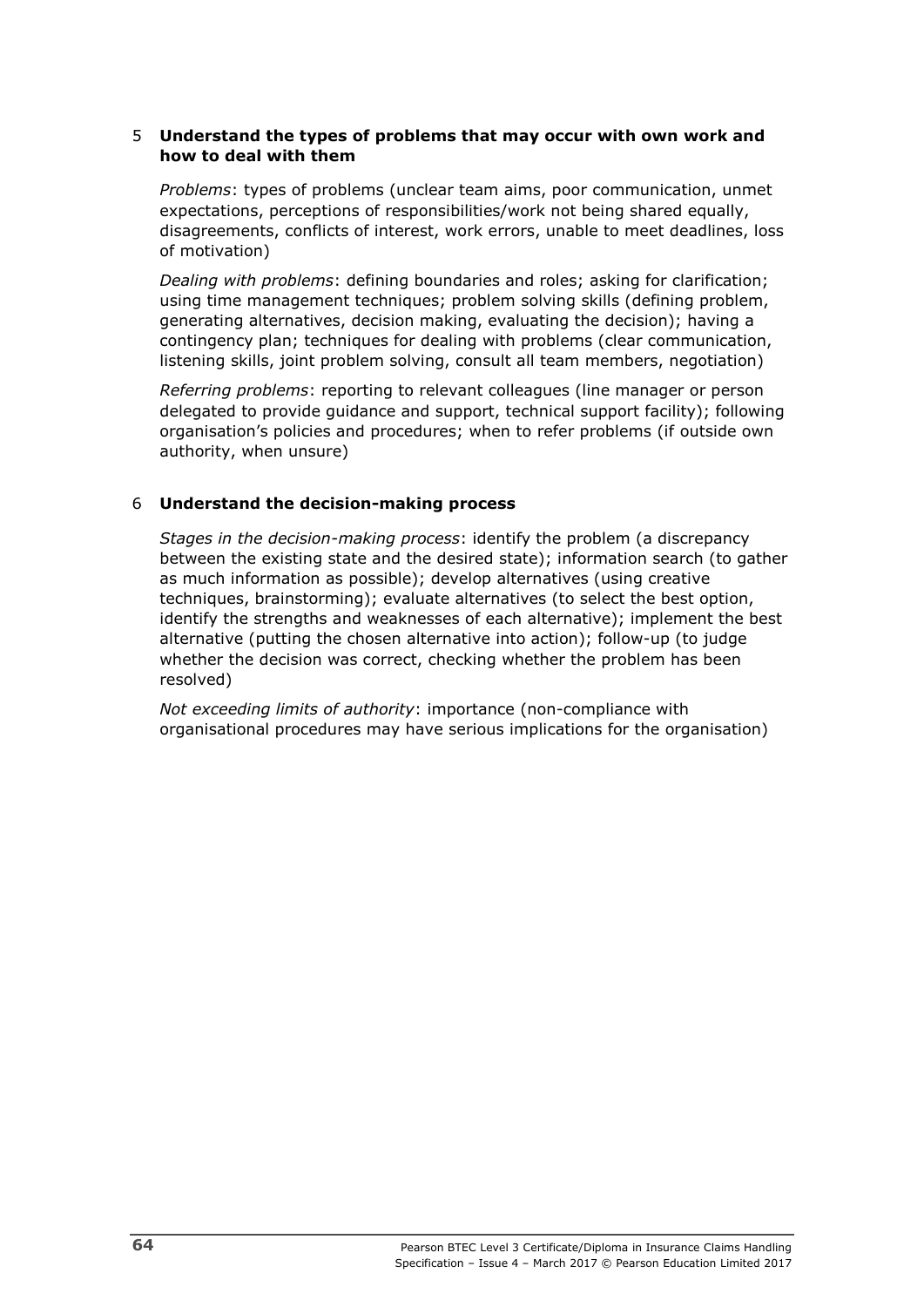# **Information for tutors**

### **Assessment**

This unit is assessed through an onscreen test. Pearson will set and mark this test. The test uses the individual assessment criteria and the associated Unit amplification.

### **Suggested resources**

#### **Books**

Armstrong M – Armstrong's *Handbook of Human Resource Management Practice* (Kogan Page, 2009) ISBN 9780749452421

Ashley V and Ashley S – *Business and Administration Student Handbook Level 3: To support all Level 3 Vocational Qualifications in Business and Administration: Student Handbook Level 3* (CfA, 2006) ISBN 978-0955092015

Bevan J, Dransfield R, Goymer J, Richards C – *BTEC Level 3 National Business Student Book: B1 (Level 3 BTEC National Business)* (Edexcel, 2010) ISBN 978-1846906343

Carysforth C, Chadwick A and Rawlinson M – *NVQ Level 3 Business and Administration Student Handbook, Third Edition* (Heinemann, 2006) ISBN 978-0435463342

### **Journals and/or magazines**

*People Management* (Chartered Institute of Personnel and Development)

#### **Websites**

| www.acas.org.uk           | Government-funded agency which provides advice on<br>industrial relations and employment issues        |
|---------------------------|--------------------------------------------------------------------------------------------------------|
| www.businesslink.gov.uk   | Business Link - details about employment                                                               |
| www.cfa.uk.com            | Council for Administration                                                                             |
| www.cipd.co.uk            | Chartered Institute of Personnel and Development                                                       |
| www.connexions-direct.com | Advice on careers for 13-19 year-olds                                                                  |
| www.direct.gov.uk         | The government's gateway website for public services -<br>employment contracts                         |
| www.hse.gov.uk            | Health and Safety Executive, providing information on<br>health and safety rights and responsibilities |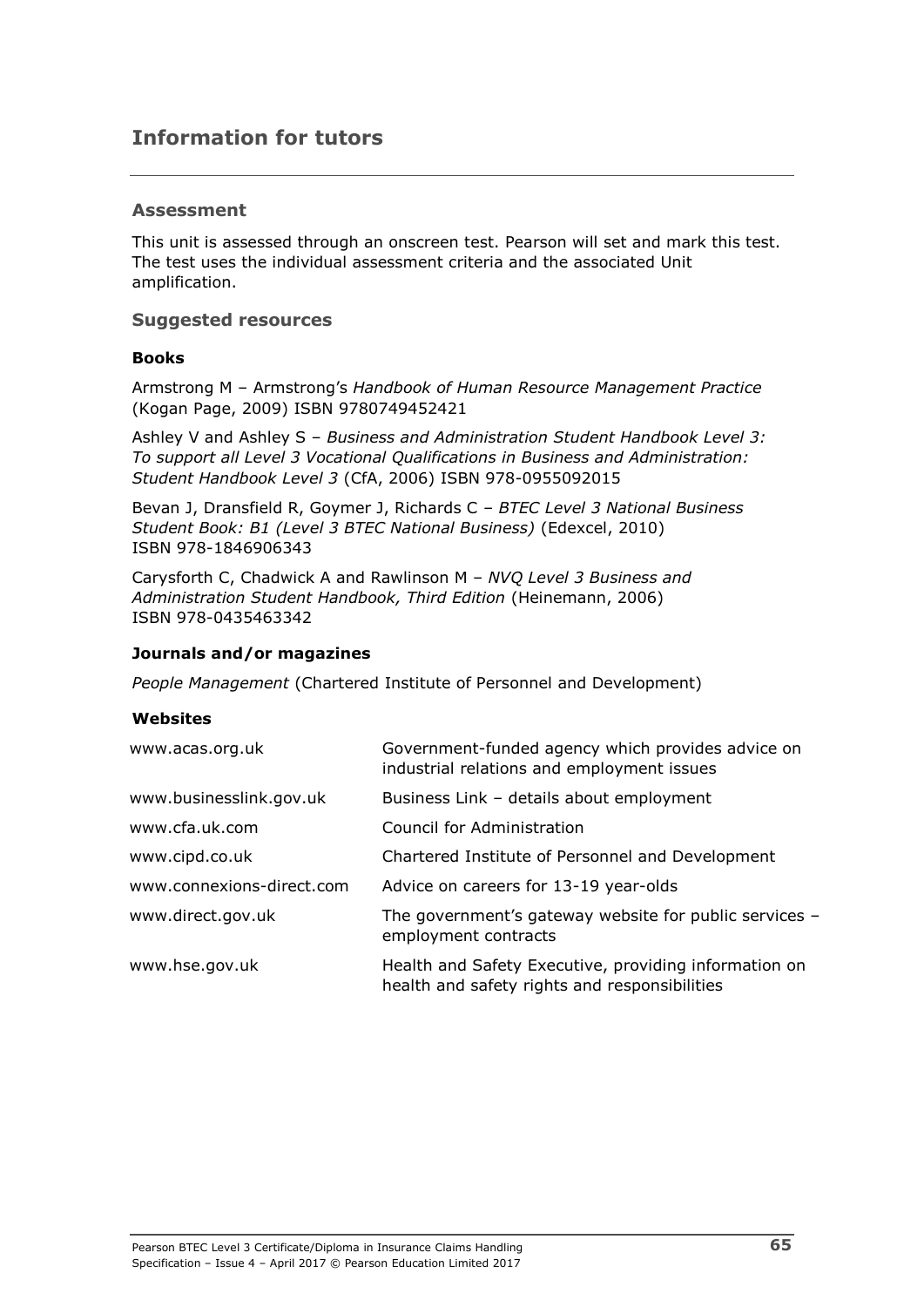| Unit 8:                           | <b>Principles of Managing</b><br><b>Information and</b><br><b>Producing Documents</b><br>in a Business<br><b>Environment</b> |
|-----------------------------------|------------------------------------------------------------------------------------------------------------------------------|
| Unit reference number: M/601/7647 |                                                                                                                              |
| Level:                            | 3                                                                                                                            |
| <b>Credit value:</b>              | 4                                                                                                                            |
| <b>Guided learning hours:</b>     | 32                                                                                                                           |

# **Unit aim**

This unit is about knowing and understanding how to manage information and design and produce documents securely when working in a business environment.

# **Unit introduction**

Successful management of information and production of documents is crucial to the running of business environments.

Initially, this unit gives learners the opportunity to explore how to design and monitor information systems. It goes on to explore how to research information, how to organise, report and evaluate information and how to store information. Next, learners consider how to design and produce documents and finally they learn how to maintain security and confidentiality at work in a business environment.

This unit is delivered and assessed in a practical way based on the needs of a chosen organisation.

# **Essential resources**

There are no special resources needed for this unit.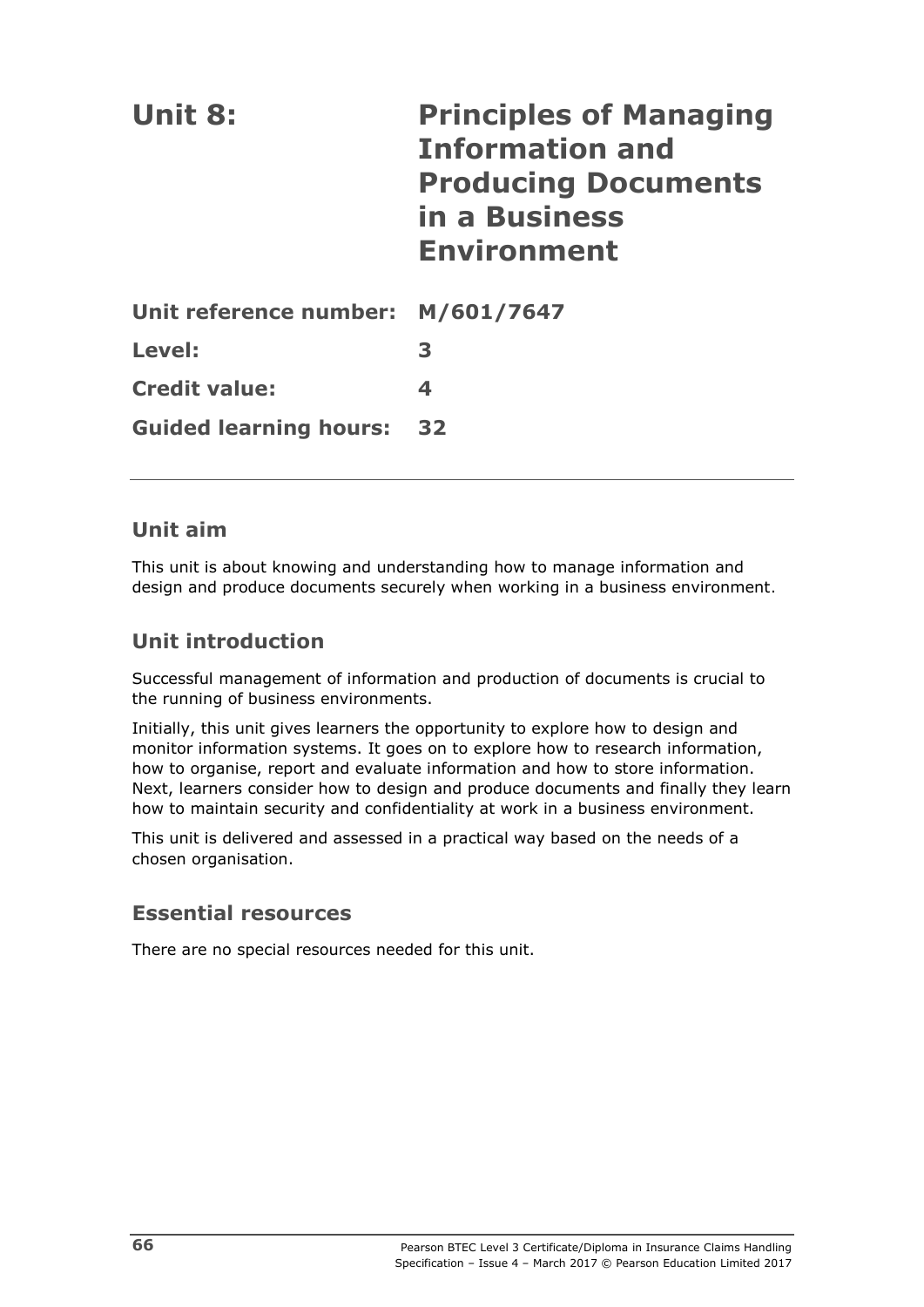## **Learning outcomes and assessment criteria**

To pass this unit, the learner needs to demonstrate that they can meet all the learning outcomes for the unit. The assessment criteria determine the standard required to achieve the unit.

| <b>Learning outcomes</b> |                                                                                    | <b>Assessment criteria</b> |                                                                                                            |
|--------------------------|------------------------------------------------------------------------------------|----------------------------|------------------------------------------------------------------------------------------------------------|
| 1                        | Understand how to design and<br>monitor information systems                        |                            | 1.1 Describe the types of information<br>that need to be managed in a<br>business environment              |
|                          |                                                                                    |                            | 1.2 Evaluate ways of contributing to the<br>design and development of an<br>information system             |
|                          |                                                                                    |                            | 1.3 Explain the purpose and benefits of<br>monitoring use of an information<br>system and ways of doing so |
| $\overline{2}$           | Understand how to research<br>information                                          |                            | 2.1 Explain the purpose of agreeing<br>objectives and deadlines for<br>researching information             |
|                          |                                                                                    |                            | 2.2 Explain how to identify and select<br>sources of information                                           |
|                          |                                                                                    |                            | 2.3 Identify methods of checking<br>information for reliability and<br>accuracy                            |
|                          |                                                                                    |                            | 2.4 Identify restrictions that apply to<br>the use of researched information                               |
| 3                        | Understand how to organise,<br>report and evaluate the relevance<br>of information |                            | 3.1 Explain different ways of organising<br>and reporting information                                      |
|                          |                                                                                    |                            | 3.2 Explain how to evaluate the<br>relevance of information                                                |
| 4                        | Understand how to store<br>information                                             |                            | 4.1 Explain different ways of storing<br>information and the purpose of<br>doing so                        |
|                          |                                                                                    |                            | 4.2 Compare different information<br>storage and archive systems and<br>their main features.               |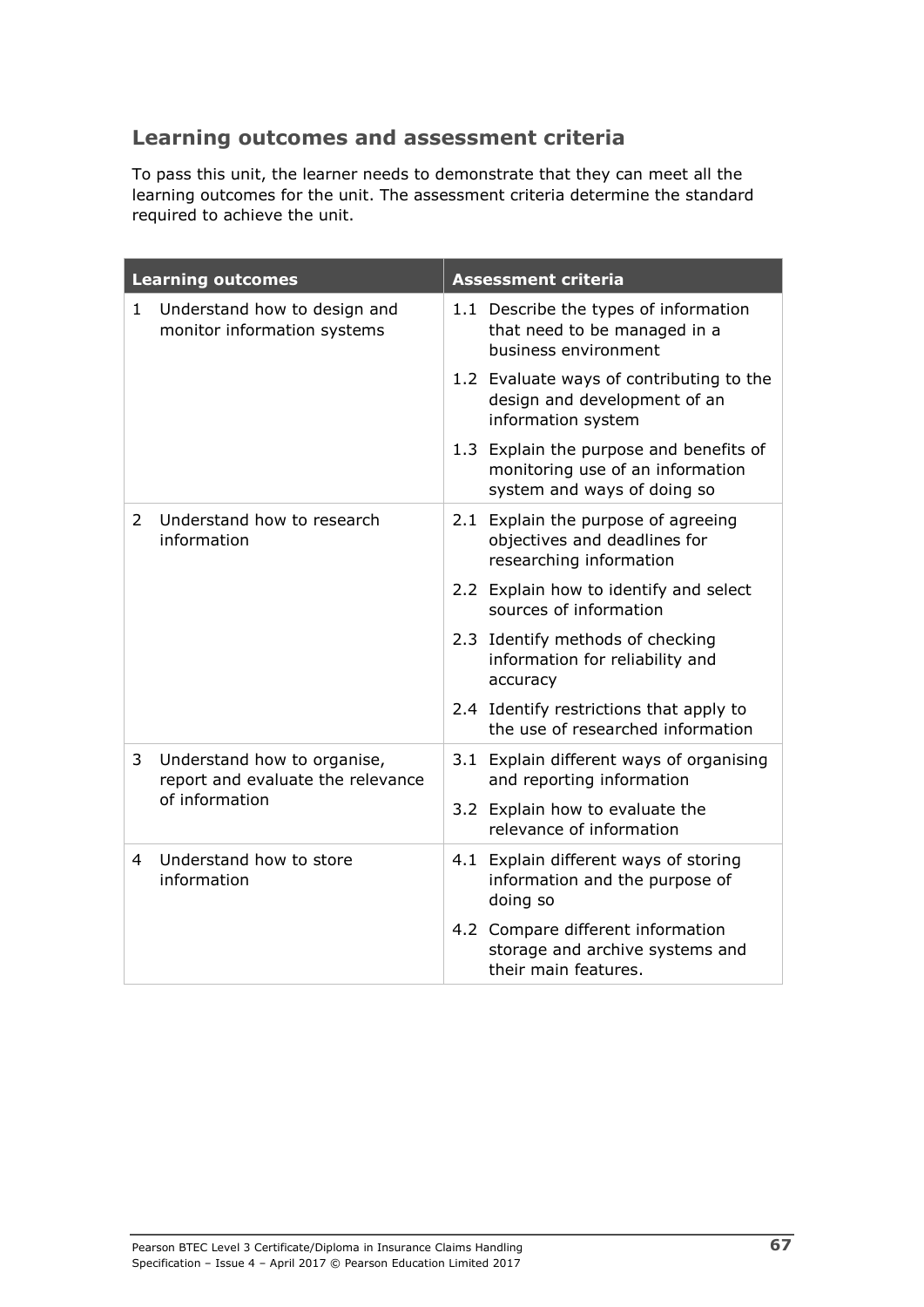| <b>Learning outcomes</b> |                                                                                         | <b>Assessment criteria</b> |                                                                                                                                                                  |
|--------------------------|-----------------------------------------------------------------------------------------|----------------------------|------------------------------------------------------------------------------------------------------------------------------------------------------------------|
| 5.                       | Understand how to design and<br>produce documents                                       |                            | 5.1 Identify reasons for designing and<br>producing high quality and<br>attractive documents                                                                     |
|                          |                                                                                         |                            | 5.2 Compare different types and styles<br>of documents that may be designed<br>and produced and ways of doing so                                                 |
|                          |                                                                                         |                            | 5.3 Describe reasons for agreeing the<br>purpose, content, layout and style,<br>quality standards and deadlines for<br>the design and production of<br>documents |
|                          |                                                                                         |                            | 5.4 Describe ways of researching,<br>organising and checking content<br>needed for documents                                                                     |
| 6                        | Understand how to maintain<br>security and confidentiality in a<br>business environment |                            | 6.1 Explain the purpose of maintaining<br>security and confidentiality in a<br>business environment                                                              |
|                          |                                                                                         |                            | 6.2 Describe ways of maintaining<br>security and confidentiality in a<br>business environment                                                                    |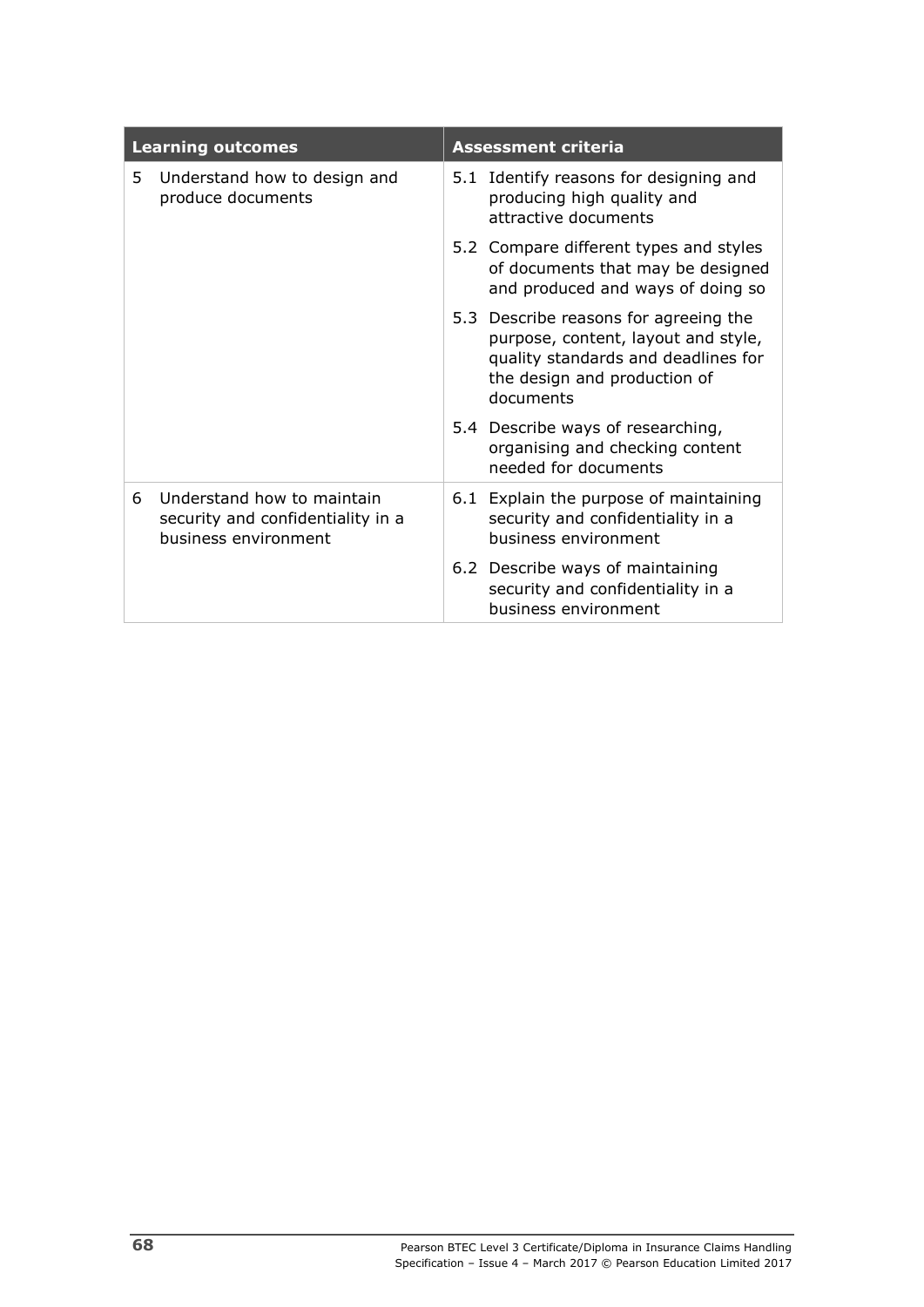### **Unit content**

#### 1 **Understand how to design and monitor information systems**

*Types of information that need to be managed in a business environment*: customer records; employee records; financial records; technical information; internal policies; procedures and processes; records of internal meetings; correspondence with customers/suppliers/other organisations; market information and promotional materials.

*Information system*: work system designed to process (capture, transmit, store, retrieve, manipulate and display) information

*Ways of contributing to the design and development of an information system*: identifying users' needs; identifying business objectives; identifying financial, legal and technical constraints; identifying data to be input into system; selecting means of inputting data into system (bar codes, electronic data interchange, manual entries); identifying and developing any required proformas for collecting data; identifying and developing required outputs (reports, alerts); liaising with information technology specialists if needed to develop proposed system; checking against user needs and specifications; testing system; maintaining records of issues identified; pilot system with selected users; suggesting adaptations to meet users' requirements

*Evaluation of ways of contributing to design and development of information system*: cost; time; scale and rigour of system testing; degree to which user testing reflects real user group; scale of pilot; whether adaptations also tested; efficiency and effectiveness of final system

*Purpose and benefits of monitoring use of an information system*: to identify levels and timing of usage; to gain early knowledge of any faults; enable problems with system (information available, information that cannot be found, information not found within the timescales, breakdown of security procedures) to be rectified at an early stage

*Ways of monitoring an information system*: electronic counters; analysis of system data on aborted queries and time taken for each query; analysis of helpdesk queries; analysis of user queries; complaints and other feedback; comparison of user requirements with the existing system

#### 2 **Understand how to research information**

*Purpose of agreeing objectives and deadlines for researching information*: to ensure relevant information researched; to save time and money; to prevent errors; to provide information in required format within agreed timescales

*Identifying sources of information*: internal information sources (active files, archive files – paper or electronic, intranet, database query, interviews/surveys of staff); external sources (public information websites, competitors' websites, suppliers' websites, consultants, websites or journals of trade associations and professional bodies, subscription-based marketing intelligence organisations)

*Selecting sources of information*: considering ease of access; level of detail; reliability; cost in relation to benefits of gaining information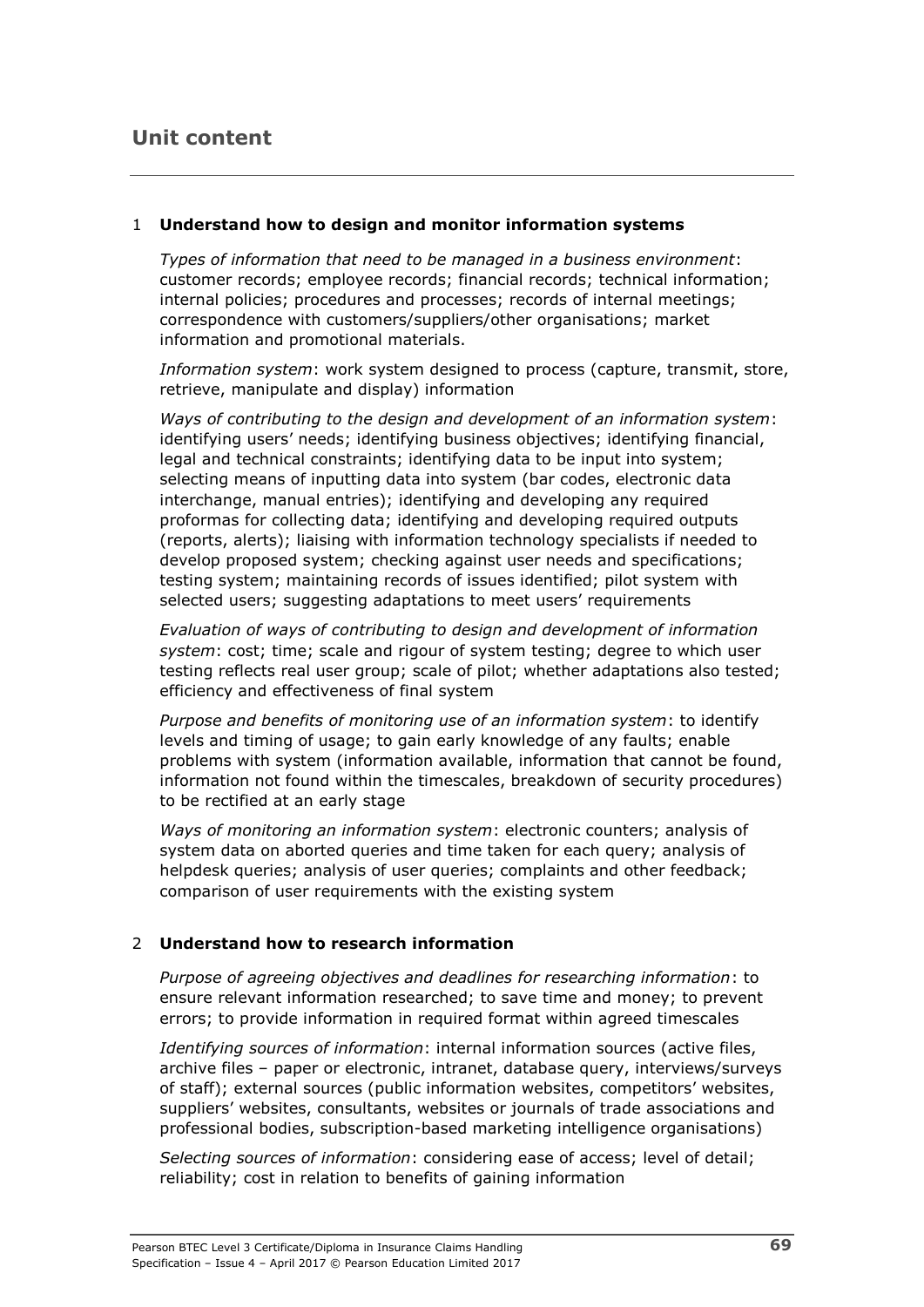*Methods of checking for reliability and accuracy*: testing for reliability between researchers/sources; questioning credibility of the source; questioning whether the source is still relevant/out of date; questioning whether the source is relevant to organisation's needs and whether there is any bias; restrictions that apply to the use of researched information: licensing arrangements; restrictions placed on researchers accessing content outside of their own institution and the laws protecting public and private sector information (Data Protection Act)

#### 3 **Understand how to organise, report and evaluate the relevance of information**

*Ways of organising and reporting information*: amount of detail suited to user; clear, professional presentation; use of house style and format; format appropriate to user and purpose

*Written report*: formal style (featuring abstract, background information, description of research method, findings and conclusions, data/information summarised within report using descriptions/statistics and displayed using descriptions/tables/graphs, research method assessed, references and appendices used)

*Oral presentation*: using IT software such as PowerPoint; summarises research methods and main findings

*Database systems*: types of information stored on database (customer addresses, customer payment details, employee details); database structure (field types, field names, table names); how data is structured (single table, non-relational); characteristics of database fields (data type, field name, field size, field format); how field characteristics contribute to data valediction; importance of maintaining data integrity (to provide accurate data and information); methods of maintaining data integrity; finding and retrieving information; issues (completeness of data, data consistency, data redundancy); balancing different issues when handling data

*Methods to evaluate relevance of information*: questioning the credibility of the source; the sample size/type/selection; whether the information is out of date or still relevant; potential for bias; the validity of the source

#### 4 **Understand how to store information**

*Different ways of storing information and the purpose of doing so*: filing (the systematic arrangement and classification of the information contained in active records for later retrieval) manual filing classification and index systems (alphabetical, numeric, chronological and alphanumeric index cards, active files, archived files); electronic information systems (file-naming protocols, active files, archive files, hard drive, CD drives; DVD drives; flash drives/USB); manual filing classification and index systems suitable when hard copies of information are used; electronic systems allow for storage of electronic information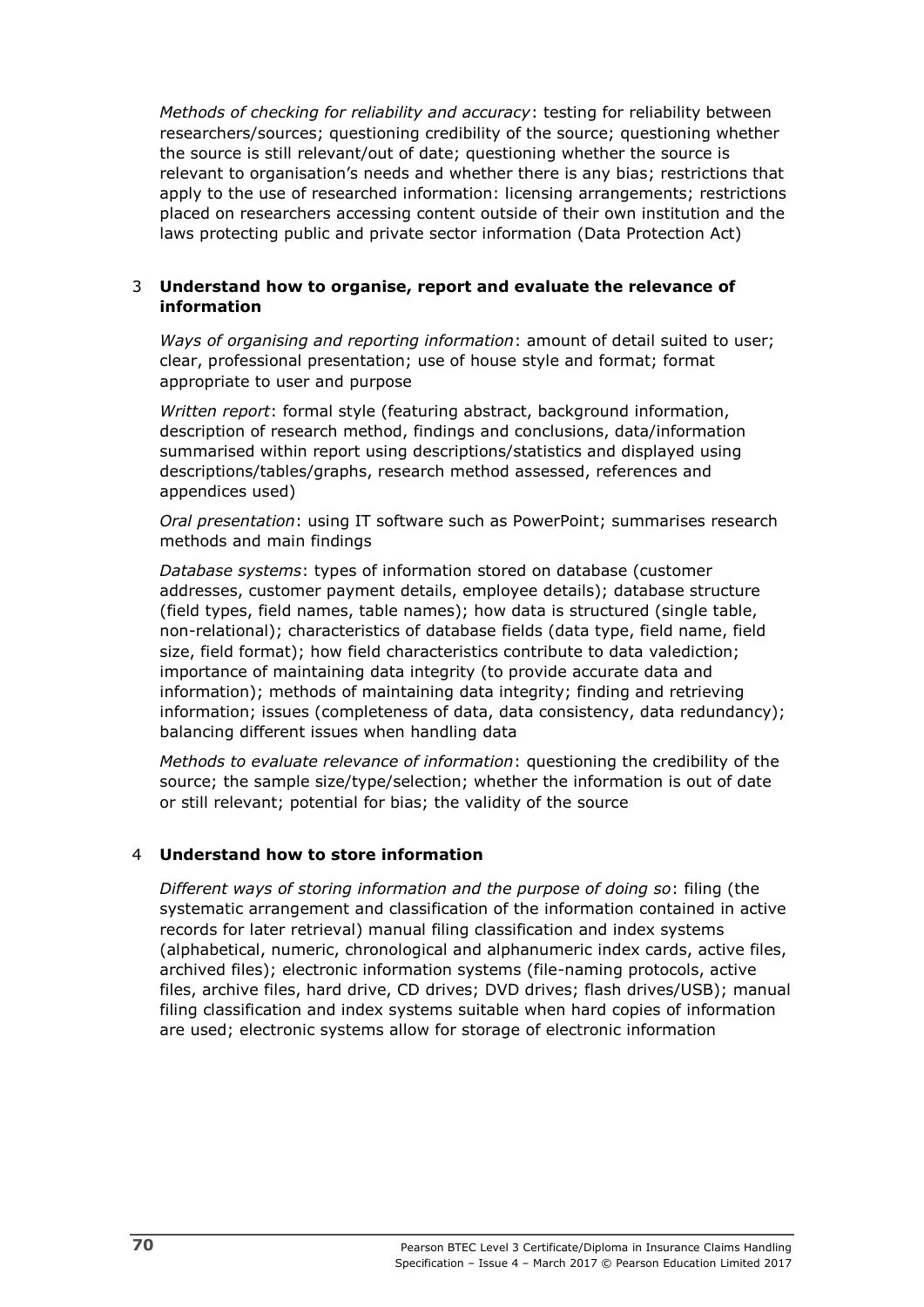*Different information storage and archive systems*: paper-based filing systems (offers quick and easy retrieval of information, ensures integrity and continuity of record keeping, allows for easy identification of inactive records, allows for fast-reading techniques, bulky, takes up office space, poses security risks as information could be easier to access than electronic systems); electronic systems (appropriate to today's paperless offices, efficient storage, save space, data can be manipulated, searched or shared between geographically dispersed sites, possible data loss through technology failure and security threats

#### 5 **Understand how to design and produce documents**

*Reasons for designing and producing high quality and attractive documents*: professionalism; promotes good image of organisation; pleasing to the eye and mind; support the brand image; easier to use for all users including those with disabilities

*Ways to produce high quality and attractive documents*: use of relevant IT software; adhere to house style for layout; selection of fonts and use of headings; use numbering and headings consistently; avoid dense text through paragraphing; maintain printers in good order; use correct paper; keep documents and working area clean; check documents before sending

*Different types and styles of documents that may be designed and produced and ways of doing so*: types (business letter, minutes from meetings, email); business letter (produced using word processing package, e.g. Microsoft Word, two addresses, sender's address top right, full address of the recipient underneath on the left, rest of the letter follows, sign letter between salutation and your typed name and title, formal style); email (lines, paragraphs and message kept short, often informal style); minutes from meetings (processed using word processing package, e.g. Microsoft Word, date, time, members present and absent stated, items recorded chronologically, motions and the names of people who originate them, whether motions are adopted or rejected and actions taken all noted, too much detail avoided, style formal and succinct)

*Reasons for agreeing the purpose*: content; layout and style; quality standards and deadlines for design and production of documents (ensures documents are appropriate, produced on time, meet expectations, formatted in house style)

*Ways of researching content needed for documents*: internal information sources (electronic or paper-based files, information or decisions from relevant staff, guidance from staff handbooks or policy/procedures, databases, spreadsheets); external information sources (suppliers, distributors, legal, financial or technical advisers); methods of research (clarify requirements, use internet, emails, letters, telephone calls, record information and sources)

*Ways of organising content needed for documents*: choosing format (letter, email, report, handbook, leaflet); clarifying user needs regarding level of detail and how they will use document; deciding on how to divide content (alphabetical, chronological, most important first, traditional in organisation, geographical, by product or service, by department); deciding on user requirements for introduction (instructions, conclusions, recommendations, feedback mechanisms) decide on design of pages (colour, print, spacing, graphs, charts and tables, illustrations, page format, page numbering, front cover)

*Ways of checking content needed for documents*: clarifying objectives and target audience; providing early sample for users and seeking feedback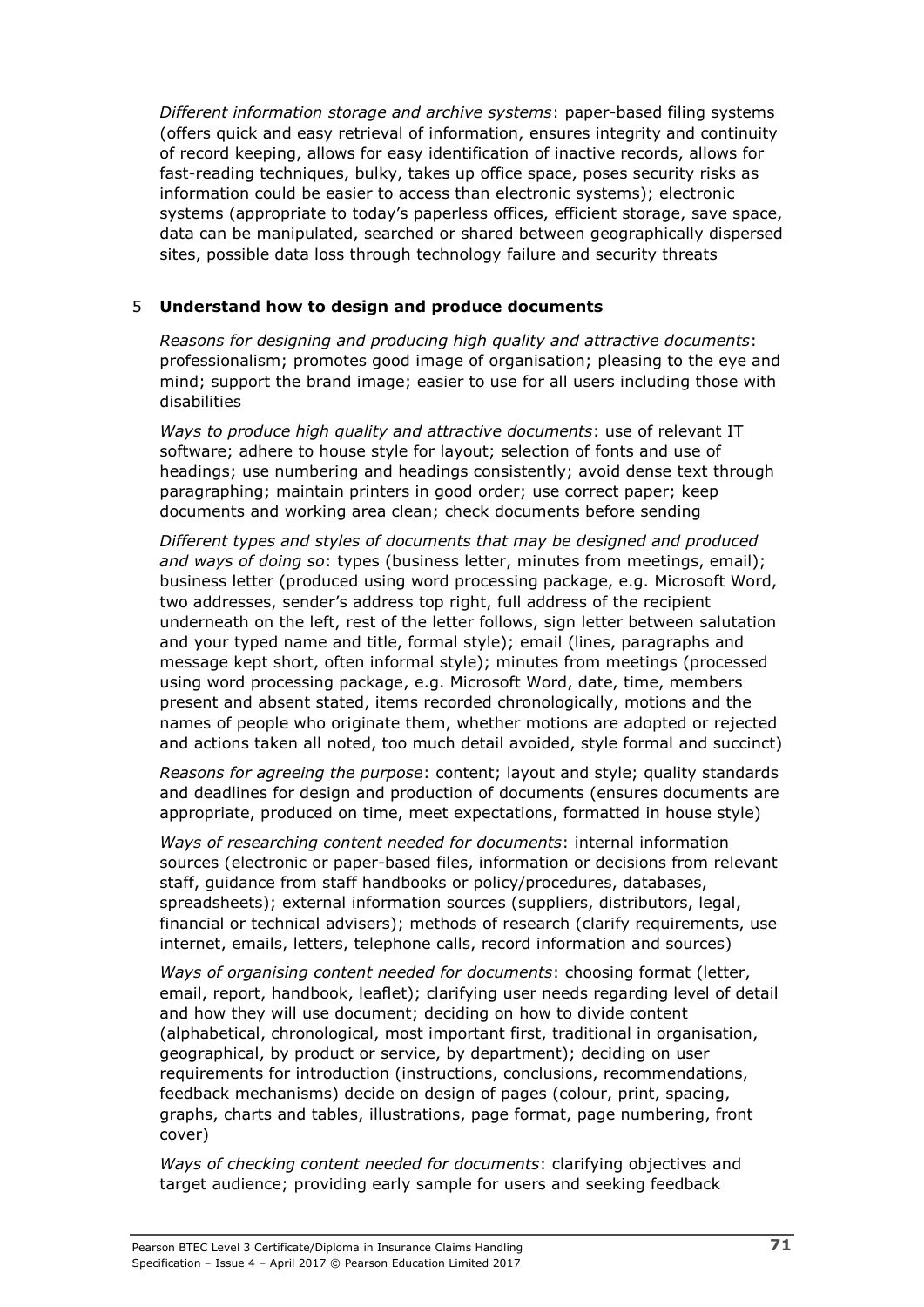#### 6 **Understand how to maintain security and confidentiality in a business environment**

*Purpose of maintaining security and confidentiality*: avoidance of damage to organisation's reputation; loss of business; physical danger to staff and members of the public; financial loss to organisation; prosecution; competitor advantage through knowledge of sensitive information (company strategy, customer details, development of new products, promotional campaigns)

*Fulfil legal requirements*: Data Protection Act 1998 (lays down principles for those handling personal information – information must be fairly and lawfully processed, processed for limited purposes, adequate, relevant, not excessive, accurate and up to date, not kept longer than necessary, processed in line with rights, secure, not transferred to other countries without adequate protection, the right of individuals to find out what personal information is held about them on computer and paper records); the Computer Misuse Act 1990 (makes it illegal to access computer material without permission, access material with the intent to commit another offence, alter computer data without permission); Copyright, Designs, Patent Act 1988 (gives creators of certain medias/software the right to limit the use and distribution of their material)

*Ways of maintaining security and confidentiality*: codes of practice; monitoring; internal audits; external audits; development of systems and procedures with safe-guards; ways to maintain security (visitor entry and exit procedures, lockable storage facilities, security of keys, passwords and identity cards/badges, security procedures implemented for handling cash and valuables); ways to maintain confidentiality (confidentiality policy, security of personal information held on manual/computer records, protection of computer systems, protocols for using and acknowledging sources and references, collecting agencies and the payment of copyright fees) using passwords (regularly changing passwords, variable levels of access to data, screensavers, avoiding keeping confidential data on CDs, data sticks and laptop computers, clear-desk policy, care when discussing confidential matters)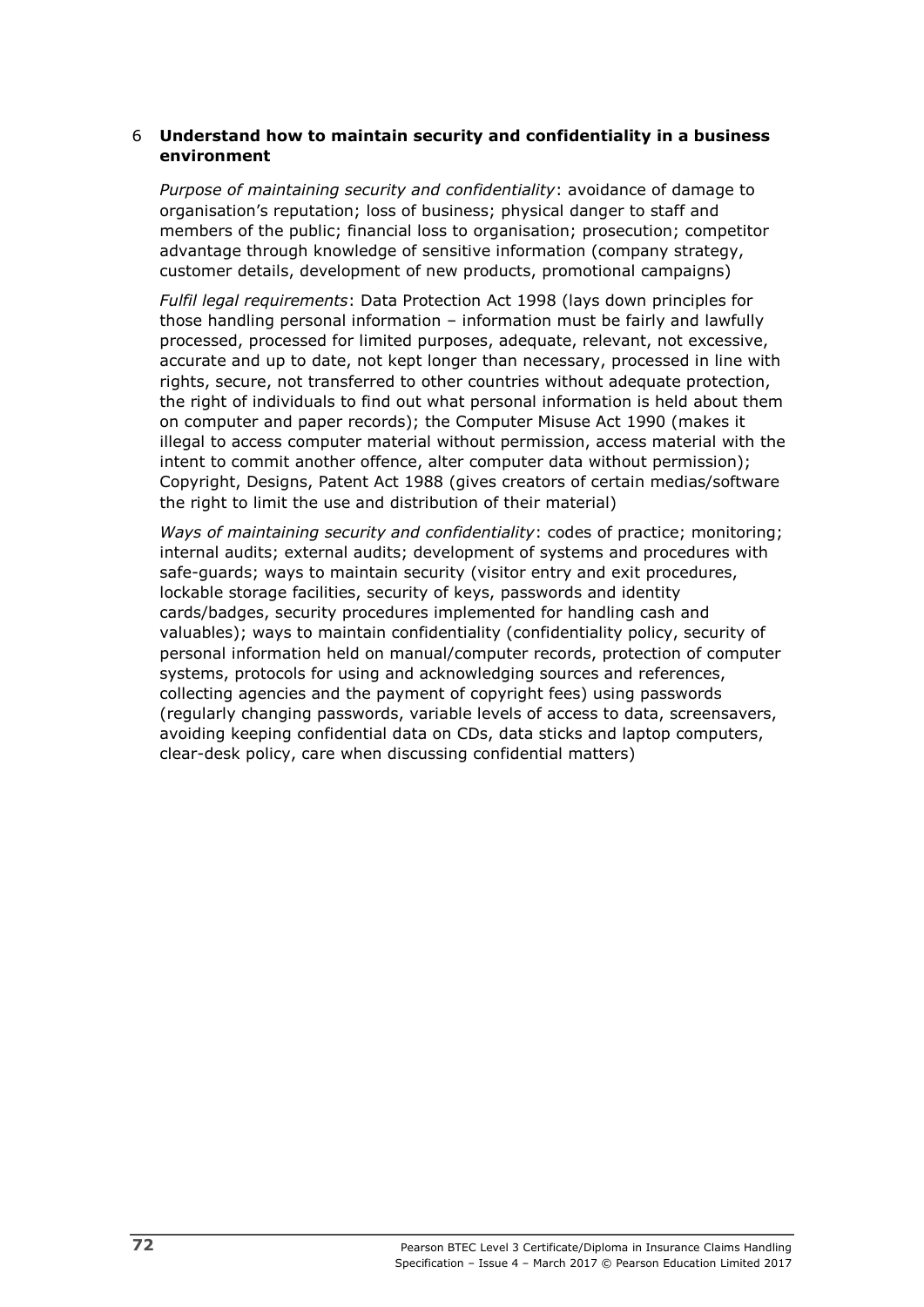### **Information for tutors**

#### **Assessment**

This unit is assessed through an onscreen test. Pearson will set and mark this test. The test uses the individual assessment criteria and the associated Unit amplification.

#### **Suggested resources**

#### **Books**

Ashley V and Ashley S – *Business and Administration Student Handbook Level 3: To support all Level 3 Vocational Qualifications in Business and Administration* (CfA, 2006) ISBN 978-0955092015

Bevan J, Dransfield R, Goymer J, Richards C – *BTEC Level 3 National Business Student Book: B1 (Level 3 BTEC National Business)* (Edexcel, 2010) ISBN 978-1846906343

Cornish G – *Copyright in a Week* (Hodder and Stoughton, 2002) ISBN 978-0340849446

#### **Websites**

| www.cfa.uk.com                | The Council for Administration |
|-------------------------------|--------------------------------|
| www.copyrightservice.co.uk    | UK Copyright Service           |
| www.data-protection-act.co.uk | Data Protection Act made easy  |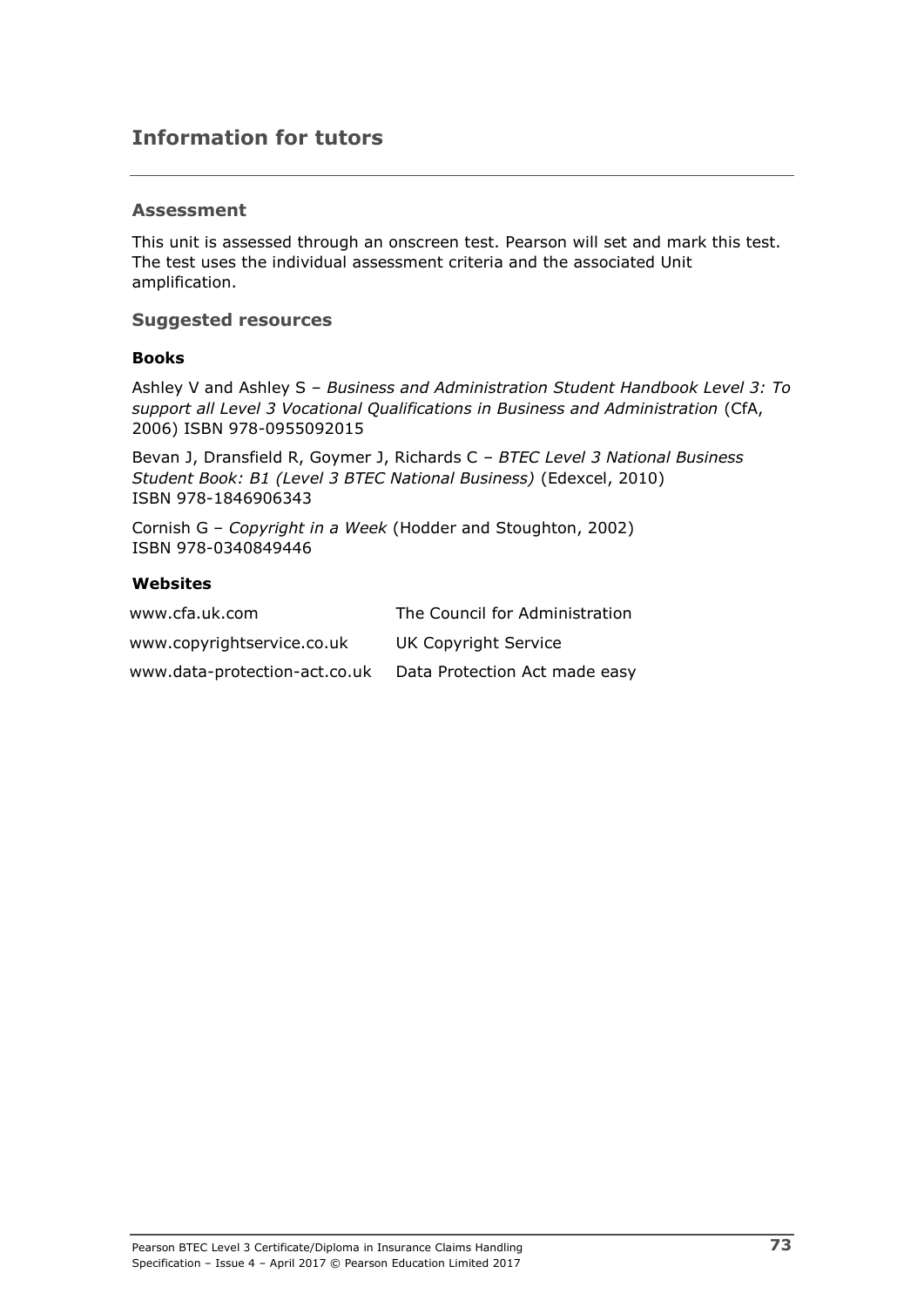# **13 Further information and useful publications**

To get in touch with us visit our 'Contact us' pages:

- Edexcel, BTEC and Pearson Work Based Learning contact details: qualifications.pearson.com/en/support/contact-us.html
- books, software and online resources for UK schools and colleges: www.pearsonschoolsandfecolleges.co.uk

Key publications:

- *Adjustments for candidates with disabilities and learning difficulties – Access and Arrangements and Reasonable Adjustments, General and Vocational qualifications (Joint Council for Qualifications (JCQ))*
- *Equality Policy* (Pearson)
- *Recognition of Prior Learning Policy and Process* (Pearson)
- *UK Information Manual* (Pearson)
- *UK Quality Vocational Assurance Handbook* (Pearson).

All of these publications are available on our website.

Publications on the quality assurance of BTEC qualifications are available on our website at qualifications.pearson.com

Our publications catalogue lists all the material available to support our qualifications. To access the catalogue and order publications, please go to qualifications.pearson.com

#### **Additional resources**

If you need further learning and teaching materials to support planning and delivery for your learners, there is a wide range of BTEC resources available.

Any publisher can seek endorsement for their resources, and, if they are successful, we will list their BTEC resources on our website, qualifications.pearson.com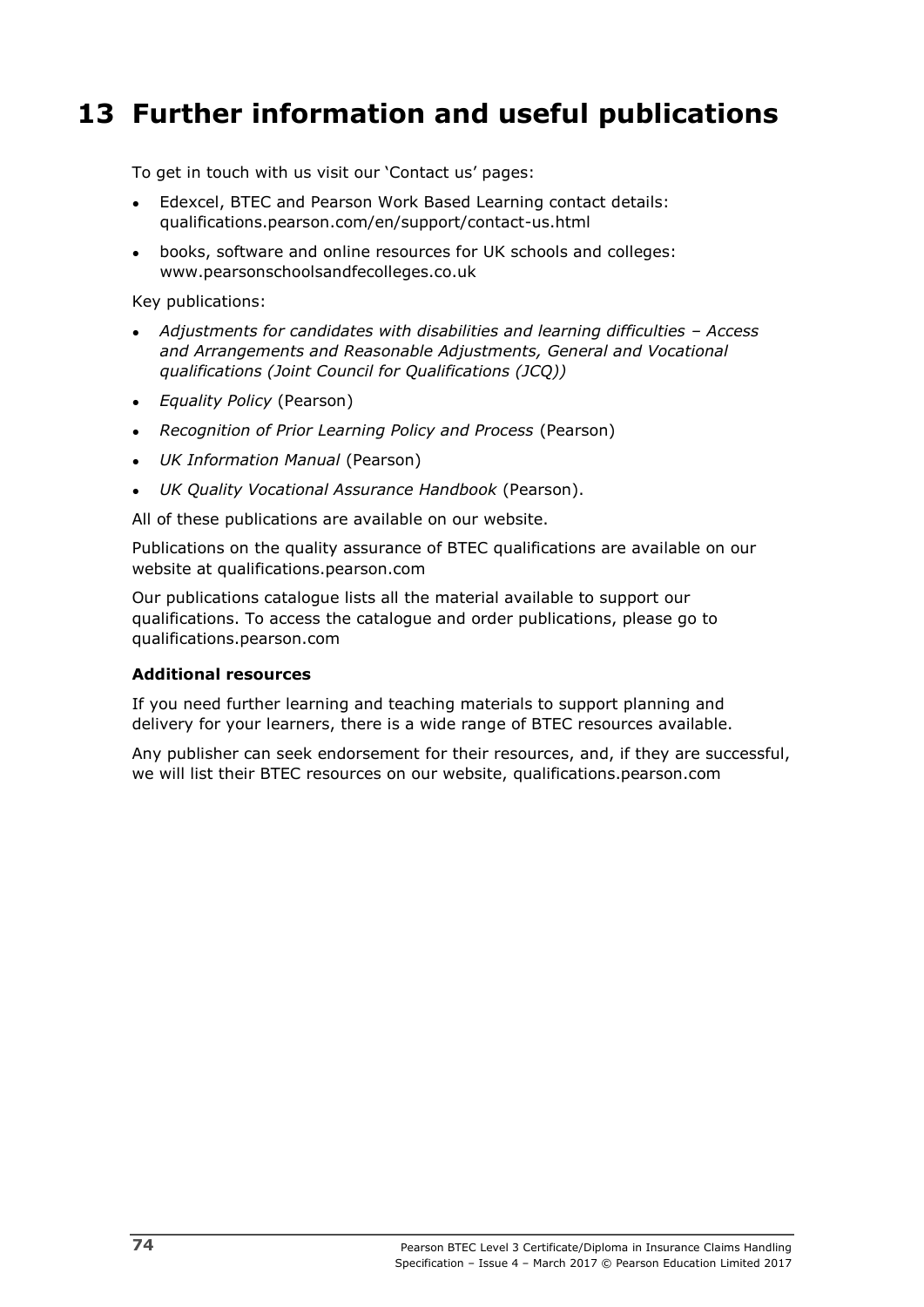# **14 Professional development and training**

Pearson supports UK and international customers with training related to BTEC qualifications. This support is available through a choice of training options offered on our website: qualifications.pearson.com

The support we offer focuses on a range of issues, such as:

- planning for the delivery of a new programme
- planning for assessment and grading
- developing effective assignments
- building your team and teamwork skills
- developing learner-centred learning and teaching approaches
- building in effective and efficient quality assurance systems.

The national programme of training we offer is on our website at: qualifications.pearson.com. You can request centre-based training through the website or you can contact one of our advisers in the Training from Pearson UK team via Customer Services to discuss your training needs.

#### **BTEC training and support for the lifetime of the qualifications**

**Training and networks**: our training programme ranges from free introductory events through sector-specific opportunities to detailed training on all aspects of delivery, assignments and assessment. We also host some regional network events to allow you to share your experiences, ideas and best practice with other BTEC colleagues in your region.

**Regional support**: our team of Curriculum Development Managers and Curriculum Support Consultants, based around the country, are responsible for providing advice and support in centres. They can help you with planning and curriculum developments.

To get in touch with our dedicated support teams please visit: qualifications.pearson.com

#### **Your Pearson support team**

Whether you want to talk to a sector specialist, browse online or submit your query for an individual response, there's someone in our Pearson support team to help you whenever – and however – you need:

- Subject Advisors: find out more about our subject advisor team immediate, reliable support from a fellow subject expert
- Ask the Expert: submit your question online to our Ask the Expert online service and we will make sure your query is handled by a subject specialist.

Please visit, qualifications.pearson.com/en/support/contact-us.html